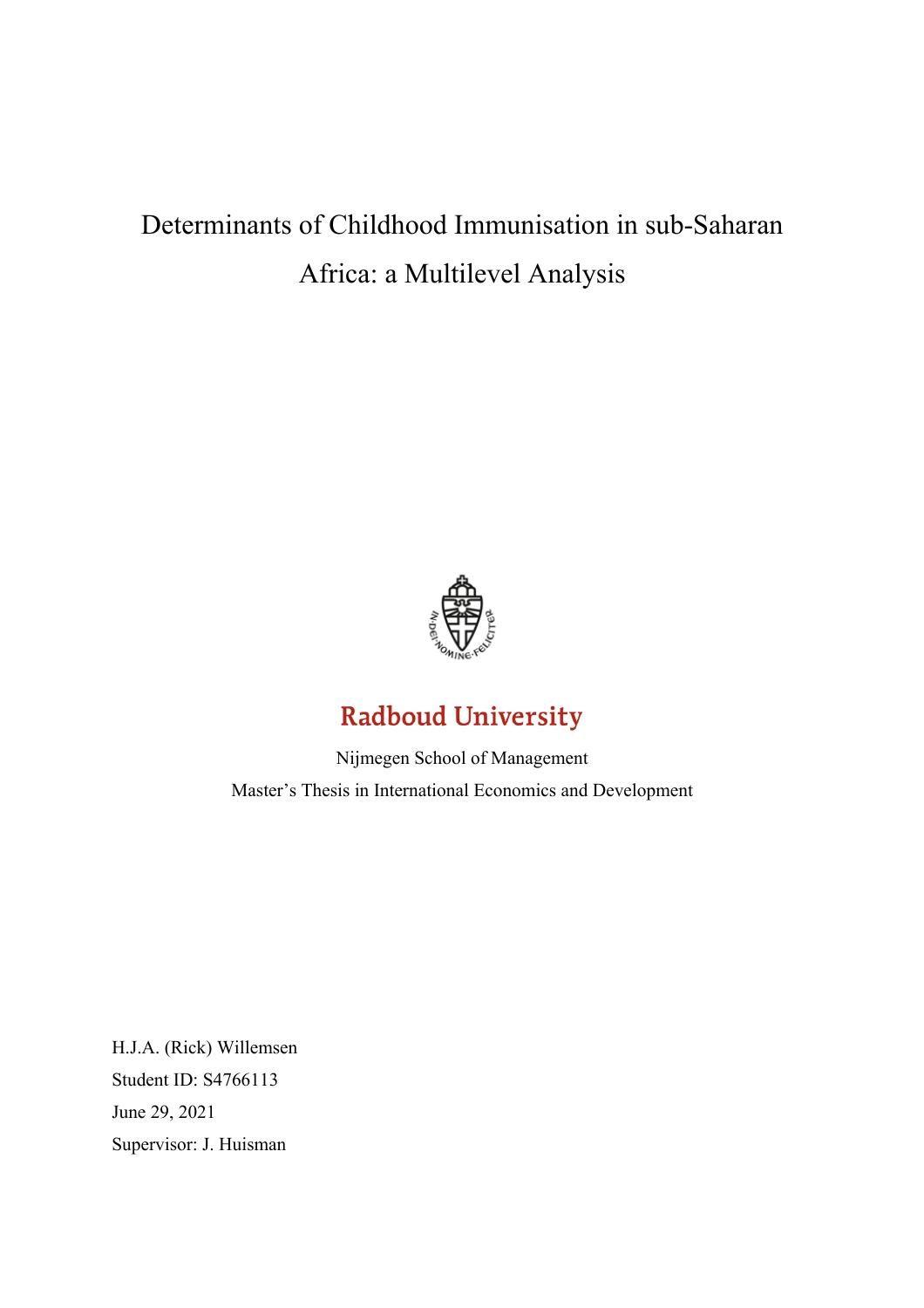#### **ABSTRACT**

This study investigates the relationship between childhood vaccination and household wealth as well as various other socio-economic indicators in sub-Saharan Africa. Compared to other regions worldwide, sub-Saharan Africa is lagging behind in terms of its vaccination rate, leading to a vast number of premature deaths each year. Whereas previous studies used varying wealth indices derived from the DHS and UNICEF MICS surveys, this study uses the International Wealth Index as measure of household wealth, allowing data to be compared over time and place. Multilevel linear regression models are used to examine the relationship in a dataset consisting of 422 regions within 37 countries from 2000 through 2018. The analyses indicate that there is a positive relationship between household wealth and the vaccination rate. Additionally, various other socio-economic determinants are found to be of importance, among which maternal education, health expenditure, and household size. The results indicate that most of the variance in the vaccination rate can be explained by characteristics at the national level. The main conclusion is that childhood vaccination is positively influenced by household wealth.

*Keywords***:** Childhood Immunisation, sub-Saharan Africa, Multilevel Analysis, International Wealth Index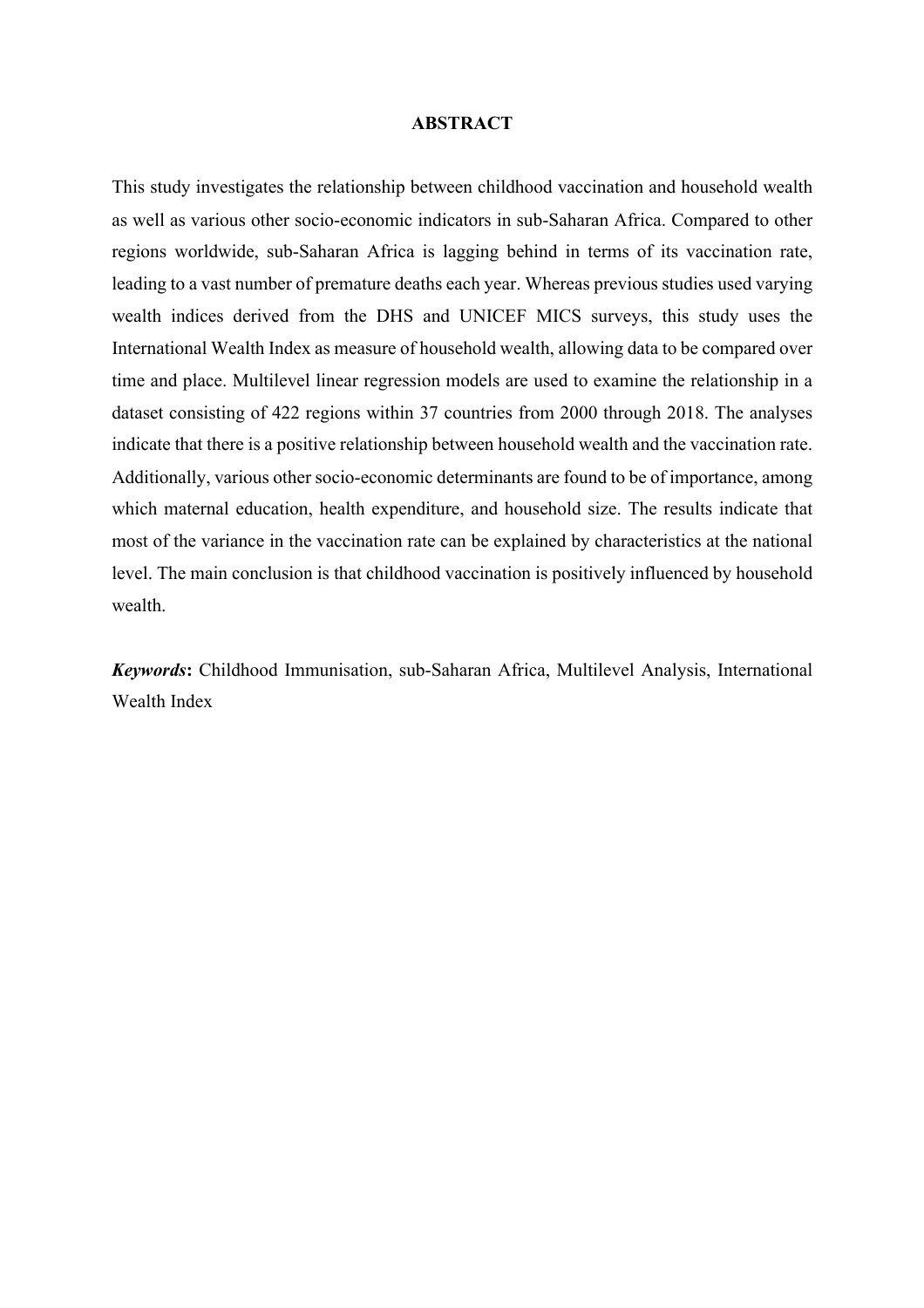# **Table of Contents**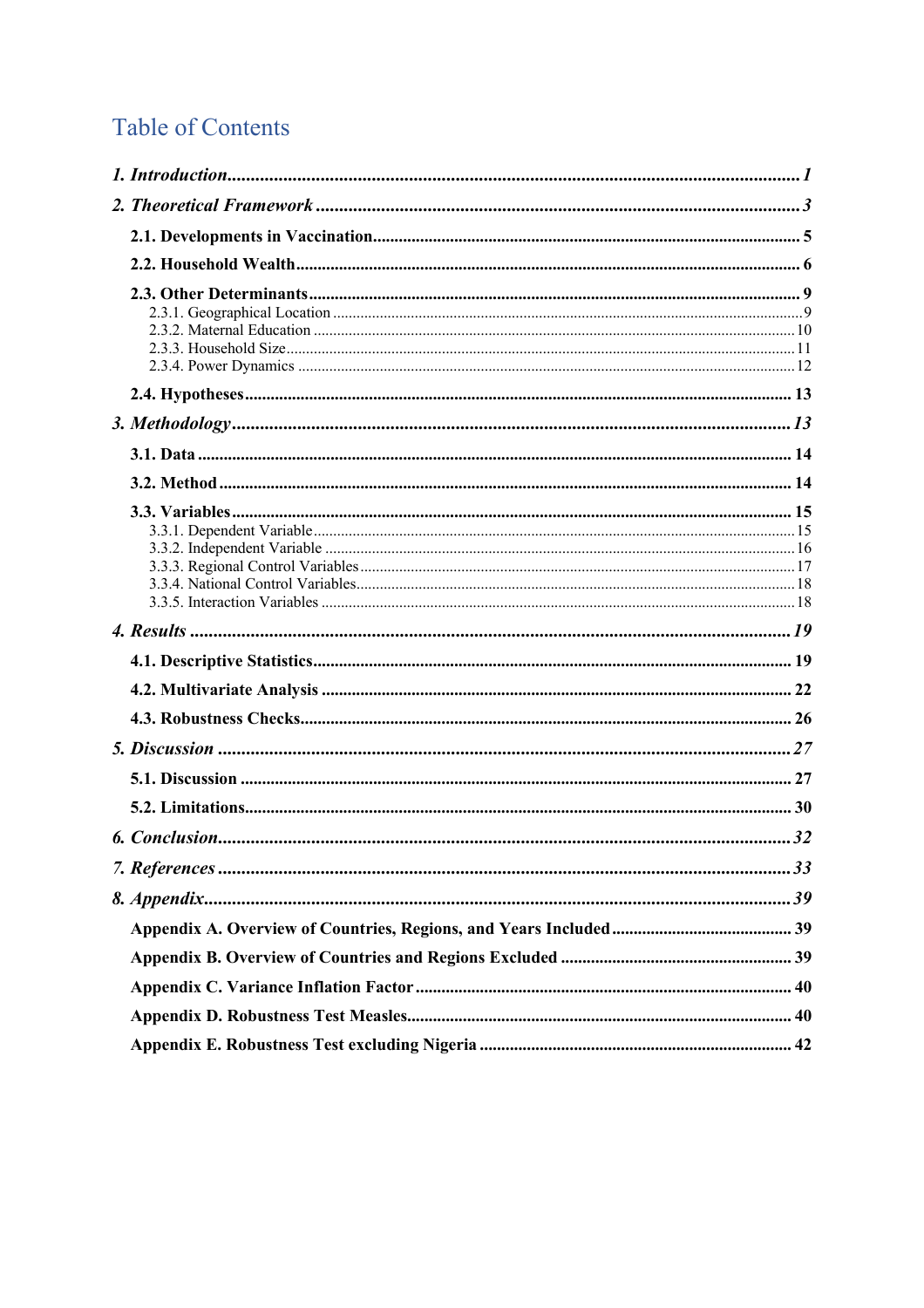# 1. Introduction

Childhood immunisation is an important element contributing to the achievement of the 2030 Agenda for Sustainable Development consisting of the 17 Sustainable Development Goals (Arsenault et al., 2017a). This agenda prioritises the rights and needs of the world's most vulnerable people in order to ensure that no one is left behind. Immunisation has been described as a so-called 'super buy' for the achievement of the Sustainable Development Goals as the benefits from immunisation go beyond its immediate impact as a cost-effective public health intervention (Kelleher, 2019). It has been shown that immunisation can contribute to reaching 14 of the 17 Sustainable Development Goals among which the goals of no poverty, zero hunger, good health and wellbeing, gender equality, industry, innovation and infrastructure, and partnership for the goals (World Health Organization, 2019). However, many inhabitants of low- and middle-income countries continue to be neglected in terms of lifesaving health interventions, especially in the case of childhood immunisation.

Currently, immunisation helps to save 2 to 3 million lives per year from diphtheria, tetanus, whooping cough, and measles (Requejo et al., 2020). Dedicated global vaccination campaigns have so far led to the eradication of smallpox, while the eradication of polio and measles is likely to happen in the coming decade (Aaby & Benn, 2020). Despite the importance of childhood immunisation, there remains a wide gap in the global share of under-vaccinated children between various regions in the world. Especially Central, Eastern, Southern, and Western Africa stand out in terms of the share of under-vaccinated children, not only due to the relatively high share across these regions but also due to the fact that thisshare has increased instead of decreased in West and Central Africa during the past decade (Requejo et al., 2020). Furthermore, there tend to be large differences in the immunisation rate among these African countries, ranging from 42% in Somalia to 98% in Rwanda based on the third dose of diphtheria, tetanus, and pertussis (DTP3) coverage in the year 2019 (United Nations Children Fund Data, 2020). As the herd immunity threshold for sustained control of vaccine-preventable diseases like DTP, polio, and measles lies at 80% or higher, many African countries still have a long way to go in order to reach this target (Plans-Rubió, 2012). Hence, a better understanding of barriers towards immunisation is needed.

Extensive research has been done on the determinants of vaccination (Arsenault et al., 2017a; Hutchins et al., 1993; Sridhar et al., 2014; Szilagyi & Rodewald, 1996). Low immunisation rates are partially attributed to missed opportunities for vaccination. The World Health Organization defines missed opportunities for vaccination as ''any contact with health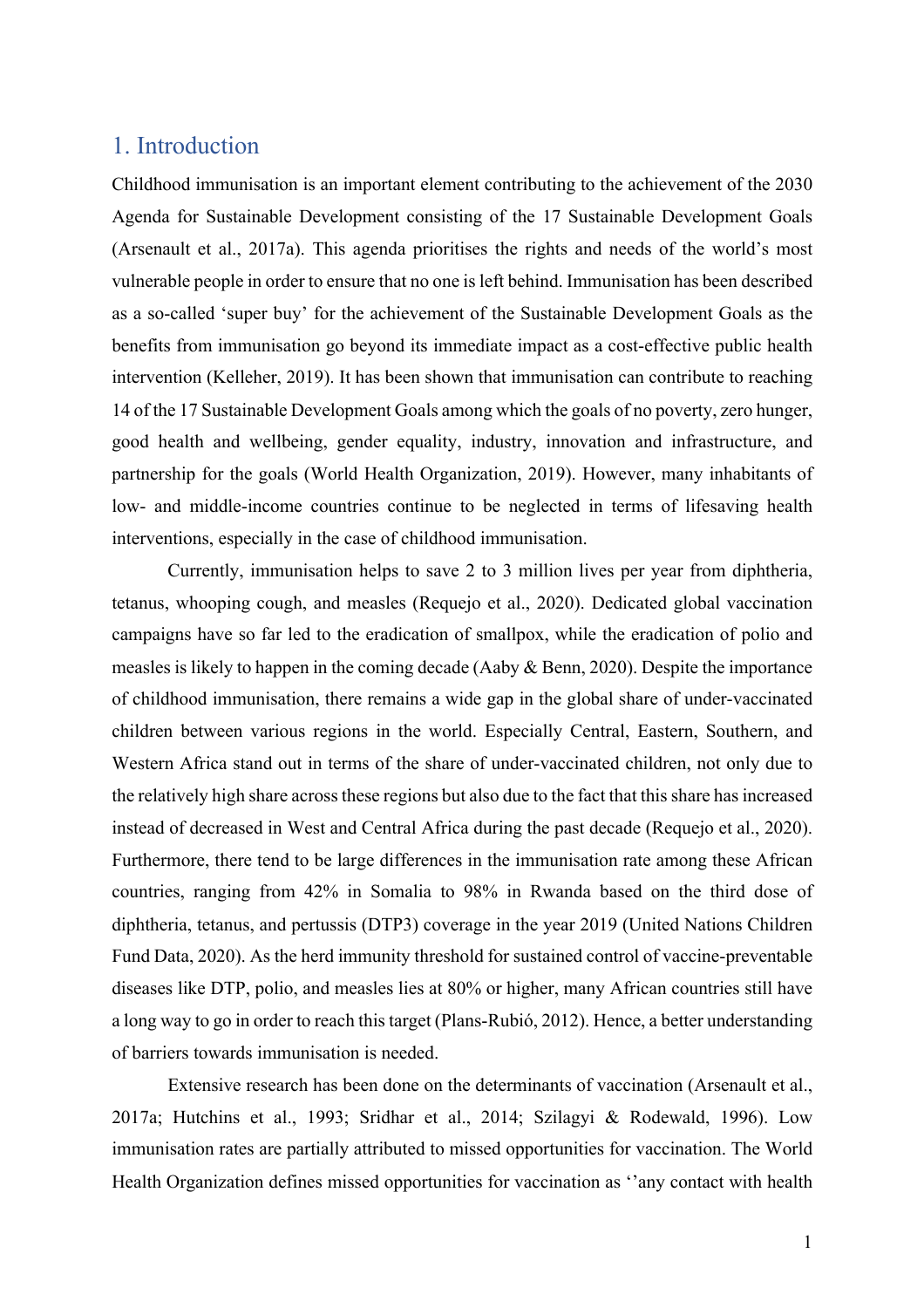services by an individual (child or person of any age) who is eligible for vaccination (e.g. unvaccinated or partially vaccinated and free of contraindications to vaccination), which does not result in the person receiving one or more of the vaccine doses for which he or she is eligible'' (World Health Organization, 2020, What is a missed opportunity for vaccination? section, para 1). Sridhar et al. (2014) did an extensive literature survey on barriers towards immunisation in low- and middle-income countries, finding 352 different reasons in 57 studies. Among these reasons ''health care practices, false contraindications, logistic issues related to vaccines, and organisational limitations'' (p. 6870) were the most prominent. Besides missed opportunities for vaccination, there are also many other reasons for low vaccination coverage as not every individual gets into contact with health services. A study conducted on 45 lowand middle-income countries supported by the Global Alliance for Vaccines and Immunizations showed that there are five main indicators impacting vaccination coverage namely asset ownership, maternal education, place of residence, gender, and child malnutrition (Arsenault et al., 2017a, 2017b). Uthman et al. (2018) argued that lack of media access, being considered the poorest households, and living in poorer neighbourhoods are important determinants of missed opportunities for vaccination in sub-Saharan Africa. Simultaneously, Adebowale et al. (2019) showed that there are large disparities in the vaccination rate between poor and rich households in Nigeria. Using an asset index, they found that 39% of the children in rich households get fully vaccinated compared to 5% in poor households. When household wealth is divided into five successive categories, children belonging to the wealthiest households are 13 times more likely to get vaccinated compared to those belonging to the poorest households (Demographic and Health Surveys Program [DHS], n.d.).

It is thus argued that indicators reflecting household wealth, so-called asset-based wealth indices, are important determinants of the level of vaccination coverage and the amount of missed opportunities for vaccination. Asset-based wealth indices are based on the possession of consumer durables and housing characteristics measured through household surveys like the DHS and UNICEF MICS surveys (Smits & Steendijk, 2015). They are "calculated using easyto-collect data on a household's ownership of selected assets, such as televisions and bicycles; materials used for housing construction; and types of water access and sanitation facilities.'' (DHS, n.d., Wealth Index Construction section, para 1). The International Wealth Index by the Global Data Lab is the first comparable sub-national asset-based wealth index with data covering the entire developing world across time (Smits & Steendijk, 2015). This is in contrast to other wealth indices which are not comparable across place and time as household surveys tend to change their questions, depending on a countries' characteristics and the year in which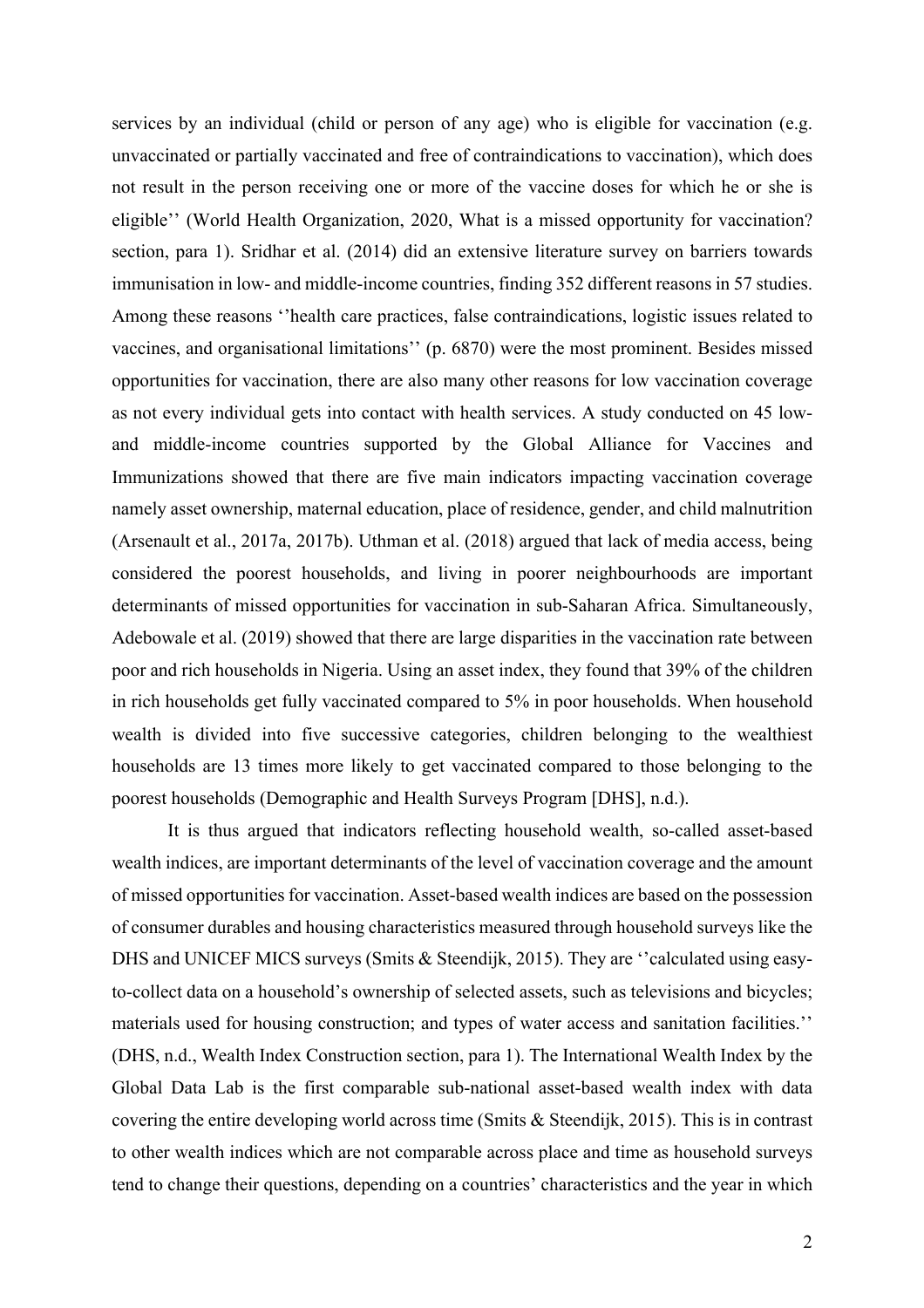the survey is conducted. Therefore, each survey leads to different compositions of the assetbased wealth indices. The International Wealth Index is constructed using the same criteria for the components in each country and year, therefore ensuring that data can be compared over time and place.

Gaining further insight into the socio-economic determinants of vaccination rates and missed opportunities for vaccination becomes increasingly more important as the aforementioned statistics on Africa show. The COVID-19 crisis once more emphasises the need for efficient vaccination campaigns as reaching the herd immunity threshold seems like the only way out of this crisis (Randolph & Barreiro, 2020). As earlier studies are primarily based on the DHS and UNICEF MICS surveys, the goal of this paper is to contribute to the existing literature by using the International Wealth Index in order to gain new insights into the relationship between household wealth and the vaccination rate. Simultaneously, the effect of other socio-economic variables on the vaccination rate will be examined. This study will therefore answer the following research questions:

- *What is the relationship between the International Wealth Index and the vaccination rate of children aged 1?*
- *- How and to what extent is this relationship influenced by other socio-economic characteristics at the regional as well as national level?*

This study aims to complement the current knowledge on vaccination coverage by answering the aforementioned research questions. Most successes in increasing the vaccination rate can be achieved in sub-Saharan Africa due to the disproportionately low vaccination rate compared to other regions worldwide. Therefore, the focus of this study will be on sub-Saharan Africa. The research questions will be empirically examined using multilevel regression analyses on 422 regions in 37 sub-Saharan African countries over the period 2000-2018.

The remainder of this paper is structured as follows. Chapter 2 will discuss the current knowledge of the relationship between household wealth and the vaccination rate as well as other determinants of vaccination like geographical location, maternal education, household size, and power dynamics. Chapter 3 consists of the methodology, while Chapter 4 presents the corresponding results. This paper will finish with a discussion of the results and a conclusion in Chapter 5 and Chapter 6 respectively.

## 2. Theoretical Framework

Vaccines have been able to prevent more health-related problems, like death, disabilities, and related suffering, than any other medical intervention or discovery (Uthman et al., 2018).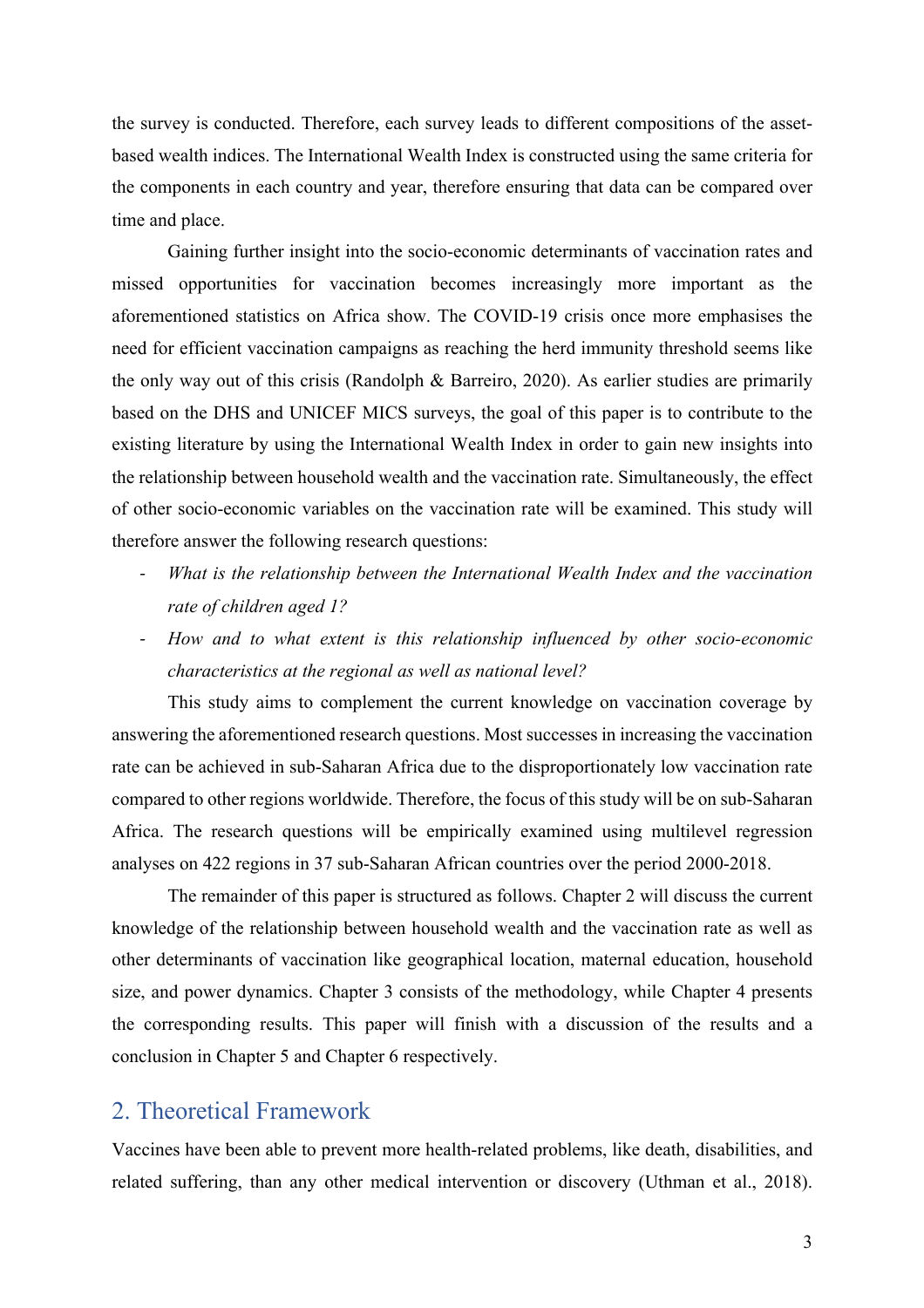Besides solving health inequities and corresponding long-term effects on one's physical, cognitive, and emotional development, vaccines have a much broader impact on societies worldwide as they are able to improve the life expectancy of recipients, thus fostering healthas well as wealth-equities (Bloom et al., 2005). One of the reasons for this is that healthy lives are becoming increasingly more important in the broader definition of one's wealth (Andre et al., 2008). But wealth is also influenced by health through other channels, healthier children are better able to focus in school and are able to learn more efficiently, stimulating future opportunities (Bloom et al., 2005). Furthermore, healthy individuals are more productive, leading to less sick leaves, which leads to more income and thus more wealth. A third channel is through increased savings and investments. Healthier people are expected to live longer and therefore have a greater incentive to save for their retirement. Simultaneously, their savings and investments can be used to develop a country and its economy further, leading to a demographic dividend as economic development often goes hand in hand with lower mortality and fertility rates. Besides, immunisation programmes have led to the development of widespread primary care infrastructures throughout the developing world, leading to lower child mortality while simultaneously empowering women's positions within their families, further prompting health, social, and economic benefits. Studies have shown that the annual return on investment in vaccinations is between 12% and 18% (Bloom et al., 2005). Vaccines are thus able to stimulate economic growth globally due to lower mortality and morbidity rates, saving billions of US dollars annually.

Nonetheless, the number of missed opportunities for vaccinations has remained fairly stable between 1993 and 2015, leading to an updated missed opportunities for vaccination strategy in order to reach the global vaccination coverage targets (Uthman et al., 2018). Increasing the global vaccination coverage of DTP alone would decrease the number of premature deaths by 1.5 million per year. Furthermore, childhood vaccinations do not only prevent death from diseases like DTP, measles, and tuberculosis (BCG) but they also enable other healthcare services during the process of vaccination which further reduces the number of premature deaths (Adebowale et al., 2019). Besides the benefits in terms of health, vaccines are able to prevent 24 million recipients and their relatives from falling into poverty until 2030, thus improving the wellbeing of a vast amount of people (World Health Organization, 2019). Hence, understanding the determinants of vaccination is crucial for increasing the vaccination rate in order to reduce the number of premature deaths at the regional, as well as national, and global level.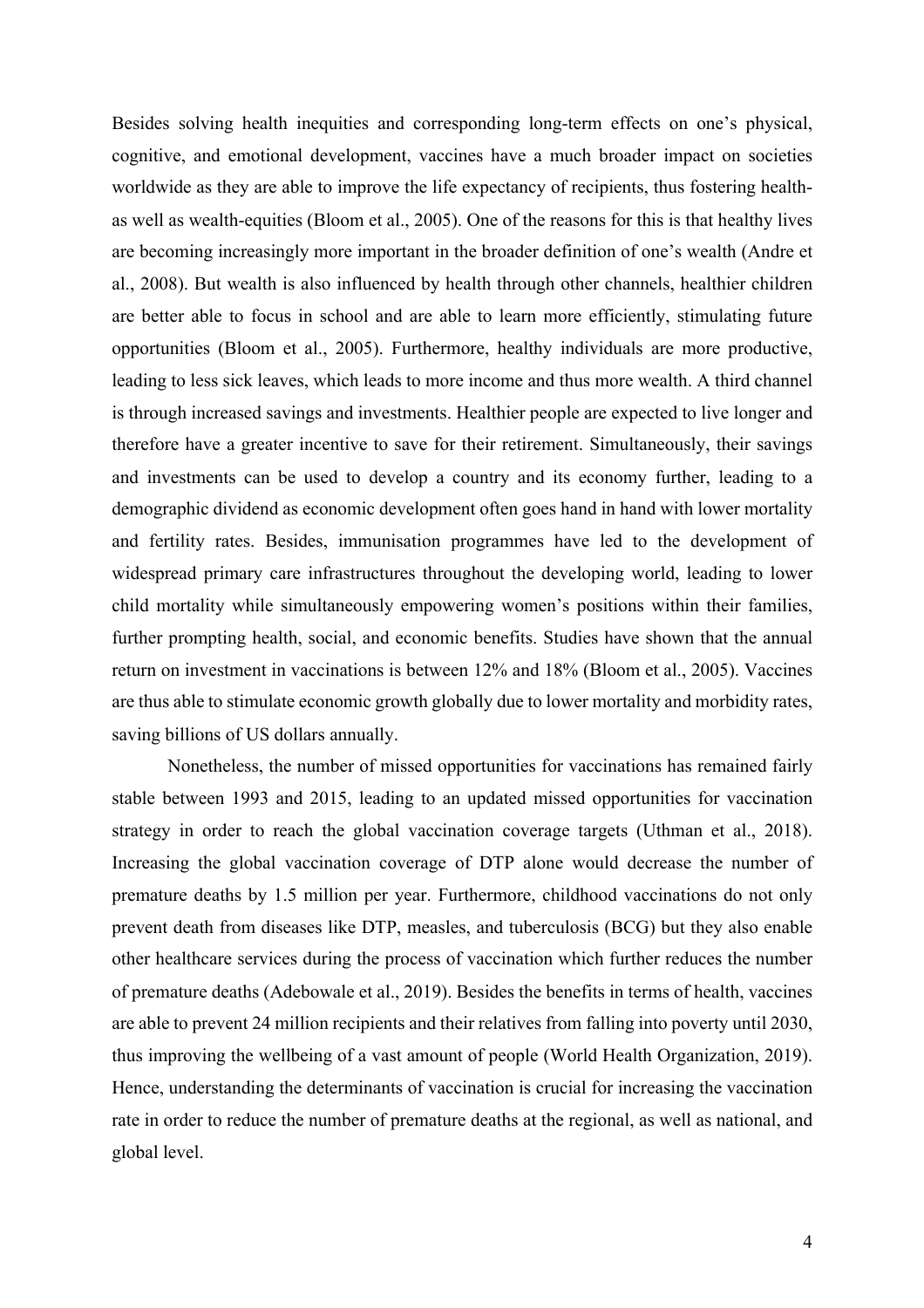This chapter will first examine and analyse how the vaccination rate has developed over the past couple of decades before diving further into the determinants of the vaccination rate. The main focus will be on the current literature examining the relationship between household wealth and the vaccination rate. Additionally, other prominent factors influencing the uptake of vaccinations are examined, respectively geographical location, maternal education, household size, and power dynamics.

#### 2.1. Developments in Vaccination

Since the introduction of the smallpox vaccine in 1796, the prevalence of diseases has reduced significantly all over the world primarily due to breakthroughs in medicine leading to vaccines that are effective against 28 human diseases (Vanderslott et al., 2013). Global vaccination coverage among one-year-olds has surpassed the level of 80% for various of these vaccines despite many countries in the world still experiencing far lower vaccination rates. Vaccination rates also differ significantly within countries and between various vaccines. The vaccination rate for DTP3 is often taken as the benchmark for a countries vaccination program as three contact moments with healthcare providers at specific points in time are needed to complete all doses of the DTP vaccine (Arsenault, 2017a; GAVI, n.d.; Vanderende et al., 2018). When examining this rate, it is often found that vaccination coverage is lower in poorer countries with rich countries often having vaccination coverage rates well above 90% (Vanderslott et al., 2013). Although there are various poor countries like Bangladesh, Burundi, and Rwanda that score high in terms of their vaccination rate, sub-Saharan African countries stand out in terms of their low vaccination rate, with the Central African Republic, Chad, and Guinea even scoring lower than 50% in terms of measured DTP3 coverage in 2017.

Since 1990, the number of child deaths caused by vaccine-preventable diseases has decreased from 5.5 million deaths per year to 1.8 million deaths in 2017 (Vanderslott et al., 2013). Nonetheless, the increase in global vaccination coverage has slowed down over the past few years, primarily due to stalled development in sub-Saharan Africa. The main issue is not that sub-Saharan African children are not vaccinated at all, as an estimated 85% of childrenaged-1 receive a first dose of the measles vaccine, but a lack of uptake of so-called booster doses, as only 64% of the children receive a second dose. Other vaccines show the same development, with the percentage decreasing further for each additional dose needed. For example, for the DTP vaccine to be fully effective, three doses are needed. The Global Alliance for Vaccines and Immunizations found that only 7% of the children in the 73 poorest countries receive all necessary vaccinations while 80% of the children receive one or more vaccines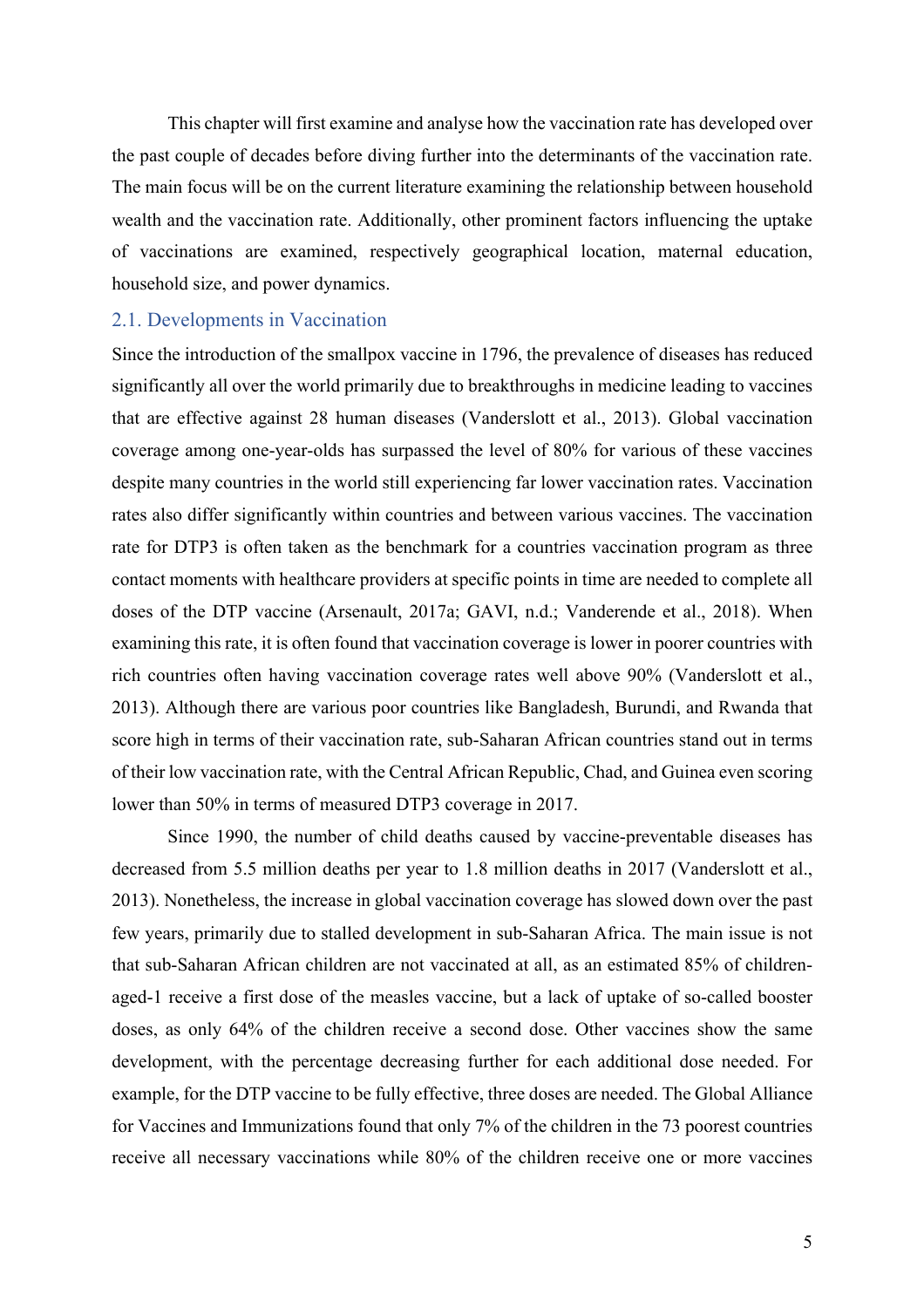(Berkley, 2017). The main issue besides a lack of vaccination is thus so-called undervaccination.

The statistics on vaccination coverage as well as on vaccine-preventable diseases and corresponding mortality rates are even more shocking when a closer look is taken at sub-Saharan Africa. While approximately 25% of the children born each year are from sub-Saharan Africa, 40-50% of child morbidity and deaths from vaccine-preventable diseases take place there (Madhi & Rees, 2018). In 2017, only 17 from the 47 sub-Saharan African countries reached a first dose measles coverage above 90%. At the same time, Zimbabwe was the only sub-Saharan African country to reach the threshold of 80% in terms of DTP3 coverage which is set in the World Health Organization's Global Vaccine Action Plan (Bangura et al., 2020).

At this moment, vaccines are able to save 2 to 3 million lives annually. However, the World Health Organization estimates that a further 1.5 million deaths could be prevented from vaccine-preventable diseases (Vanderslott et al., 2013). However, various studies argue that this is a very low estimate as it is believed that the smallpox vaccine alone has saved 5 million lives per year since the eradication of smallpox in 1977. Vaccines are able to create immunity ''by introducing a weakened or killed form of the pathogen that makes us ill – such as bacteria or viruses – or its toxins or one of its surface proteins'' (Vanderslott et al., 2013, How vaccines work & herd immunity section, para. 1). The higher the vaccination rate, the higher the protection rate within a population, leading to reduced or even stopped transmission of viruses. Hence, improving our understanding of the determinants of vaccination coverage, especially in sub-Saharan African countries, can help improve the vaccination rate thus reducing the prevalence of diseases and premature deaths among children.

#### 2.2. Household Wealth

Many studies have examined the socio-economic determinants of childhood immunisation across a wide variety of countries in order to efficiently set up vaccination programmes. Various studies argued that large inequalities in childhood immunisation can be ascribed to differences in household wealth (Adebowale et al., 2019; Mutua et al., 2021; Uthman et al., 2018; Zeitlyn et al., 1992). Household wealth is often measured through asset-based wealth indices based on standardised questionnaires examining household characteristics, like the DHS and UNICEF MICS surveys. The level of household wealth is derived from an index based on the possession of consumer durables such as telephones, refrigerators, and bicycles, the availability of utility services like water and electricity, and housing characteristics, like the quality of floor material and the toilet facility (Bondy et al., 2009; Smits & Steendijk, 2015).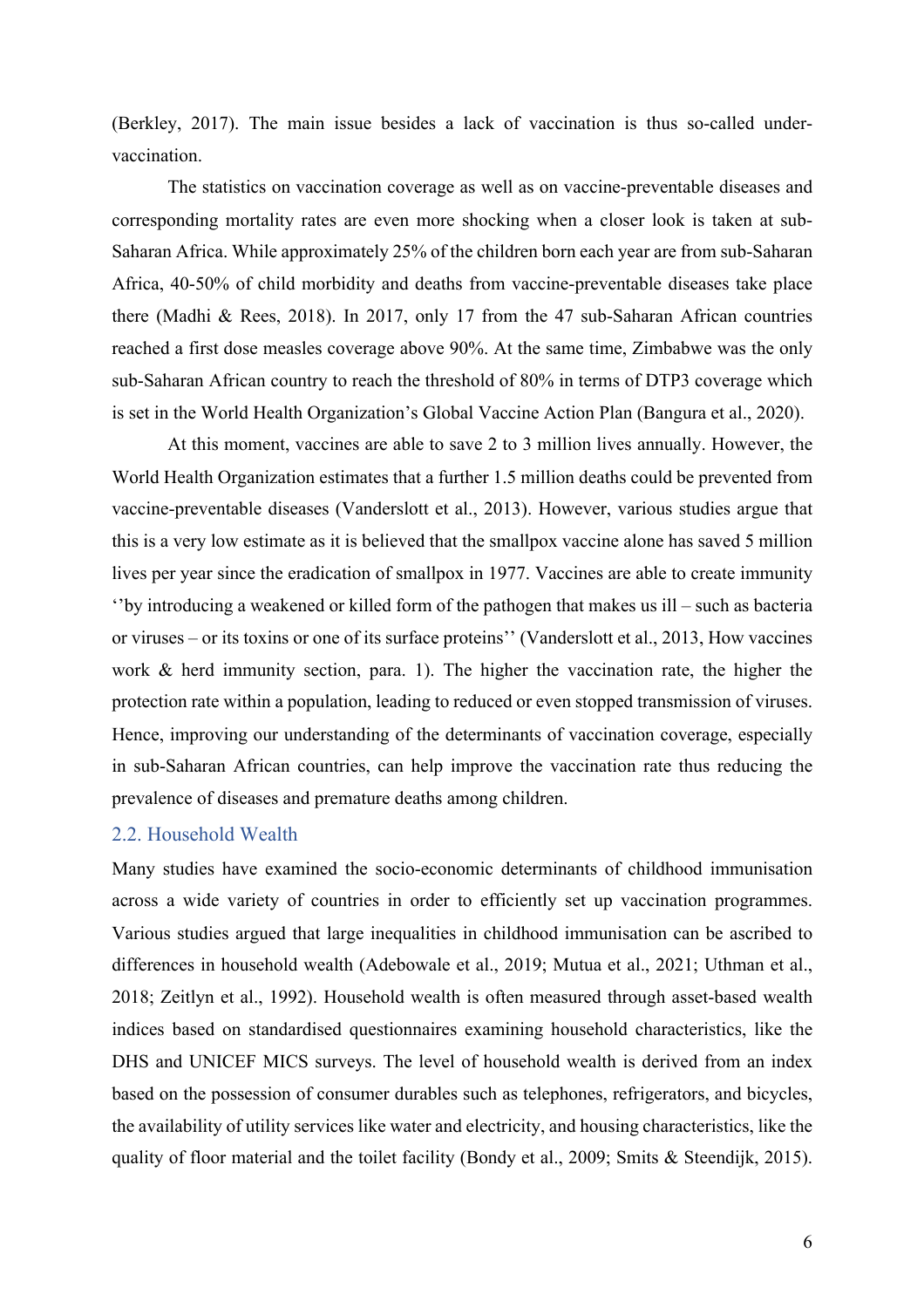Through this, a household's socio-economic position is measured enabling comparison between richer and poorer quintiles within a country (Arsenault et al., 2017b). These indices are thus able to explain the aforementioned differences in immunisation rates. The next paragraphs will dive further into various theoretical explanations for these differences.

Various developing countries offer vaccinations free of charge while other developing countries ask for a fee. However, in both types of countries household wealth has proven to be a strong determinant for childhood immunisation (Bondy et al., 2009). One explanation for this is that even though the vaccines might be free of charge, a lack of money, in general, tends to lead to poor health-seeking behaviour (Jamil et al., 1999). Many parents from low socioeconomic households experience time constraints and financial costs when taking part in the process of vaccination, limiting them from accessing care for their children. As a result, children belonging to poorer households build up less immunity compared to children belonging to higher socio-economic households. Children belonging to lower socio-economic households often become not fully immunised against vaccine-preventable diseases while they simultaneously build up less natural immunity due to a deprivation of nutritious foods (Adedokun et al., 2017). Besides, poorer parents often make a different cost-benefit analysis when deciding to vaccinate their children or not (Favin et al., 2012). For these parents, the costs of vaccinating their children are much higher as they often have to travel long distances while they also have to wait for hours at vaccination centra, preventing them from working and thus feeding their family. At the same time, many mothers have conflicting priorities as they often have to balance taking care of their families with having to work at one or more jobs. More often than not, the latter goes before the former as studies in Bangladesh, Guinea, and Kenya showed (Gaturuku, 1990; Millimouno et al., 2006; Uddin et al., 2008). Healthcare providers might not be aware of these limitations but are able to tackle them by choosing more convenient locations as well as timeslots for healthcare services (Jheeta & Newell, 2008). This would also tackle the issue that there is a large gap between the ability of rich and poor households to access public health facilities (Adebowale et al., 2019). Not all public health facilities are able to provide vaccinations and a lack of transportation can thus be an important factor in determining whether a child gets vaccinated or not. Since richer households are more likely to have their own mode of transport and are more likely to be able to pay for public transport, the chance of children belonging to these households being vaccinated is higher.

A second factor that lowers the vaccination rate among poorer households is the socalled user fees (Arsenault et al., 2017a; Ridde & Morestin, 2011). Even though many lowand middle-income countries offer vaccines free of charge, some of these countries charge a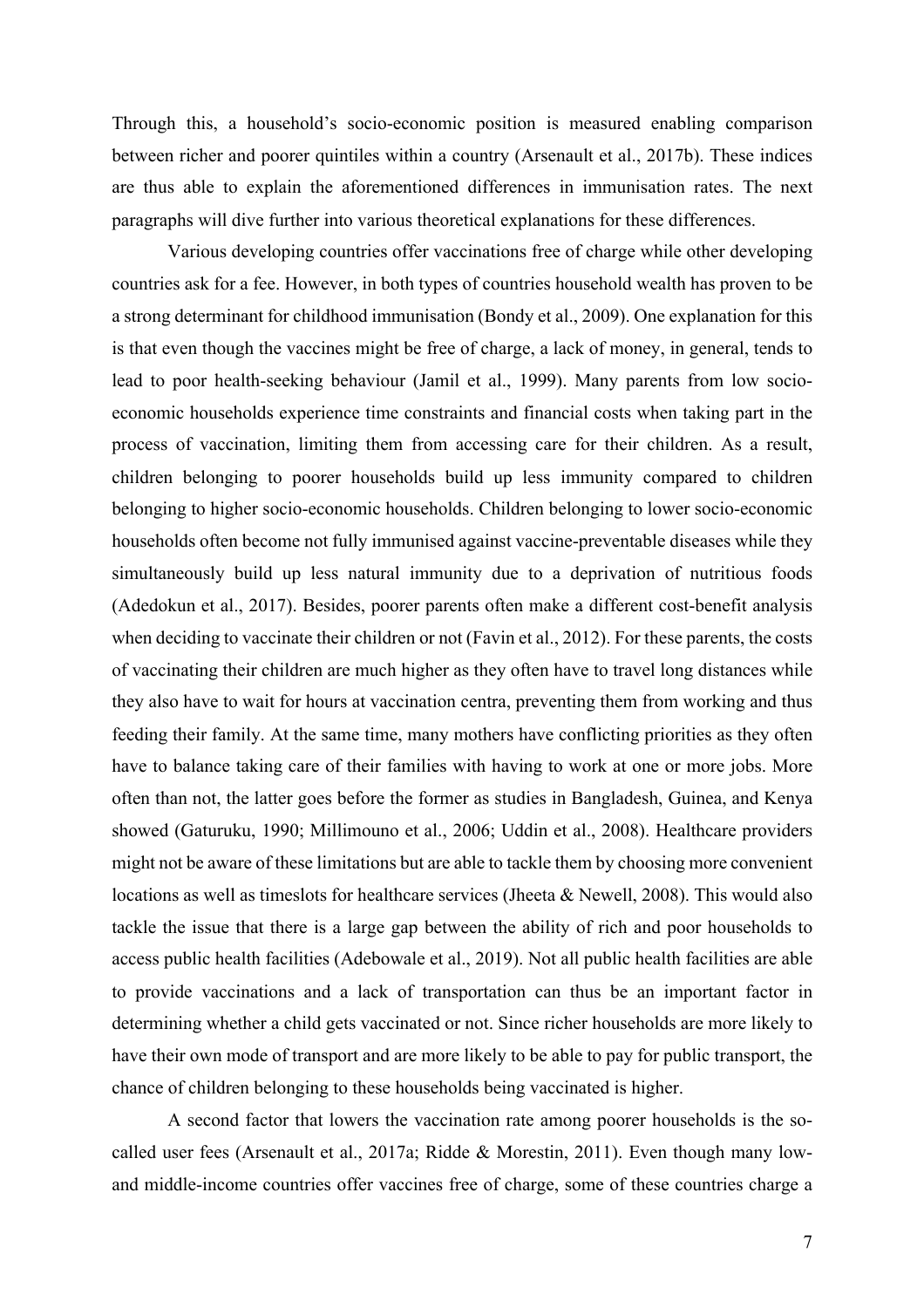fee in order to get a vaccination. However, many poor households do not have the funds to pay for the vaccines upfront. As the benefits of vaccines often take place in the long-term, many parents opt to not vaccinate their children, thus creating a higher risk for their children in terms of catching a disease in the future (Arsenault et al., 2017b). At the same time, the risk of experiencing a financial shock when a child does get severely ill increases for the parents which could potentially put further strains on their future financial situation. Hence, household wealth is an important determinant for underlying structural wellbeing.

A third factor associated with lower vaccination rates among poorer households is parental accessibility to media. Uthman et al. (2018) found that mothers who had media access are 4% less likely to have a child that can be classified with missed opportunities for vaccination. Media access was determined as access to radio, television, and/or newspapers. Many sub-Saharan African countries experience scarcity in local healthcare providers while many households do not have access to media (Jung et al., 2015). Because of this, it is more difficult to obtain information on healthcare. Hence, so-called communication inequalities arise due to differences in access to healthcare information. Jung et al. (2015) further showed that the effects of radio and television are important in reducing the healthcare discrepancies between children from high- and low-socioeconomic households. Mass media is able to increase immunisation coverage through reminder and recall systems targeted at parents (Wiysonge et al., 2012). Simultaneously, they are able to increase parental knowledge on the effects of vaccination on their own health, as well as on their families' and communities' health. The effect of mass media is even larger for children of mothers with no or lower educational attainment as it is able to increase the understanding of vaccination programmes which increases the level of trust in vaccinations (Bugvi et al., 2014). In Pakistan, the National Immunisation Campaign has been able to increase the level of awareness about the benefits of timely and complete vaccination, which led to higher immunisation coverage. The same has been shown by mass media campaigns in sub-Saharan Africa aimed at increasing awareness of HIV and AIDS (Jung et al., 2015). These campaigns revolved around the ways through which HIV can be transmitted and which preventive measures can be undertaken. Findings showed that awareness increased among the groups that had access to media providing healthcare information. Hence, household assets, like radio, television and/or newspapers, are important factors for increasing the vaccination coverage of children as they are able to provide parents with valuable information.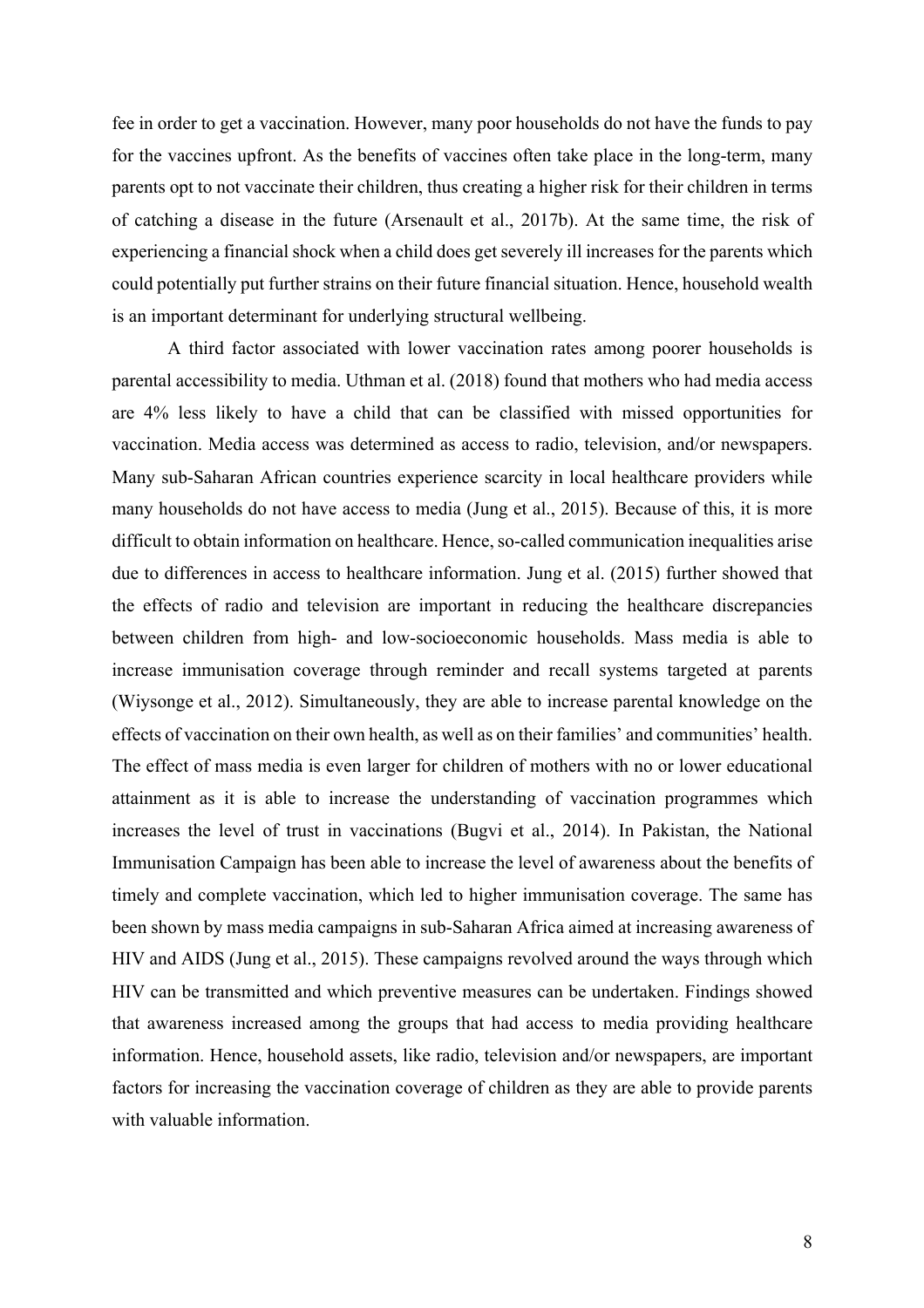#### 2.3. Other Determinants

Besides household wealth, there are many other determinants of the vaccination rate. Uthman et al. (2018) found that ''child's age, birth order, number of under-five children, maternal age, wealth index, education attainment, media access and neighbourhood socio-economic disadvantages'' (p. 2400) were important determinants of missed opportunities for vaccination. Arsenault et al. (2017b) found that maternal education, poverty, child malnutrition, and urban/rural residence are also important determinants of the vaccination rate. Based on these and other studies in this field, the following variables will be examined further: geographical location, maternal education, household size, and power dynamics.

#### 2.3.1. Geographical Location

The geographical location of a household is an important determinant of vaccination (Jamil et al., 1999; Shrivastwa et al., 2015). Mitchell et al. (2009) showed that inequities in vaccination coverage can be found in rural as well as urban areas. However, the level of inequity is higher in rural areas and is higher for poorer households, who are more likely to live in rural areas. A study in Senegal found that 71% of the children living within 10 kilometres of a health centre were fully vaccinated compared to 10% of the children in remote villages (Favin et al., 2012). Hence, children in urban areas tend to have better vaccination coverage compared to children in rural areas but within both areas, children of richer households tend to be better off than children of poorer households.

Households in urban areas are closer to healthcare providers, thus making it easier to get children vaccinated (Adedokun et al., 2017). On the one hand, because distances between communities and healthcare providers are smaller which reduces the amount of time needed for the process of vaccination. On the other hand, the smaller distances eliminate the need for more expensive modes of transportation, thus enabling more children from lower as well as higher wealth quintiles to get vaccinated. Healthcare providers in rural areas are often located at a larger distance, making it more difficult for parents to gain information on vaccination campaigns and of corresponding benefits to their children's health (Adedokun et al., 2017). Besides, Onsomu et al. (2015) argued that many residents of rural areas in developing countries still uphold traditional health practices which limit the usage of modern medical science, like vaccines, as their study on Kenya showed. Hence, the uptake of vaccinations in rural areas is limited by larger distances between households and healthcare providers and the continuation of traditional healthcare practices.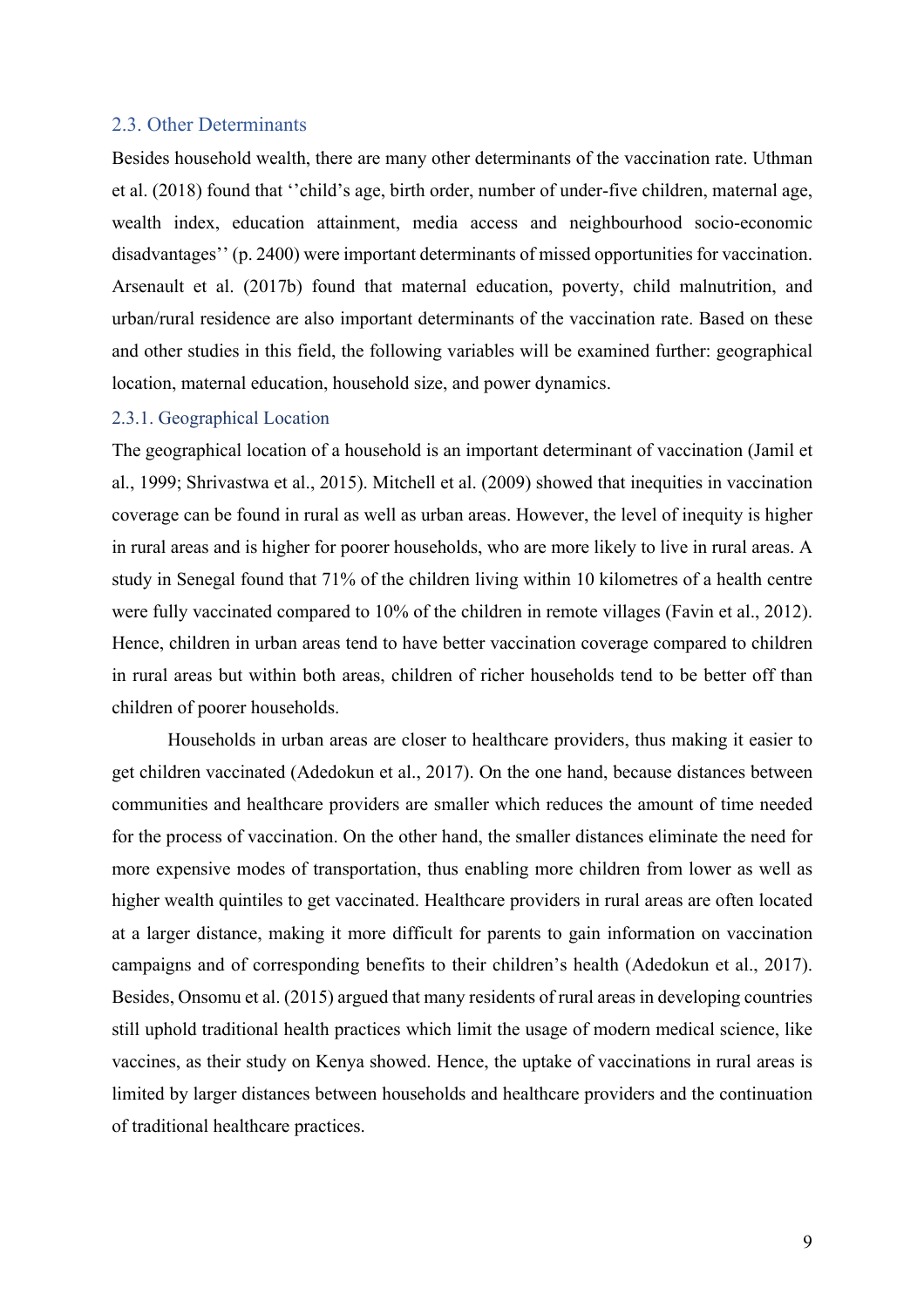Besides geographical location being a determining factor for the vaccination of households, it is also an important factor for the provision of vaccinations (Canavan et al., 2014). Different vaccines have different needs in order to ensure their preservability (Bloom et al., 2005). As some healthcare providers are located in difficult to access, rural areas, difficulties in the supply chain can arise, preventing parents from being able to vaccinate their children. Vaccines often require good roads and reliable modes of transport due to their composition and expiration date. Additionally, many vaccines need functioning freezers and refrigerators during transport, which simultaneously requires a stable supply of energy. These requirements are often not met due to the poor infrastructure in many rural areas, limiting healthcare providers from setting up vaccination campaigns in those parts of developing countries.

#### 2.3.2. Maternal Education

Sambala et al. (2018) and Calhoun et al. (2014) argued that inequalities in maternal educational attainment contribute to differences in the vaccination rate. The same can be argued for paternal education, but the effect of maternal education tends to be larger as Arsenault et al. (2017b) showed in their study on 45 countries who are supported by the Global Alliance for Vaccines and Immunizations. Since mothers are the primary caregivers, children of highly educated mothers are 1.45 times as likely to get vaccinated compared to the least educated mothers, compared to 1.37 times in the case of paternal education.

Children of uneducated mothers, and to a lesser extent uneducated fathers, thus have a significantly higher risk of not being fully vaccinated. This is likely due to the fact that most uneducated mothers are illiterate and are therefore not able to grasp the benefits of complete and timely vaccination (Bugvi et al., 2014). In contrast, educated mothers are more likely to remember dates and are more likely to interact freely with healthcare workers, fostering the uptake of vaccinations (Dasgupta et al., 2018). This shows that there is a direct effect of education, lessons learned already improve the vaccination coverage, and that there is an indirect effect, as educated mothers are better able to comprehend health-related information (Bondy et al., 2009). Besides, poorly educated mothers are more likely to perform unskilled work, leading to lower wages. This also makes it harder for them to find the time and resources to go to healthcare providers, reducing the vaccination coverage among children of poorly educated mothers. Moreover, highly educated mothers are more open to new and modern ideas and they have more confidence in strangers, in this case, healthcare professionals, which boosts the vaccination rate of children of these mothers as well.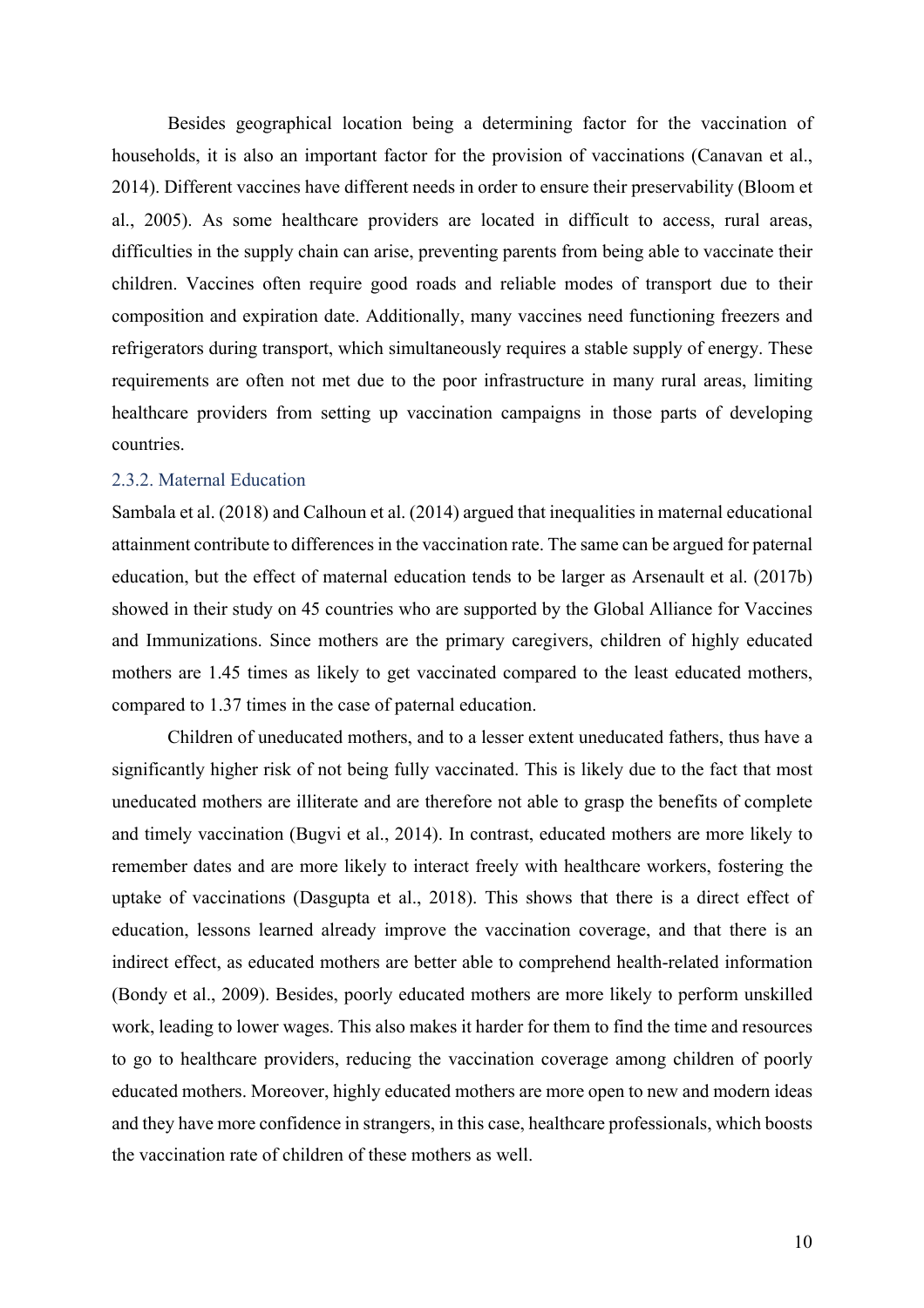Onsomu et al. (2015) showed that Kenyan women who went through primary and secondary education, and college or university were around 2.5 times as likely to vaccinate their children against polio, measles, and DPT and even 5.25 times as likely to immunise them against tuberculosis compared to mothers who only went through primary and secondary education. Simultaneously, Uthman et al. (2018) showed that children from sub-Saharan African mothers with no or only primary education have a 14% higher chance of having a missed opportunities for vaccination compared to children from mothers who did go through either secondary or higher education. When examining the influence of different levels of education, Vikram et al. (2012) found that the relationship between maternal education and the rate of childhood immunisation in India was positive and that this effect was the highest among mothers who went through primary education compared to mothers who had no educational background. This effect remained positive but the additional increase became smaller between each subjacent higher level of maternal education.

The level of maternal education also plays a role in understanding messages transmitted through mass media (Jung et al., 2015; Zeitlyn et al., 1992). Highly educated mothers are more likely to grasp the benefits of vaccination compared to lower educated mothers, leading to a pro-vaccination attitude combined with positive health-seeking behaviour. Higher household wealth, as for example shown by possessing a radio, television, and/or computer among others, thus enables mothers to be aware of vaccination strategies in their region while mass media simultaneously gives them access to information on timely and complete vaccination. Higher educated mothers have the additional advantage of better being able to grasp the aforementioned advantages and information on vaccination, leading to a higher vaccination coverage of children from highly educated, wealthier mothers (Jamil et al., 1999).

#### 2.3.3. Household Size

Additionally, a wide array of studies showed that a higher number of children per household leads to an increase in the chance of the children not being fully immunised (Akmatov & Mikołajczyk, 2012; Sheik et al., 2018; Uthman et al., 2018). Uthman et al. (2018) found that for every additional child, the chance of a child being unimmunised increased. Rossi (2015) showed that in Zimbabwe, children living in households with up to three children have a 68.4% chance of being fully vaccinated compared to 55.6% of the children in households with four or more children. Calhoun et al. (2014) found that children who are not the firstborn, have a lower chance of becoming fully vaccinated and that this effect increases substantially in size when a household consists of three or more children. In the Philippines, Bondy et al. (2009)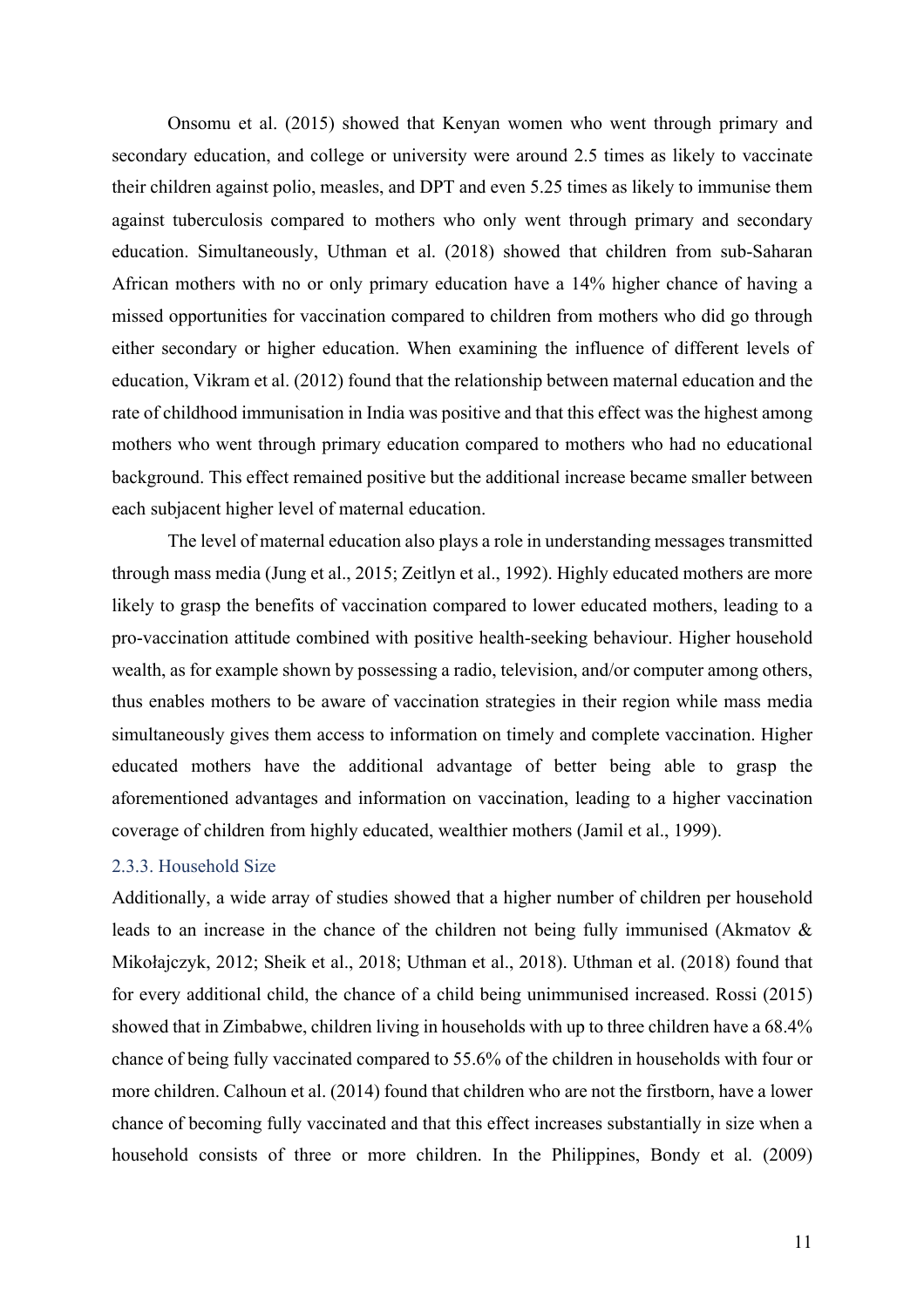furthermore showed that this effect is larger when there are more children within the age bracket of 0 to 5 years old compared to households in which only one child is aged within this age bracket.

Various explanations for this relationship have been coined. Sheik et al. (2018) argued that the priority for participating in immunisation practices decreases when households experience food and resource shortages, which is more likely in larger households. Besides, a larger household increases the burden of childcare which is mostly the responsibility of women in developing countries. This diminishes the time and attention spent on each child, leading to lower immunisation rates (Antai, 2009). At the same time, mothers with multiple children are more likely to synchronise visits to healthcare centres even though this might hinder the immunisation of some of these children as these visits do not correspond with recommended vaccination schedules (Calhoun et al., 2014). Hence, having more children makes it more difficult to provide healthcare services, possibly due to financial constraints as well as the inability to leave the house as other family members need to be taken care of.

#### 2.3.4. Power Dynamics

The power dynamics in the relation between parents also play a role in the vaccination coverage (Bangura et al., 2020; Samuelsson, 2020). In many developing countries, household decisions are still determined through existing hierarchies based upon an interplay between gender roles and generational power (Vikram et al., 2012). Many sub-Saharan African countries consist of patriarchal societies in which female autonomy is constrained. This negatively influences health outcomes since women are the primary caretaker of their families. Not only do most countries consist of patriarchal societies, but the elderly also have an important role to play in family dynamics and decisions. As older generations are less familiar with modern science and have a higher belief in traditional health practices, the need for timely and complete vaccination is not or less recognised. Due to the higher importance of older generations within families, maternal autonomy is restricted, thus preventing children from being vaccinated. Besides, women's mobility outside their hometowns is often limited which further restricts their ability to make decisions about healthcare. Antai (2009) showed that Indian women who have less autonomy in making household decisions, measured through lacking autonomy in decisions on their health, visiting relatives, making large purchases, and purchasing daily needs, had a substantially larger number of not-fully immunised children. Simultaneously, Samuelsson (2020) argued that a larger spousal age gap in patriarchal societies indicates less female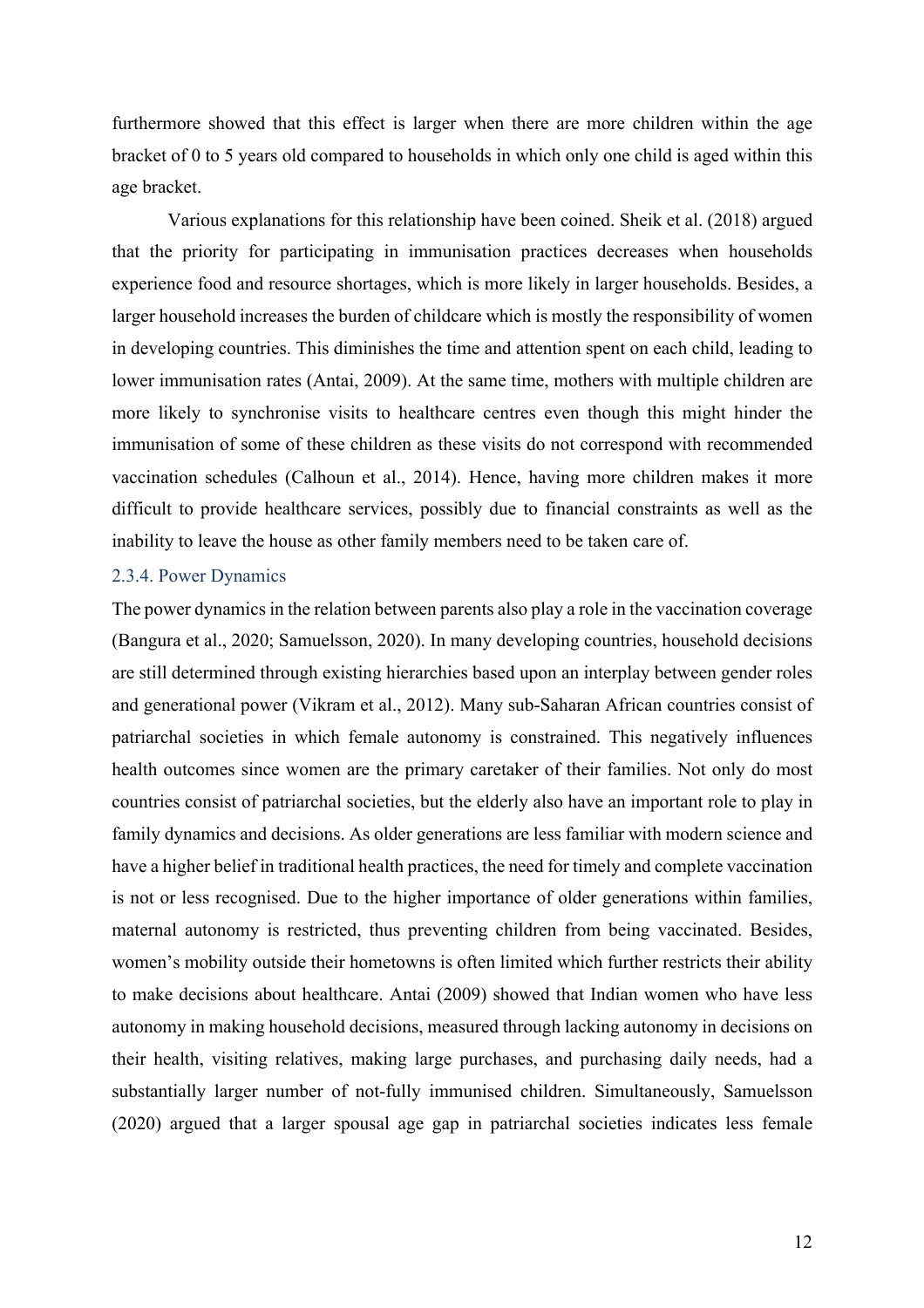autonomy and thus limited maternal decision-making power. This explains their finding that children in households with a larger than average age gap are less likely to be fully vaccinated.

However, women do have the possibility to increase their autonomy and therefore change the power dynamics within their households. Vikram et al. (2012) argued that higher educational attainment enables women to take on a more active and assertive role, increasing their autonomy within their households and in society. Arsenault et al. (2017a) also argued that educated mothers have greater decision-making power and autonomy which combined with the better knowledge of healthcare practices and higher social status, leads to a higher chance of their children becoming vaccinated.

#### 2.4. Hypotheses

Based on previous studies, it is expected that higher household wealth will influence the vaccination rate positively. It is also expected that living in rural areas, larger household size, and having less female autonomy will correspond to a negative relation between the aforementioned variables and the vaccination rate while this effect is expected to be positive for maternal educational attainment. Furthermore, it is expected that there is an interaction effect between maternal education and power dynamics as females with higher educational attainment are more likely to have more autonomy which further boosts the vaccination rate of their children. An additional interaction effect is expected between household wealth and maternal education, as higher household wealth is likely to indicate that the household has access to mass media, and higher educational attainment enhances the comprehension of information provided by the same mass media on the benefits of vaccination. Thus, mothers with a higher level of education living in a richer household are expected to have more children that are fully vaccinated. Finally, an interaction between household wealth and urbanisation is expected. Since wealthier households, as well as households in urban areas, are expected to have higher vaccination rates, it is expected that this effect is higher for wealthier households in urban areas.

# 3. Methodology

This chapter is divided into three parts. The first part will discuss the data sources used in this study, the Global Data Lab and the World Bank. The second part will look more closely at the method while the third part will examine the variables used.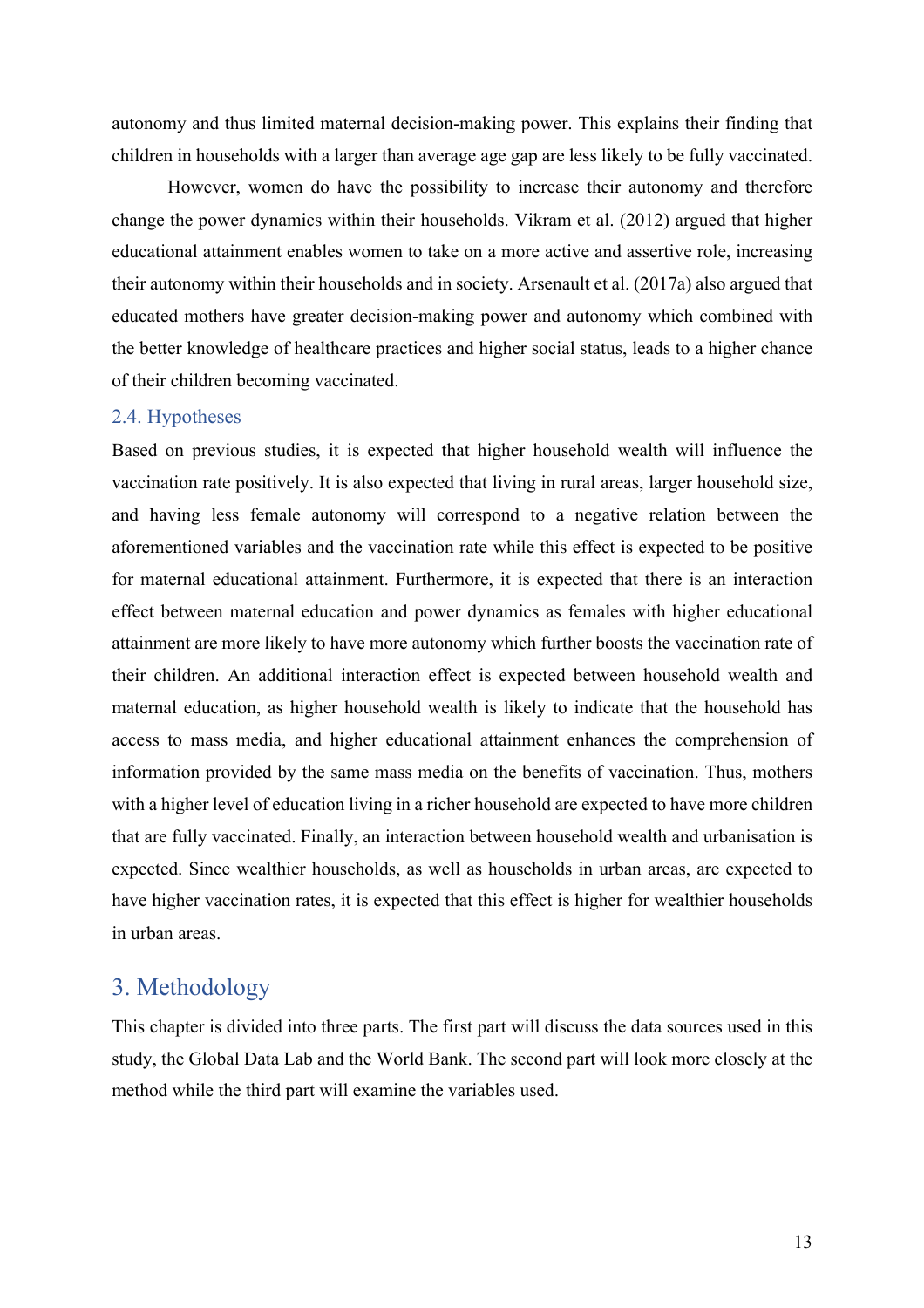#### 3.1. Data

This study is based on data from the Area Database from the Global Data Lab (www.globaldatalab.org) and the World Bank (www.data.worldbank.org). The Global Data Lab is a database consisting of socio-economic, health, and demographic indicators derived from representative large-scale household surveys like the DHS and the UNICEF MICS surveys conducted in developing countries. The advantage of the Global Data Lab is that the data is comparable across time and space whereas this is not the case for surveys like the DHS and the UNICEF MICS surveys as the questions asked differ per country and year of analysis. In these surveys, the socio-economic, demographic, and health situations in developing countries are examined through household surveys which are representative of entire countries and regions. The Global Data Lab combines the findings of the DHS, UNICEF MICS, and many other surveys in one large, comparable database by using the same criteria for each year and country. Currently, the Global Data Lab provides data for 131 countries, 1483 sub-national regions, 38.6 million persons, and 8.7 million households throughout the developing world.

According to the World Bank, sub-Saharan Africa consists of 48 countries, but this study is done on the 37 sub-Saharan Africa countries for which data is available. The Seychelles are not included in the Global Data Lab database whereas data on Botswana, Cabo Verde, Central African Republic, Equatorial Guinea, Guinea-Bissau, Mauritius, Sao Tome and Principe, Somalia, South Sudan, and Sudan is lacking for the dependent variable, *vaccination rate*. In order to take the different levels of development within these countries into account, regional data is used beside national data. Hence, in this study, data of 422 regions in 37 sub-Saharan Africa countries for the period 2000-2018 is extracted from the Global Data Lab and the World Bank. Appendix A and B consist of a list of the countries, number of regions, and corresponding years included and excluded respectively. This period has been selected since 2000 is the earliest year on which data is available for *health expenditure* while 2018 is the latest year on which data on the dependent variable is available in the Global Data Lab. For each country, the years in which the aforementioned surveys are conducted are taken into account while intervening years are approximated through linear interpolation.

#### 3.2. Method

In this study, multilevel analyses are conducted to estimate the effect between the vaccination rate and household wealth. As discussed in the previous section, the data used in this study has a hierarchical structure as the data on the regional level is nested within different countries. The choice for multilevel analyses has been made since the vaccination rate does not only differ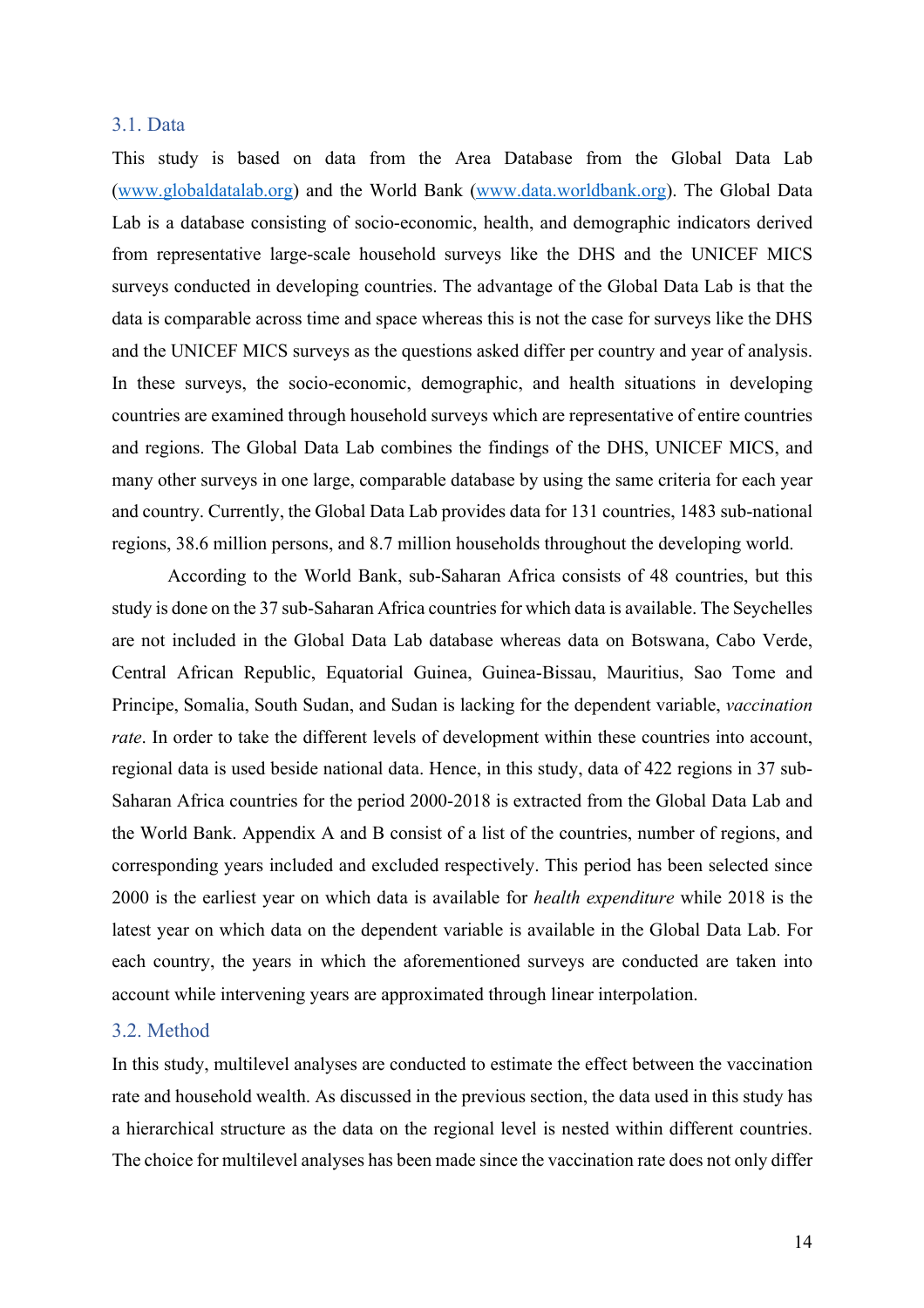between countries but also differs substantially between various regions within countries. Hence, single-level analyses, like OLS, would lead to problems as regions across different countries vary to a larger extent compared to regions within a certain country. As a result, the residuals would no longer be independent which leads to underestimated standard errors and overestimated statistical significance (Snijders & Bosker, 2011). The multilevel model is able to correct for clustering of regions within countries whereas it is also able to take into account the determinants of the vaccination rate at both levels.

The models examined in this study contain two levels. The first level is the regional level in which data is based on the aggregate of individuals responses. The second level is the national level, which controls for the role of political and socio-economic contextual factors at the national level. The second level is added since the vaccination rate depends on national characteristics in addition to the regional characteristics. In this study, random intercept and random coefficient multilevel analyses are conducted. The random intercept analyses are used to check whether there is any variation among countries in terms of their vaccination rate while the second model is used to check whether the effect size differs for the countries as well. It is expected that this is the case since the countries in sub-Saharan Africa vary substantially in their level of development.

#### 3.3. Variables

#### 3.3.1. Dependent Variable

As mentioned in the Introduction, this study examines the relationship between the vaccination rate and household wealth. In order to do so, the vaccination rate of children aged 1 is used as the dependent variable. The Global Data Lab offers various indicators to measure this, respectively percentage of children aged 1 with BCG, DTP1, DTP2, DTP3, and measles. This study uses the percentage of children aged 1 with DTP3, with a range from 0 to 100%, as indicator for the *vaccination rate*. DTP3 coverage is taken as the standard measure of the vaccination rate by both the World Health Organization and Global Alliance for Vaccines and Immunizations since it reflects the strength of immunisation- and health systems (Arsenault, 2017a; GAVI, n.d.; Vanderende et al., 2018). One reason for the preference for DTP3 is that in order to get the DTP3 vaccine, three contact moments with healthcare providers at specific points in time are needed (GAVI, n.d.). Another reason is that DTP vaccines are given through routine national immunisation programmes instead of vaccination campaigns, thus reflecting a countries health system. By using the vaccination rate of DTP3, this study simultaneously follows various earlier studies (Arsenault et al., 2017b; Restrepo-Mendéz et al., 2016).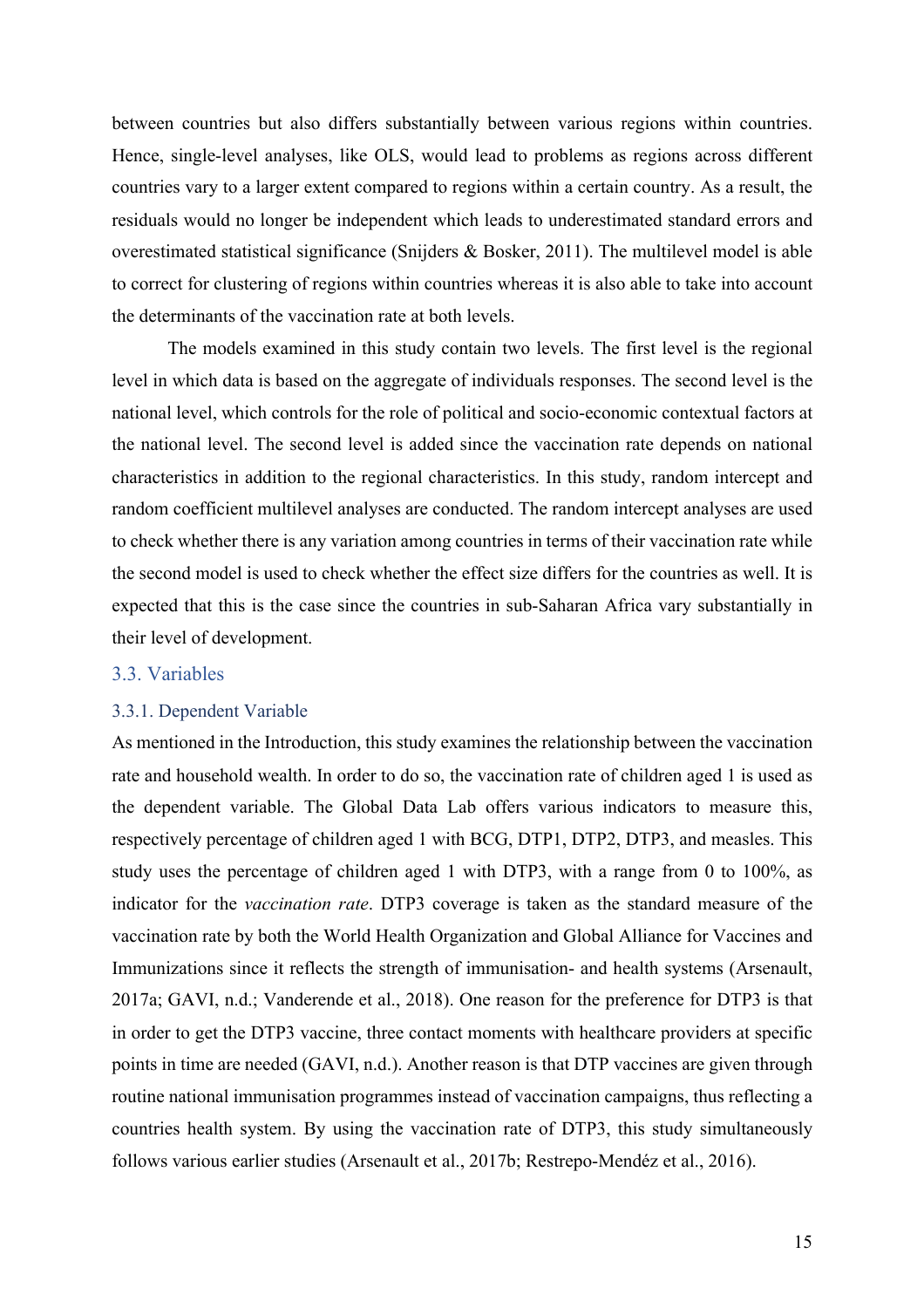#### 3.3.2. Independent Variable

The main independent variable is a proxy for *household wealth*, the mean International Wealth Index score of the region, derived from the Area Database from the Global Data Lab. The International Wealth Index is the first comparable sub-national asset-based wealth index with data covering the entire developing world across time (Smits & Steendijk, 2015). Other studies use wealth indices derived from the DHS and UNICEF MICS surveys; however, these are not directly comparable across place and time since questionnaires differ over time and between countries. Therefore, the indices constructed using these surveys differ in terms of their composition. The International Wealth Index solves this by using the same criteria for the index in each year and country, making it comparable across time and place.

The International Wealth Index is constructed by examining the possession of consumer durables, access to basic services, and housing characteristics derived from household surveys. The International Wealth Index ranges from 0 to 100 with 0 representing a household with no consumer durables, the lowest possible quality of housing, and no access to basic services while 100 represents a household with all consumer durables, the highest quality of housing characteristics, and access to all basic services. The International Wealth Index score is calculated by using the square root of a country's population which ensures that the population sizes of larger and smaller countries are both taken into account while it also ensures that larger countries do not have a too large influence on the International Wealth Index. Like many other asset-based wealth indices, the International Wealth Index uses principal component analysis to compute the asset weights. Because of this, the asset weight reflects the extent to which a household that owns a certain asset also owns another asset. The International Wealth Index thus ensures that more expensive assets do not necessarily have a higher weight compared to cheaper assets but that it depends on the relative position compared to other assets.

The International Wealth Index has a high correlation with other measures of welfare and poverty, like the Human Development Index, life expectancy, and the Poverty Headcount Ratio's, showing that the International Wealth Index performs well and is a good alternative. The International Wealth Index is thus a useful asset-based wealth index that is comparable among countries and points in time, making it a good proxy for household wealth in this study. It is hypothesised that there is a positive effect between the *vaccination rate* and *household wealth* as explained in Chapter 2.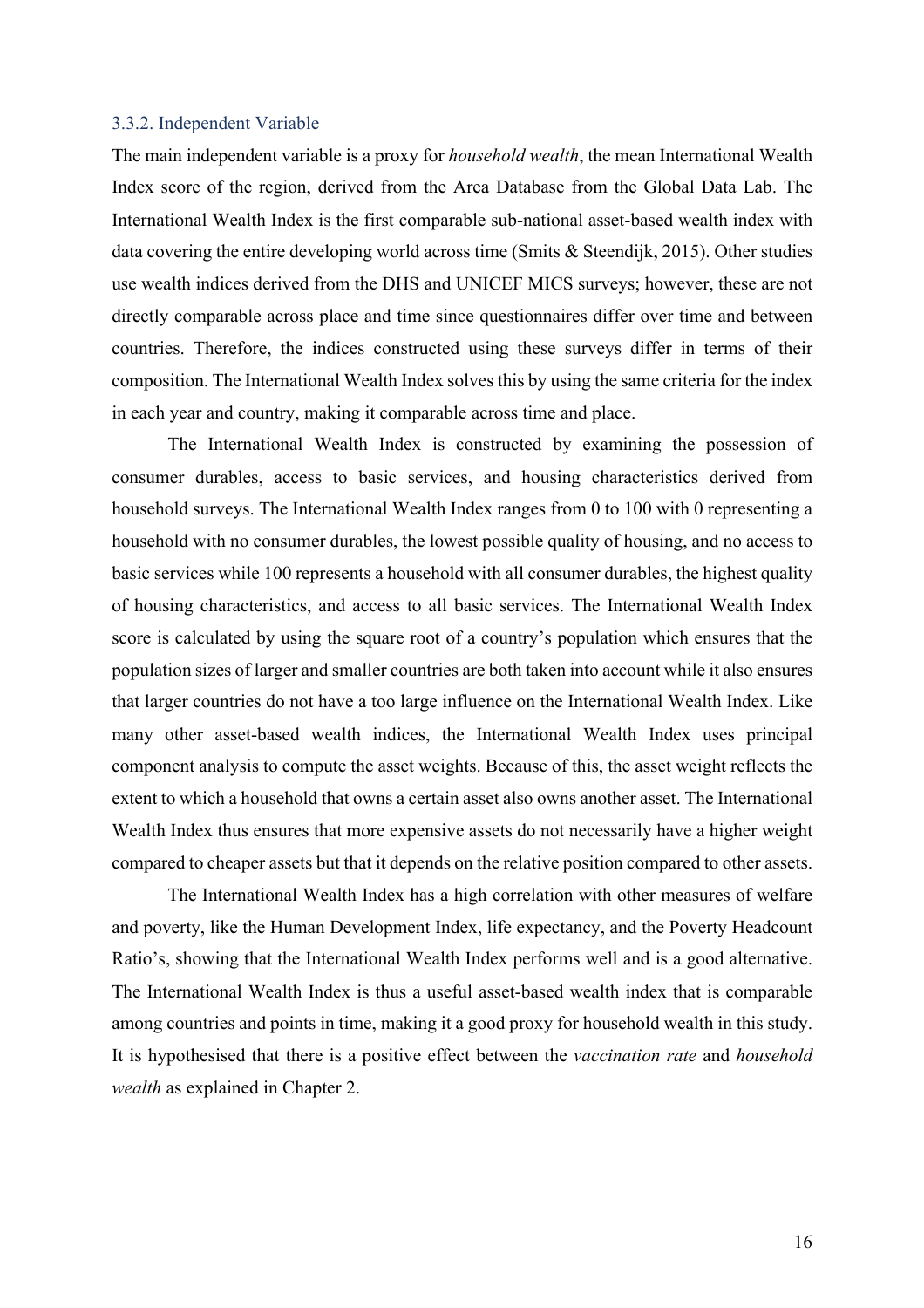#### 3.3.3. Regional Control Variables

As discussed in the Theoretical Framework, various other variables are important determinants of vaccination coverage, therefore these variables will be added as control variables. The first control variable is *urbanisation*, measured through the percentage of the population in urban areas, ranging from 0 to 100%. Previous studies indicated that the immunisation rate is higher for children in urban areas as health facilities are more easily accessible, therefore a positive relation is expected (Adedokun et al., 2017; Favin et al., 2012). The second control variable is *maternal education*, measured through the mean years of education of women aged 20+. In the literature, a distinction can be seen between studies using the completion of primary, secondary, and tertiary education as a measure of educational attainment and others using the mean years of education completed (Breiman et al., 2004; Calhoun et al., 2014; Onsomu et al., 2015). Since both measures showed that higher educational attainment leads to higher vaccination rates and since the Global Data Lab only offers data on the mean years of education, the latter is used. Earlier studies indicated that the vaccination rate of children was higher among higher educated mothers, therefore, a positive relationship is expected between *maternal education* and the *vaccination rate*. The third variable is *power dynamics*, measured through the mean age difference between partners (husband-wife). Samuelsson (2020) argued that a large age difference between partners is common in patriarchal societies, which corresponds to less female autonomy. As mothers are the primary caretakers within households, less autonomy results in a lower vaccination rate. Hence, a negative relationship is expected. The fourth is *household size*, measured through the average household size. Larger households are more likely to experience food shortages and lacking resources. As fulfilling these needs are the primary concerns of families, participating in immunisation practices becomes less important (Sheikh et al., 2018). It is thus expected that *household size* negatively influences the *vaccination rate*. Since many sub-Saharan Africa households consist of a family living with either maternal or paternal grandparents in the same household, *living with grandparents*, measured through the percentage of households where couples live with their parents, is taken into account (Zimmer & Dayton, 2005). This is calculated by summing up the percentage of households where couples live with the husband's parents and the percentage of households where couples live with the wives' parents. Sear and Mace (2008) argued that the presence of grandparents within a household leads to improved survival rates of children. This is partially due to the fact that the grandparents are able to take care of their grandchildren while the parents are able to spend time on other affairs, among which healthcare visits with vaccine-eligible children. Hence, the presence of grandparents within the household is likely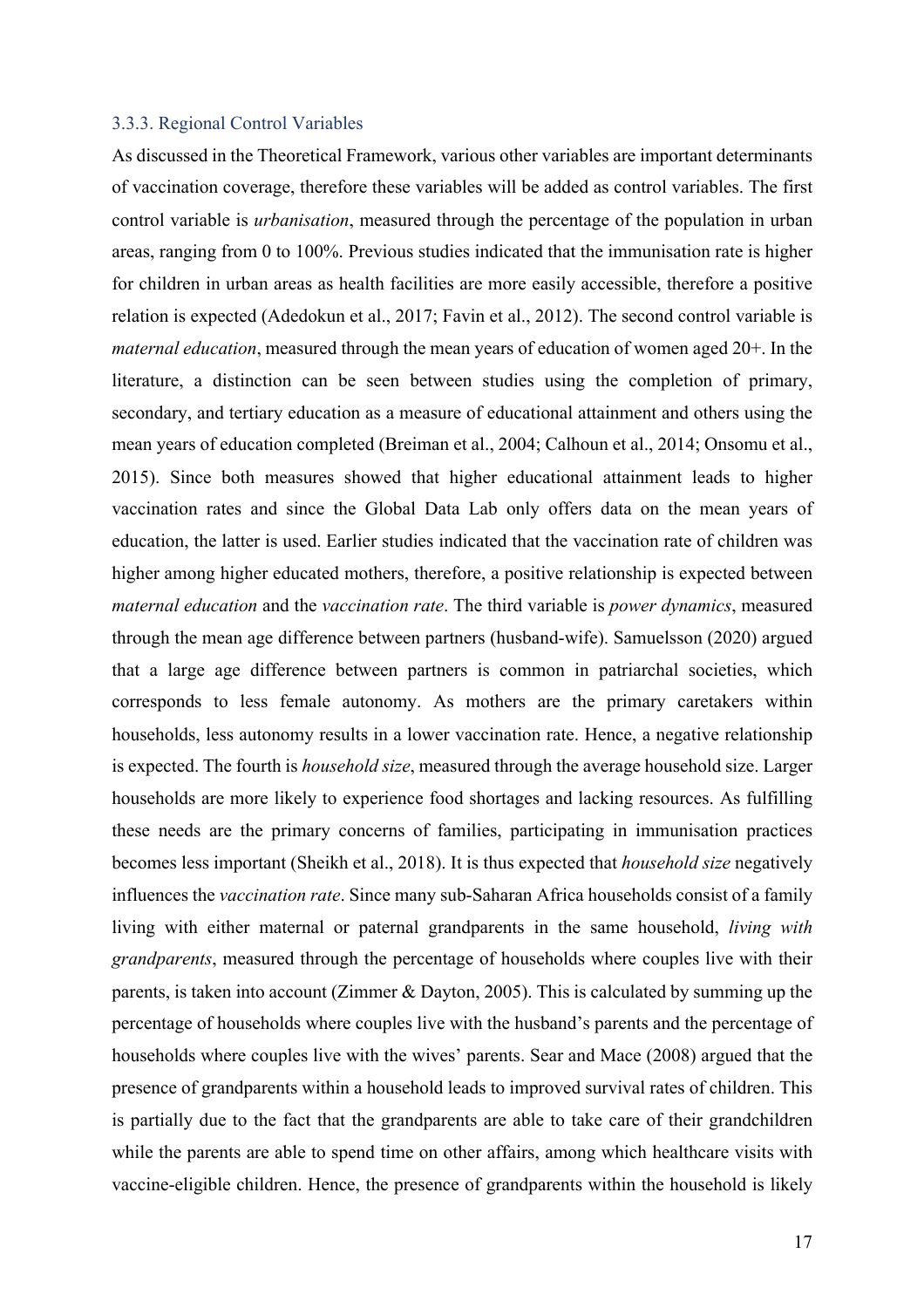to have a positive effect on the vaccination rate. The aforementioned variables are all derived from the Global Data Lab and are measured at the regional level.

#### 3.3.4. National Control Variables

Besides the variables at the regional level, *health expenditure* is used as a national variable as done by Arsenault et al. (2017a) and Nicholas et al. (2016). This is measured through the current health expenditure per capita, adjusted for PPP in the current international dollar derived from the World Bank. Nicholas et al. (2016) showed that an increase in health expenditure leads to improvements in various health outcomes, among which reduced childand maternal mortality and increased vaccination rates. Therefore, a positive relationship is expected between *health expenditure* and the *vaccination rate*. Additionally, *corruption*, measured through the score of a country on the Corruption Perceptions Index (CPI), has been included to account for possible corruption. Corruption could negatively influence the vaccination rate as healthcare spending could end up in the wrong hands (Hsiao et al., 2019; Novigon, 2015). The CPI measures ''the overall extent of corruption (frequency and/or size of bribes) in the public or political sectors'' (Lambsdorff, 2004). The scores on the CPI range from 1 to 10, with 1 indicating that a country is highly corrupt and 10 indicating that a country is very clean in terms of corruption. Data on *corruption* is derived from the World Bank. Since a higher score on the CPI equals less corruption, it is hypothesised that the relationship between *corruption* and the *vaccination rate* is positive.

#### 3.3.5. Interaction Variables

Additionally, three interaction variables are tested. The first is between *household wealth* and *maternal education*, the second is between *maternal education* and *power dynamics*, and the third is between *household wealth* and *urbanisation*. It is hypothesised that all interactions are positively related to the vaccination rate. Concerning the first interaction effect between *household wealth* and *maternal education,* it is expected that the effect of maternal education on the vaccination rate is stronger in wealthier households as these mothers have the capability to understand the benefits of vaccination while they are also more likely to be able to access information through media campaigns, and are more likely to participate in health-seeking behaviour (Agopian et al., 2020). As explained in the Theoretical Framework, it is expected that higher educational attainment leads to more female autonomy while it also leads to a better understanding of health-related information. Hence, highly educated mothers are more likely to have more autonomy, enabling them to make more decisions, ultimately leading them to vaccinate their children. Therefore, it is expected that the effect of maternal education on the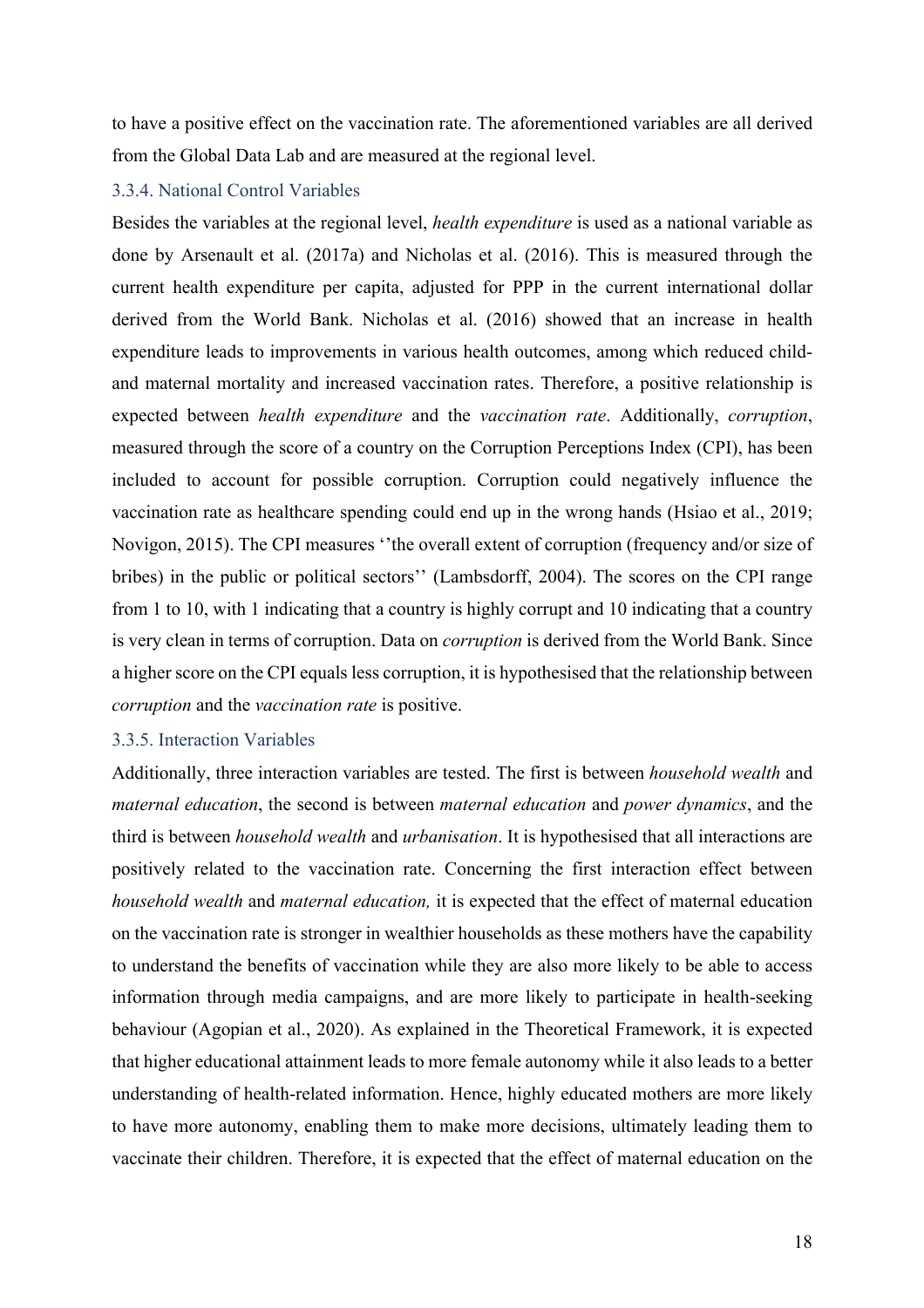vaccination rate is stronger in households with a lower spousal age difference. Finally, households scoring higher in terms of their wealth are often located in urban areas (Armstrong et al., 2008). As discussed earlier, urban areas are more likely to have healthcare providers leading to higher vaccination rates in these areas. Children in wealthier households are also more likely to be vaccinated. Hence, it is expected that the effect of urbanisation on the vaccination rate is stronger for wealthier households.

# 4. Results

#### 4.1. Descriptive Statistics

Table 1 shows the descriptive statistics for the variables used in this study. As mentioned in the previous chapter, the dataset consists of 422 regions within 37 countries for the period 2000 until 2018. Because of this, there are 8,904 possible observations but due to data constraints, only the 4,926 data points for which data on the dependent variable was available are taken into account. These data constraints arose as the availability of data for the percentage of children aged 1 with DTP3 was limited for certain countries and years as Appendix A and B show. A few countries had missing data points for *household size*, *urbanisation*, and *health expenditure* in one or more of the years included. For these points, the dummy variable adjustment method has been used. Hence, the missing data points were replaced by the mean of the variable which is based on the data for the survey years of that region that were available. This resulted in 4,926 observations for all variables. Through partial plots, the data has been examined for outliers. The variables *household size* and *power dynamics* both had outliers which have been replaced by the mean of that variable.

| Table 1                |  |
|------------------------|--|
| Descriptive Statistics |  |

|                          | $\left(1\right)$ | (2)    | (3)    | (4)      | (5)   |
|--------------------------|------------------|--------|--------|----------|-------|
| <b>VARIABLES</b>         | N                | mean   | sd     | min      | max   |
|                          |                  |        |        |          |       |
| Vaccination rate         | 4,926            | 64.96  | 24.52  | $\theta$ | 100   |
| Household wealth         | 4,926            | 29.80  | 15.48  | 2.84     | 86.30 |
| Urbanisation             | 4,926            | 31.73  | 26.03  | $\theta$ | 100   |
| Maternal education       | 4,926            | 3.97   | 2.57   | 0.08     | 11    |
| Household size           | 4,926            | 6.96   | 1.84   | 4.09     | 17.70 |
| Power dynamics           | 4,926            | 7.88   | 2.26   | 2.40     | 14.30 |
| Living with grandparents | 4,926            | 9.35   | 7.40   | 0.61     | 57.22 |
| Health expenditure       | 4,926            | 249.10 | 792.20 | 11.42    | 8,431 |
| Corruption               | 4,926            | 2.86   | 0.82   |          | 5.70  |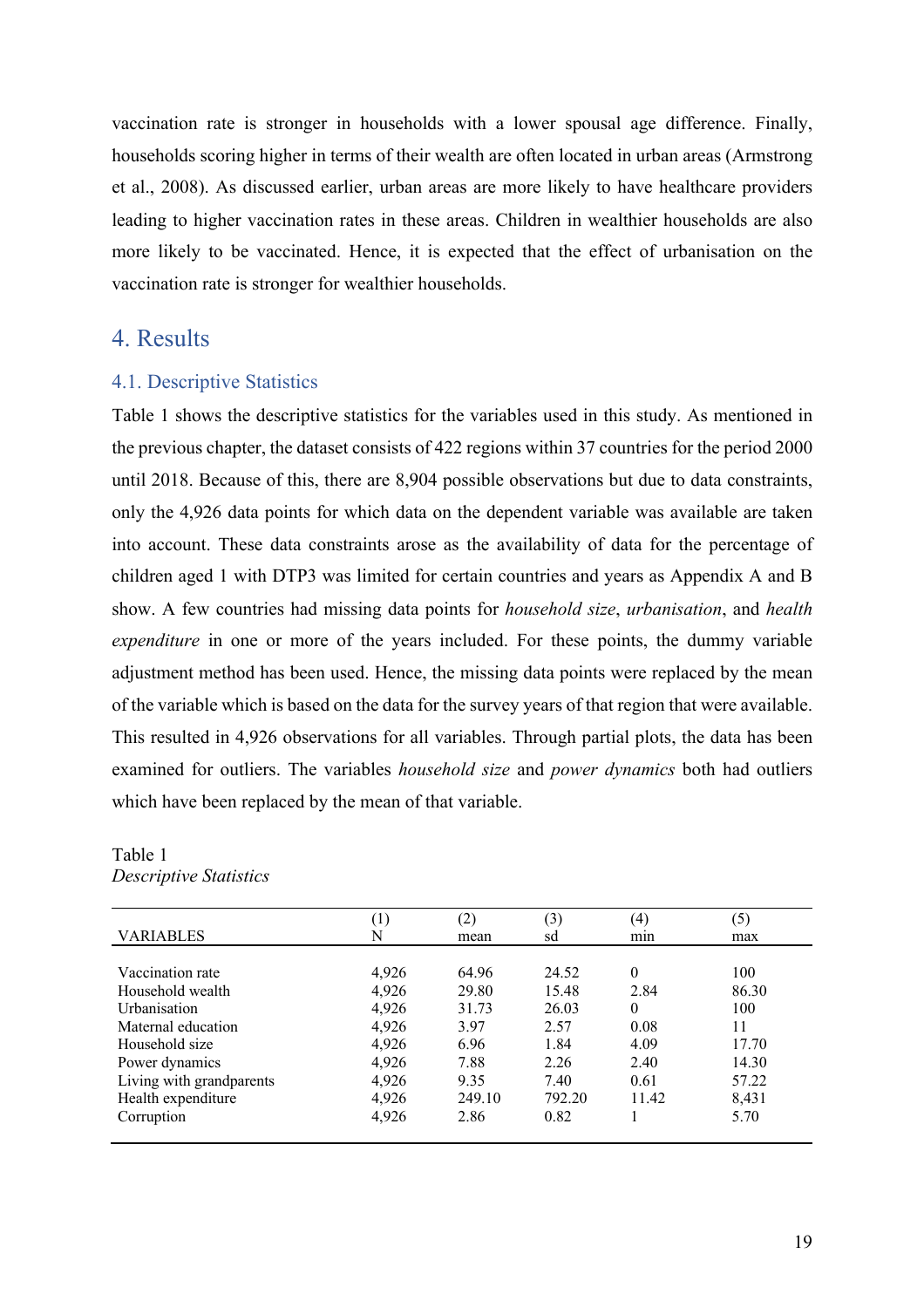The dependent variable *vaccination rate*, measured through the percentage of children aged 1 with DTP3, has a mean of 64.96% and a standard deviation of 24.52%. It ranges from 0% in four Nigerian regions to 100% in six regions throughout Senegal and Tanzania. The explanatory variable *household wealth*, measured by the International Wealth Index, has a mean of 29.80 and a standard deviation of 15.48. It ranges from 2.84 in Amhara, Ethiopia, to 86.30 in Western Cape, South Africa.

The first regional-level control variable is *urbanisation*, as measured by the percentage of the population living in urban areas, which has a mean of 31.73% and a standard deviation of 26.03%. It ranges from 0 to 100% with 0% of the population living in urban areas in 13 regions throughout six countries and 100% in 24 regions throughout 21 countries. *Maternal education*, measured through the average years of education followed by women aged 20+, has a mean of 3.97 years and a standard deviation of 2.57 years. It ranges from 0.08 years in one region in Chad to 11 years for two regions in both Kenya and Nigeria. *Household size*, as measured by the average household size, has a mean of 6.96 household members and a standard deviation of 1.84. It ranges from 4.09 members in Nairobi, Kenya, to 17.70 members in Tambacounda, Senegal. *Power dynamics*, measured by the age difference between spouses, has a mean of 7.88 years and a standard deviation of 2.26 years. It ranges from 2.40 years in Hardap, Namibia, to 14.30 in Labe, Guinea. *Living with grandparents,* as measured by the percentage of spouses living with either the husbands and/or wives parents, has a mean of 9.35% and a standard deviation of 7.40%. It ranges from 0.61% in East (Cankuzo, Rutana, Ruyigi), Burundi, to 57.22% in Louga, Senegal.

The first country-level control variable is *health expenditure*, as measured by the national current health expenditure per capita, adjusted for PPP in the current international dollar, which has a mean of 249.10 dollars and a standard deviation of 792.20 dollars. It ranges from 11.42 dollars in Mozambique to 8,431 dollars in Liberia. Finally, *corruption*, as measured by the Corruption Perception Index, has a mean of 2.86 and a standard deviation of 0.82. It ranges from 1 in Nigeria to 5.70 in Namibia.

Before conducting a correlation analysis, all variables have been checked for normal distribution. All variables were more or less normally distributed except for *health expenditure* which was extremely skewed to the right. Because of this, the variable *health expenditure* has been transformed to the log function in further analyses.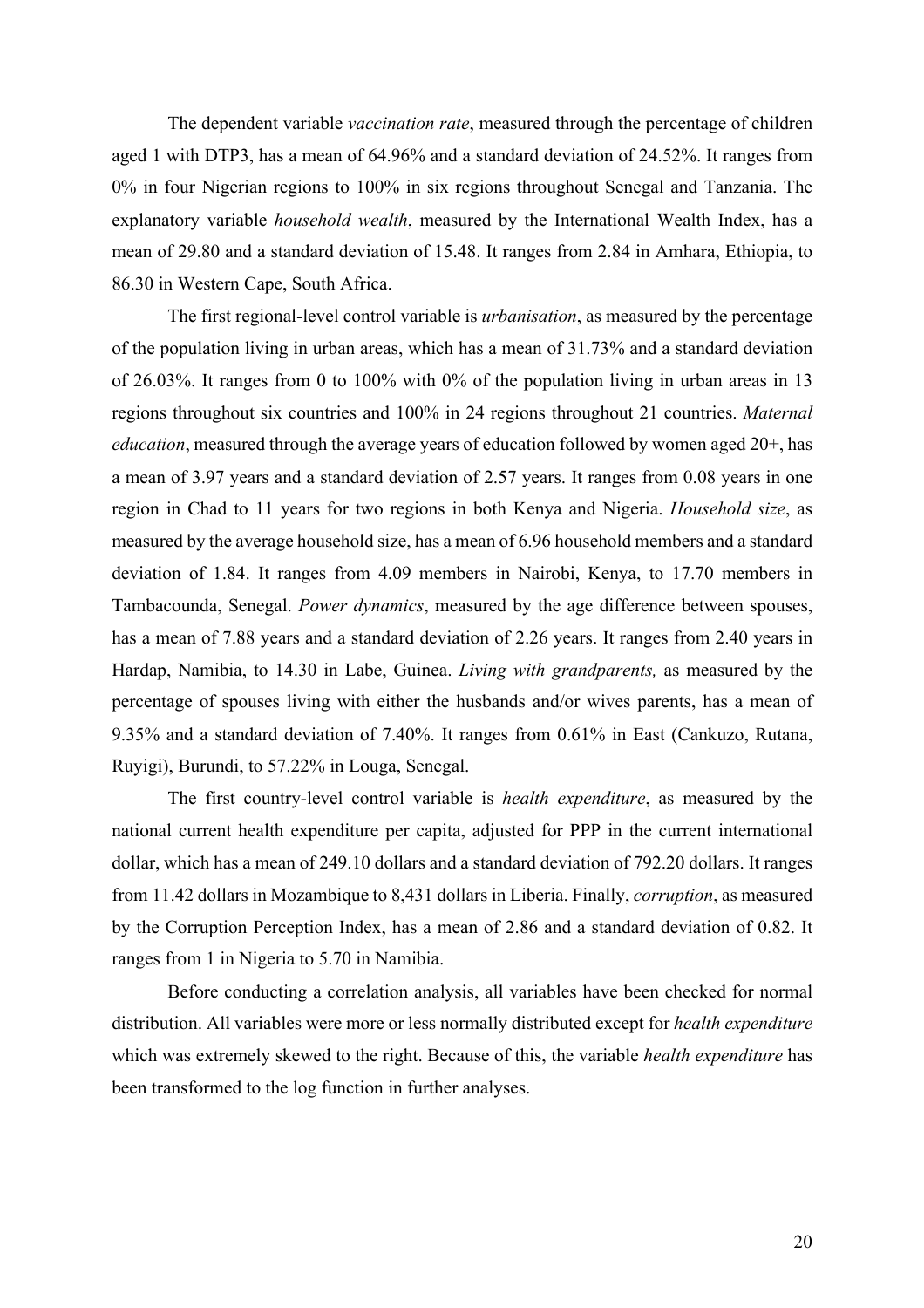| Variables                              |            | (2)        | (3)        | (4)        | (5)        |
|----------------------------------------|------------|------------|------------|------------|------------|
| (1) Vaccination rate                   | 1.00       |            |            |            |            |
| (2) Household wealth                   | $0.25***$  | 1.00       |            |            |            |
| (3) Urbanisation                       | $0.15***$  | $0.76***$  | 1.00       |            |            |
| (4) Maternal education                 | $0.38***$  | $0.69***$  | $0.53***$  | 1.00       |            |
| (5) Household size                     | $-0.13***$ | $-0.08***$ | $-0.10***$ | $-0.49***$ | 1.00       |
| (6) Power dynamics                     | $-0.41***$ | $-0.14***$ | $-0.10***$ | $-0.55***$ | $0.58***$  |
| (7) Living with grandparents           | $0.06***$  | $-0.03*$   | $-0.12***$ | $-0.34***$ | $0.77***$  |
| (8) Health expenditure                 | $0.08***$  | $0.46***$  | $0.21***$  | $0.43***$  | $-0.11***$ |
| $(9)$ Corruption                       | $0.43***$  | $0.29***$  | $0.08***$  | $0.21***$  | 0.02       |
| *** $p<0.01$ , ** $p<0.05$ , * $p<0.1$ |            |            |            |            |            |

Table 2 *Correlation Matrix*

#### Table 2 Continued

| Variables                              | (6)        |            | (8)       | (9)  |
|----------------------------------------|------------|------------|-----------|------|
| (1) Vaccination rate                   |            |            |           |      |
| (2) Household wealth                   |            |            |           |      |
| (3) Urbanisation                       |            |            |           |      |
| (4) Maternal education                 |            |            |           |      |
| (5) Household size                     |            |            |           |      |
| (6) Power dynamics                     | 1.00       |            |           |      |
| (7) Living with grandparents           | $0.46***$  | 1.00       |           |      |
| (8) Health expenditure                 | $-0.26***$ | $-0.07***$ | 1.00      |      |
| $(9)$ Corruption                       | $-0.37***$ | $0.06***$  | $0.43***$ | 1.00 |
| *** $p<0.01$ , ** $p<0.05$ , * $p<0.1$ |            |            |           |      |

Table 2 present the correlation coefficients and corresponding significance levels. All correlations are highly significant except for the correlation between *corruption* and *household size* which is significant at the 10% level. The correlation coefficients between the *vaccination rate* and the independent variables are all in the hypothesised direction. The strongest correlation coefficients are between *household size* and *living with grandparents* (0.77) and *household wealth* and *urbanisation* (0.76). When one lives with one's grandparents, there are automatically two additional household members, which explains the first correlation while richer sub-Saharan African households tend to be located in urban areas as Sahn and Stifel (2003) show, thus explaining the latter correlation. The correlations between the *vaccination rate* and the independent variables are 0.43 at the highest. Hence, these correlations are rather weak but since they are significant, further analyses can be conducted. Since various correlations are rather high, a variance inflation factor analysis has been conducted to check whether the data suffers from multicollinearity. The results for the multicollinearity test can be found in Appendix C. The variance inflation factor is 2.22 which is below the critical value of 5. Hence, the data does not suffer from multicollinearity and further analyses can be conducted.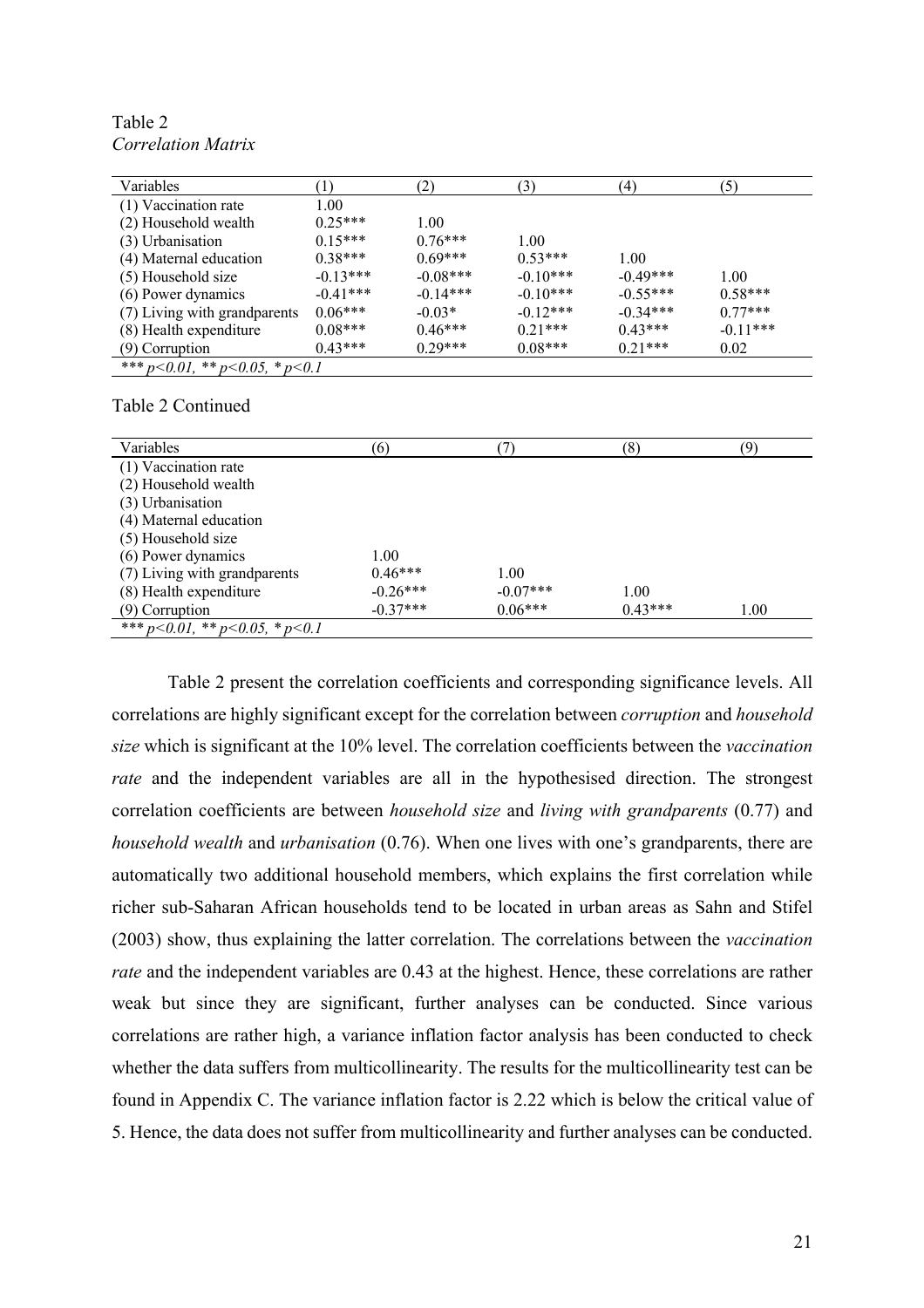#### 4.2. Multivariate Analysis

Through post-estimation tests, the assumptions for the multilevel model have been checked. First, the residuals of the models without interactions (3) have been calculated. To check whether there is a linear relationship between the dependent and independent variables, the independent variables have been plotted against the residuals which showed that there is linearity. Next, a histogram of the level 1 residuals has been made to check whether the residuals are normally distributed which was confirmed. To check whether the level 1 residuals were homoscedastic, a scatterplot of the residuals and the projected values was created which confirmed that the level 1 residuals were homoscedastic. The final assumption of independence of observations is violated by design in a multilevel model. However, the correlation between the level 1 and level 2 residuals has been checked which showed that these were uncorrelated.

First, the random intercept model has been examined which assumes that there are random differences between the countries. Therefore, each country is likely to have a different intercept whereas it is expected that the effect size is the same for each country. The results for the random intercept analyses can be found in Table 3.

|                    | (1)       | (2)               | (3)               | (4)               |
|--------------------|-----------|-------------------|-------------------|-------------------|
|                    | Random    | Model $(1)$ incl. | Model $(2)$ incl. | Model $(3)$ incl. |
|                    | Intercept | regional control  | national control  | interaction terms |
|                    |           | variables         | variables         |                   |
| Household wealth   | $0.68***$ | $0.25***$         | $0.10^{**}$       | $0.22***$         |
|                    | (0.018)   | (0.034)           | (0.035)           | (0.035)           |
|                    |           |                   |                   |                   |
| Urbanisation       |           | $-0.10***$        | $-0.05***$        | 0.02              |
|                    |           | (0.014)           | (0.014)           | (0.015)           |
|                    |           |                   |                   |                   |
| Maternal education |           | $4.59***$         | $4.69***$         | $4.04***$         |
|                    |           | (0.224)           | (0.221)           | (0.225)           |
|                    |           |                   |                   |                   |
| Household size     |           | $-2.00***$        | $-2.21***$        | $-2.72***$        |
|                    |           | (0.253)           | (0.250)           | (0.245)           |
|                    |           |                   |                   |                   |
| Power dynamics     |           | $-1.81***$        | $-1.50***$        | $-1.05***$        |
|                    |           | (0.220)           | (0.219)           | (0.217)           |
| Living with        |           | $0.60***$         | $0.65***$         | $0.69***$         |
| grandparents       |           | (0.053)           | (0.052)           | (0.051)           |
|                    |           |                   |                   |                   |
| Health expenditure |           |                   | $4.45***$         | $4.19***$         |
|                    |           |                   | (0.748)           | (0.730)           |
|                    |           |                   |                   |                   |
| Corruption         |           |                   | $3.77***$         | $3.47***$         |
|                    |           |                   | (0.517)           | (0.500)           |

Table 3 *Multilevel Random Intercept Regression Output*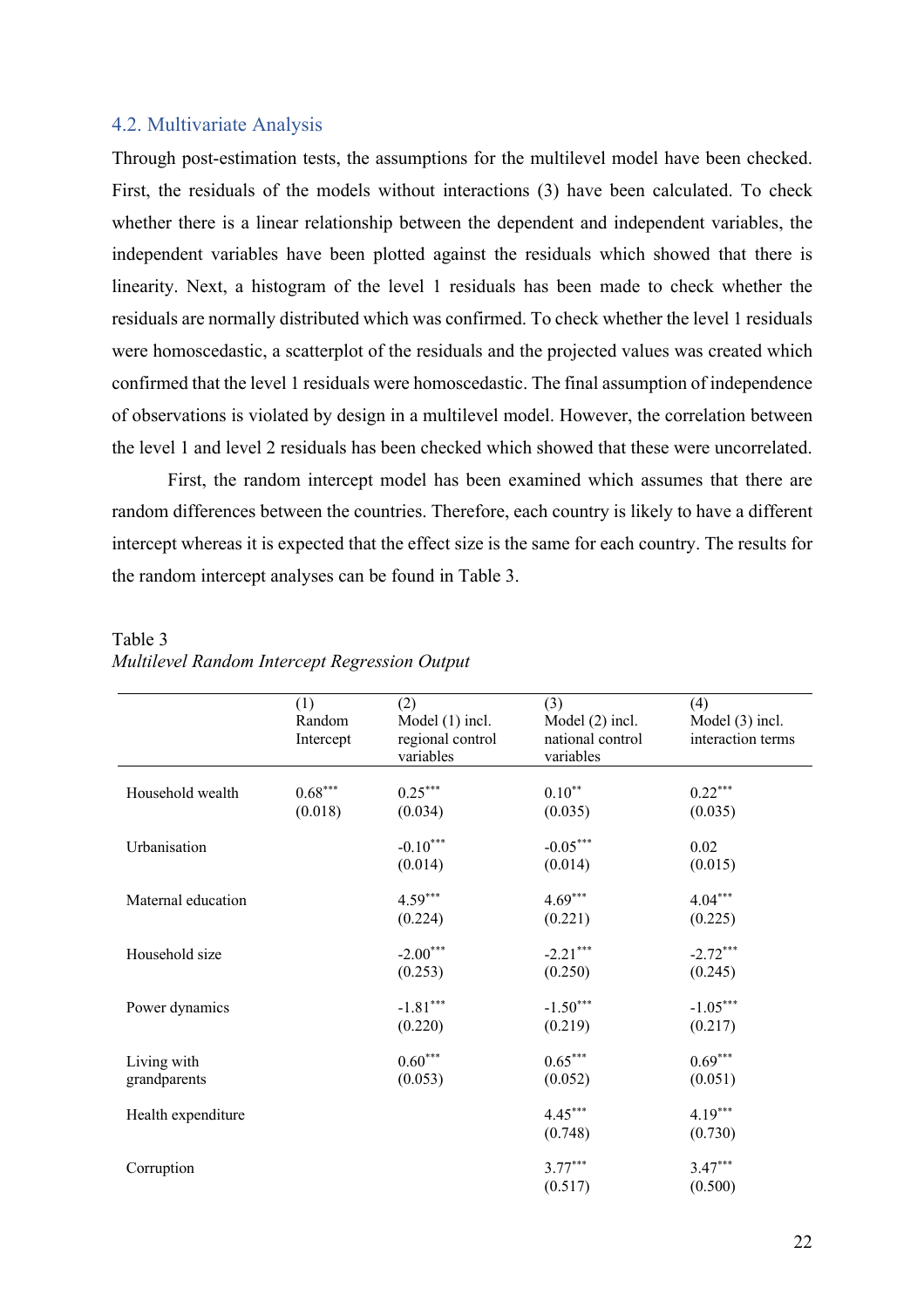#### Table 3 Continued

|                                           | (1)<br>Random<br>Intercept  | (2)<br>Model $(1)$ incl.<br>regional control<br>variables | (3)<br>Model (2) incl.<br>national control<br>variables | (4)<br>Model $(3)$ incl.<br>interaction terms |
|-------------------------------------------|-----------------------------|-----------------------------------------------------------|---------------------------------------------------------|-----------------------------------------------|
| Household wealth x<br>maternal education  |                             |                                                           |                                                         | $-0.02**$<br>(0.008)                          |
| Maternal education x<br>power dynamics    |                             |                                                           |                                                         | $0.61***$<br>(0.055)                          |
| Household wealth x<br>urbanisation        |                             |                                                           |                                                         | $-0.003***$<br>(0.001)                        |
| Constant                                  | $47.36***$<br>(3.106)       | 68.59***<br>(3.866)                                       | 37.34***<br>(5.182)                                     | 39.72***<br>(5.085)                           |
| Observations<br>Log lik<br>Intraclass cor | 4926<br>$-20328.1$<br>0.612 | 4926<br>$-19777.5$<br>0.658                               | 4926<br>$-19704.0$<br>0.701                             | 4926<br>$-19534.9$<br>0.708                   |

Standard errors in parentheses

 $p < 0.05$ , \*\*  $p < 0.01$ , \*\*\*  $p < 0.001$ 

Note. Model (4) uses centred variables for household wealth, maternal education, power dynamics, and urbanisation in the interaction terms.

The coefficient between the dependent variable *vaccination rate* and the main explanatory variable *household wealth* is in the expected positive direction and is significant in all models. What stands out in these analyses, is the negative and significant coefficient for *urbanisation* in models (2) and (3) which is not in line with the hypothesised positive relation. In model (4) the interactions have been added which are all significant. As a result, the coefficient for *urbanisation* turned positive but is no longer significant. This is potentially due to the fact that the coefficient for *urbanisation* only holds for the centred value of *household wealth* even though the value of many observations of *household wealth* diverges from this centred value. This thus shows that *urbanisation* has no statistically significant effect on its own when *household wealth* takes on the centred value. However, the interaction term that includes *urbanisation* is significant. The interaction between *maternal education* and *power dynamics* is in the expected positive direction. However, the interactions between *household wealth* and *maternal education* and *household wealth* and *urbanisation* are negative whereas a positive coefficient was hypothesised. Possible explanations for these findings, as well as for the negative relation between the *vaccination rate* and *urbanisation*, will be discussed in Chapter 5.

For each additional model the log-likelihood ratio increases, confirming that the more extensive models have a better fit. The intraclass correlation increases from 61.2% to 70.8%,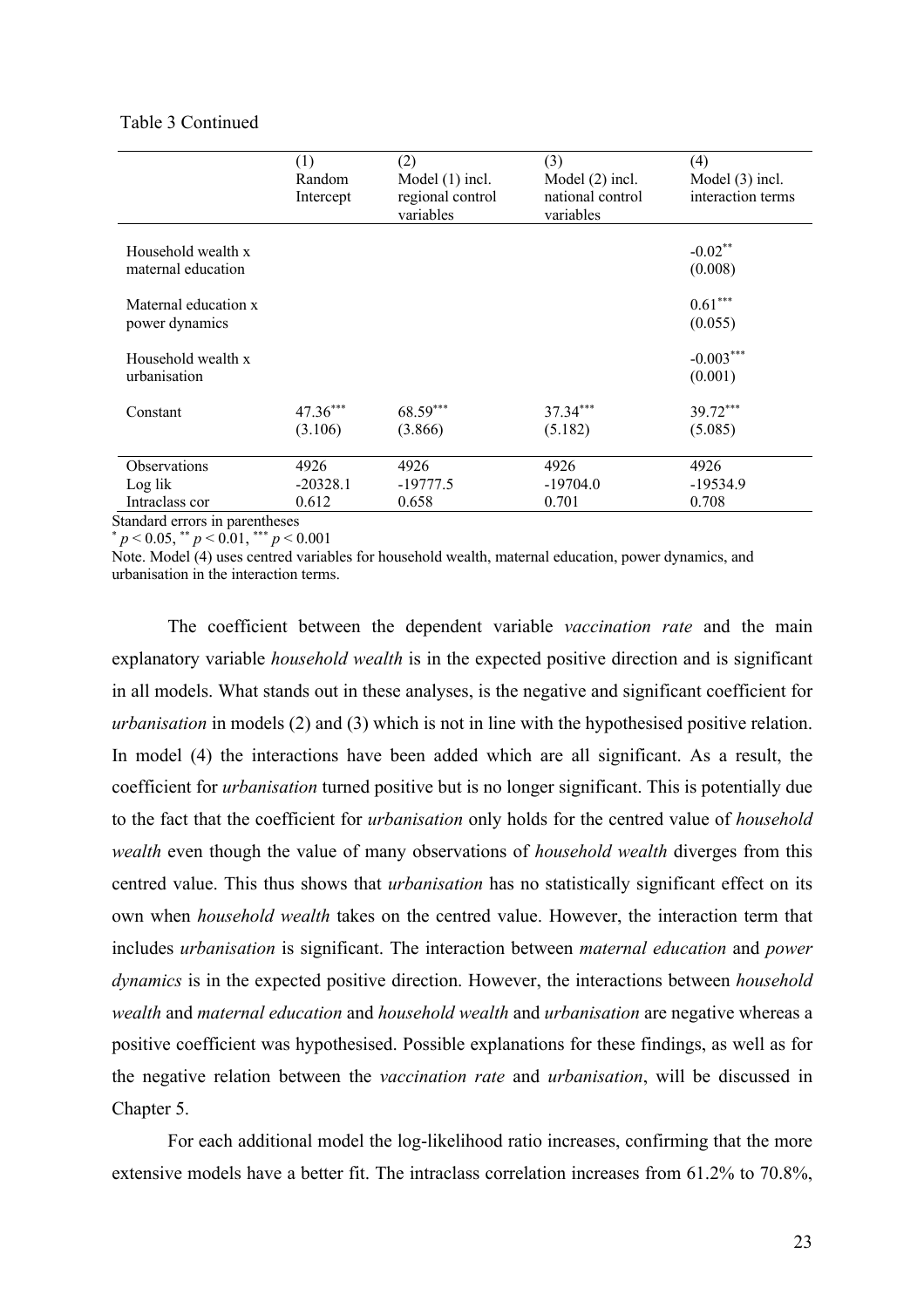showing that in model (4) 70.8% of the variance can be explained through country differences whereas 29.2% of the variance can be explained through regional differences.

The random intercept model assumes that the intercept differs between countries whereas the effect size is the same for each country. However, due to the large contextual differences between the countries in sub-Saharan Africa, it is expected that the effect sizes differ as well. Hence, it is expected that the multilevel random coefficient models are better in explaining the relation between the vaccination rate and household wealth. Table 4 present the results of these random coefficient analyses.

Table 4

| Multilevel Random Coefficient Regression Output |  |  |
|-------------------------------------------------|--|--|
|                                                 |  |  |

|                                          | (1)<br>Random<br>Coefficient | (2)<br>Model (1) incl.<br>regional control<br>variables | (3)<br>Model (2) incl.<br>national control<br>variables | (4)<br>Model (3) incl.<br>interaction terms |
|------------------------------------------|------------------------------|---------------------------------------------------------|---------------------------------------------------------|---------------------------------------------|
| Household wealth                         | $0.63***$<br>(0.087)         | $0.40***$<br>(0.093)                                    | $0.21*$<br>(0.096)                                      | $0.23***$<br>(0.089)                        |
| Urbanisation                             |                              | $-0.09***$<br>(0.014)                                   | $-0.03*$<br>(0.014)                                     | 0.01<br>(0.016)                             |
| Maternal education                       |                              | $2.98***$<br>(0.243)                                    | $3.33***$<br>(0.241)                                    | $3.29***$<br>(0.241)                        |
| Household size                           |                              | $-2.66***$<br>(0.248)                                   | $-2.80***$<br>(0.245)                                   | $-2.71***$<br>(0.241)                       |
| Power dynamics                           |                              | $-2.26***$<br>(0.220)                                   | $-1.87***$<br>(0.218)                                   | $-1.19***$<br>(0.226)                       |
| Living with<br>grandparents              |                              | $0.55***$<br>(0.052)                                    | $0.60***$<br>(0.051)                                    | $0.57***$<br>(0.050)                        |
| Health expenditure                       |                              |                                                         | $5.02***$<br>(0.735)                                    | $4.85***$<br>(0.726)                        |
| Corruption                               |                              |                                                         | $3.44***$<br>(0.496)                                    | $3.68***$<br>(0.489)                        |
| Household wealth x<br>maternal education |                              |                                                         |                                                         | $-0.06***$<br>(0.011)                       |
| Maternal education x<br>power dynamics   |                              |                                                         |                                                         | $0.49***$<br>(0.067)                        |
| Household wealth x<br>urbanisation       |                              |                                                         |                                                         | $-0.0003$<br>(0.001)                        |
| Constant                                 | $50.89***$<br>(4.321)        | 80.89***<br>(4.708)                                     | $46.69***$<br>(5.782)                                   | $41.29***$<br>(5.979)                       |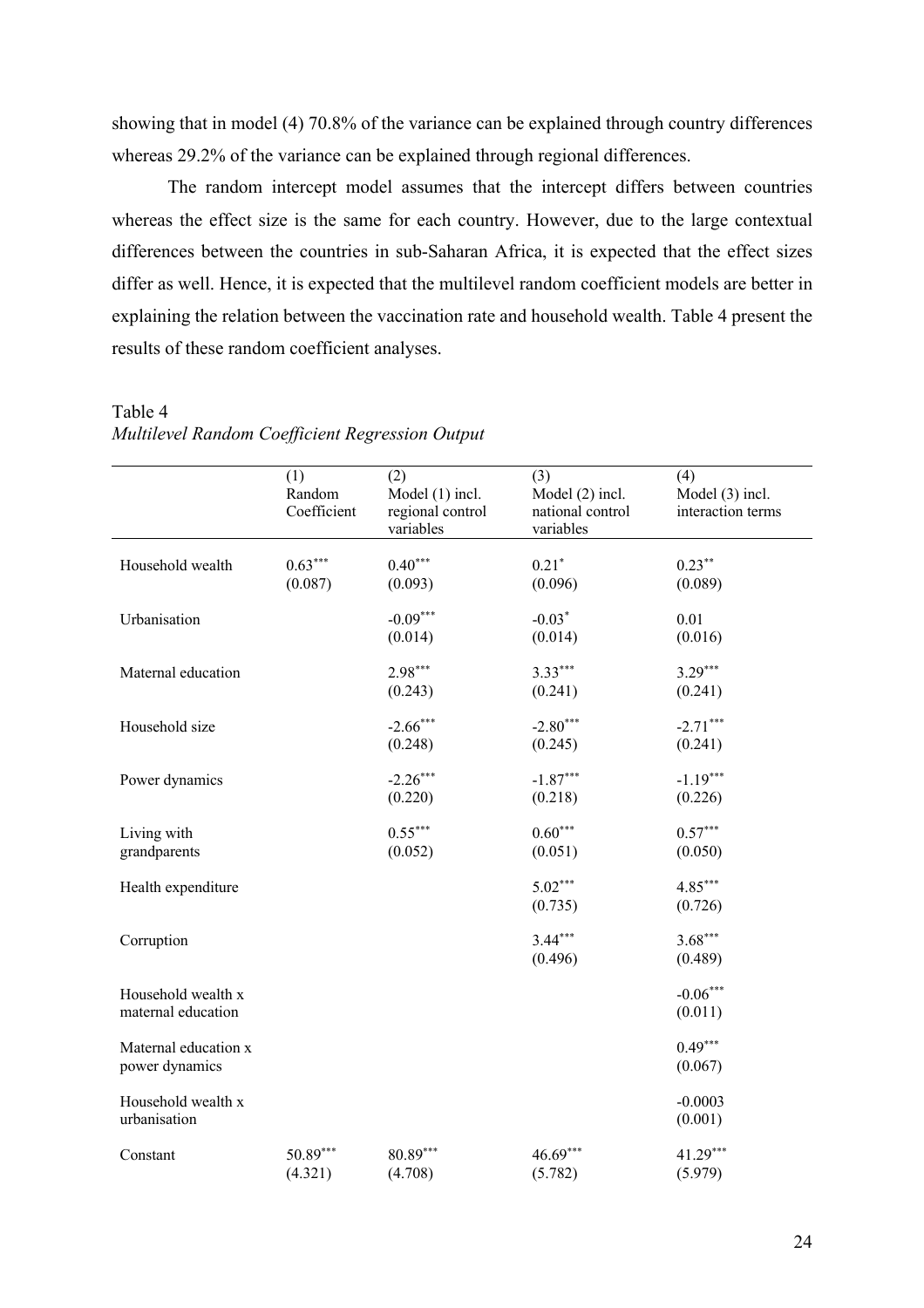|                                | Random<br>Coefficient | (2)<br>Model $(1)$ incl.<br>regional control<br>variables | Model $(2)$ incl.<br>national control<br>variables | (4)<br>Model $(3)$ incl.<br>interaction terms |
|--------------------------------|-----------------------|-----------------------------------------------------------|----------------------------------------------------|-----------------------------------------------|
| <b>Observations</b>            | 4926                  | 4926                                                      | 4926                                               | 4926                                          |
| Log lik                        | $-19817.1$            | $-19447.5$                                                | $-19368.4$                                         | $-19289.9$                                    |
| Intraclass cor                 | 0.794                 | 0.797                                                     | 0.811                                              | 0.836                                         |
| Standard errors in parentheses |                       |                                                           |                                                    |                                               |

#### Table 4 Continued

\* *p* < 0.05, \*\* *p* < 0.01, \*\*\* *p* < 0.001

Note. Model (4) uses centred variables for household wealth, maternal education, power dynamics, and urbanisation in the interaction terms.

The first model (1) shows that the coefficient between the dependent variable *vaccination rate* and the main explanatory variable *household wealth* is highly significant and in the expected positive direction. Hence, the vaccination rate is higher when household wealth is higher. In the second model (2), the regional control variables are added. All coefficients are significant and in the expected direction, except for *urbanisation* which is negative instead of the hypothesised positive which will be discussed in Chapter 5. So, model (2) shows that the vaccination rate is higher when the mother has gone to school longer and when either or both maternal and paternal grandparents live in the same household while the vaccination rate is lower for children living in urban areas, living in larger households, and when they have parents with a larger age difference. In the third model (3), the national control variables are added. The significance levels for *household wealth* and *urbanisation* have decreased compared to the previous model but are still significant at the 5% level. The coefficients for *health expenditure* and *corruption* are also in the hypothesised direction, the vaccination rate increases when health expenditure is higher and when a country scores higher on the Corruption Perceptions Index. Hence, the coefficients for the variables in model (1) until (3) are in line with the literature and the hypotheses, except for *urbanisation*. The fourth model (4) adds the interaction terms. The coefficient for *household wealth* increases in terms of significance to the 1% level while the coefficient becomes more positive compared to model (3). *Urbanisation*, however, is no longer significant. The interaction term between *household wealth* and *maternal education* is significant, but not in the expected positive direction. The interaction term for *maternal education* and *power dynamics* is also significant and is in the expected direction. The final interaction term between *household wealth* and *urbanisation* is not significant whereas this interaction was negative and significant in the random intercept model. Possible explanations for the outcomes of the interactions between *household wealth* and *maternal education* and *household wealth* and *urbanisation* will be discussed in Chapter 5.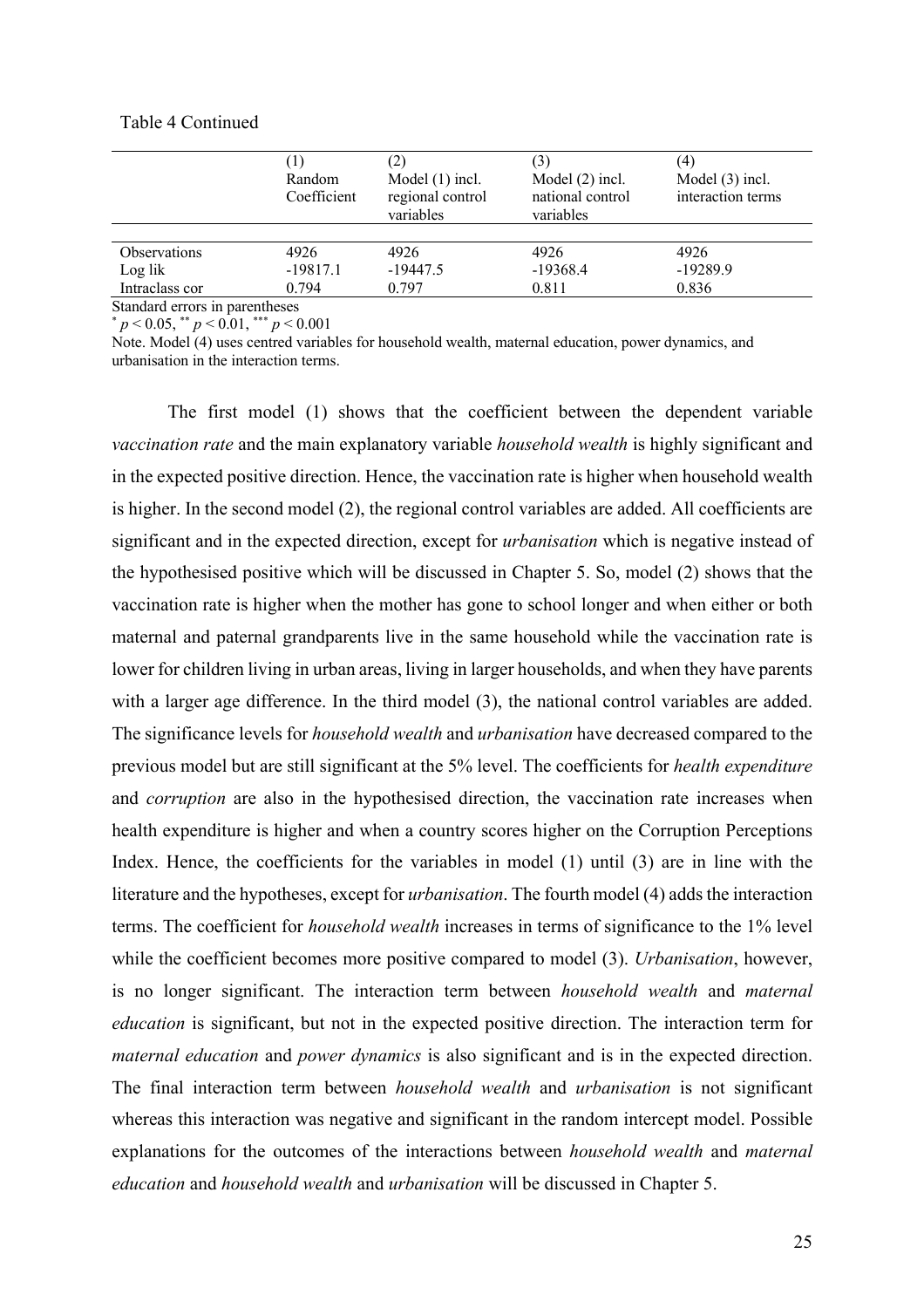The log-likelihood ratio increases for each additional model thus showing that model (4) has the best fit. The log-likelihood ratio is also higher for each model compared to the respective model in the random intercept model which shows that the random coefficient model has a better fit. The intraclass correlation increases from 79.4% in model (1) to 83.6% in model (4). Hence, in model (4), 83.6% of the variance can be explained through country differences whereas 16.4% of the variance can be explained through regional differences. To conclude, when examining the relationship between the *vaccination rate* and the main explanatory variable*, household wealth*, the random coefficient models show that the coefficient for *household wealth* is positive, even after controlling for contextual factors, which is in line with the main hypothesis and the literature.

#### 4.3. Robustness Checks

In order to ensure the robustness of the aforementioned results, two robustness checks have been conducted. The first robustness check used a different measure for the dependent variable *vaccination rate*. Instead of the percentage of children aged 1 vaccinated with DTP3, the percentage of children aged 1 vaccinated with measles is used. This is in line with the UN Office for the Coordination of Humanitarian Affairs (UN OCHA) which states that besides DTP3, measles is often used as a proxy for vaccination coverage since the corresponding vaccination rate is lower compared to DTP3 in many countries (n.d.). As a result of the higher DTP3 vaccination rates, the corresponding estimations could be overestimated. Hence, using the vaccination coverage of measles instead of DTP3 ensures that overestimation of the coefficients and standard errors is avoided. Because of this, *vaccination rate* has a mean of 69.76%, a standard deviation of 20.32%, and it ranges from 0 until 100%. The descriptive statistics and the results for this robustness check can be found in Appendix D, Table 8 and 9.

When comparing the outcomes of these models to the random coefficient models in Table 4, most coefficients remained in the same direction and remained significant. The only difference is that *corruption* is no longer significant in model (4) while the coefficient turned negative and became less significant in model (3). Dietrich (2011) argued that corrupt governments have a larger incentive to comply with objectives set by the donors of foreign aid in the health sector as compliance to health-related objectives is often cheaper compared to other sectors. This can possibly explain why more corruption leads to a higher vaccination rate. Overall, the main coefficients between the *vaccination rate* and *household wealth* remain positive and significant in all models.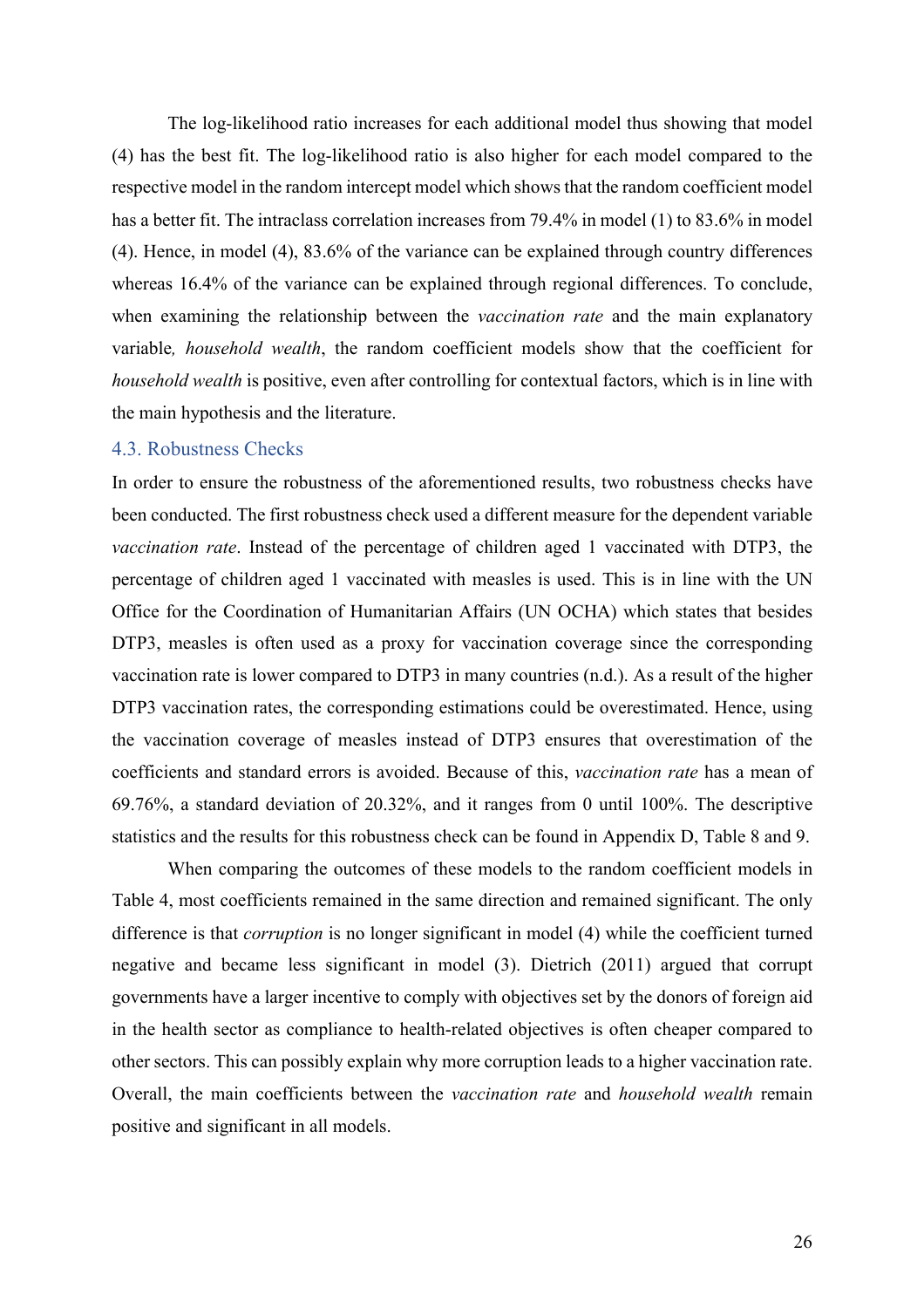The second robustness check is done with the same data as is used in the analyses done in Section 4.1. and 4.2. However, the data for Nigeria has been omitted from the data set as Nigeria made up 703 out of the 4,926 observations (14.27%). As a result, the analyses excluding Nigeria were conducting using 4,223 observations. Compared to the initial descriptive statistics, the mean of the *vaccination rate* increased to 68.60%, while the standard deviation increased to 22.12%. The vaccination rate range ranges from 1.10 to 100% instead of 0 to 100%. The descriptive statistics and the results for this robustness check can be found in Appendix E, Table 10 and 11.

When comparing these models to the random coefficient models in Table 4, most coefficients remained significant and in the same direction. The differences are that *urbanisation* turned significant in model (4) and that the interaction term between *household wealth* and *urbanisation* became significant with a negative coefficient. Also in this robustness check, the main coefficients between the *vaccination rate* and *household wealth* remain positive and significant in all models.

### 5. Discussion

#### 5.1. Discussion

Despite vast medical advancements over the past few decades, a large number of people die prematurely each year due to vaccine-preventable diseases (Vanderslott et al., 2013). Vaccines are the solution for decreasing the number of these premature deaths. Various studies have indicated that household wealth is an important predictor of the vaccination rate. Through various ways, household wealth is related to the vaccination rate. Among others, poor healthseeking behaviour among poorer households, user fees for vaccinations, and parental accessibility to media have been found to have a profound impact on the vaccination rate. The aim of this study was to find out what the relationship is between the International Wealth Index and the vaccination rate as well as between the vaccination rate and various other socioeconomic outcomes. As mentioned earlier, the International Wealth Index is the first comparable sub-national asset-based wealth index with data on the entire developing world over time. This study is one of the first to use the International Wealth Index for this specific topic and therefore contributes to the existing literature examining the relationship between household wealth and the vaccination rate.

This study used a sample of 422 regions within 37 sub-Saharan African countries over the period 2000-2018. The results indicated that the relationship between the *vaccination rate*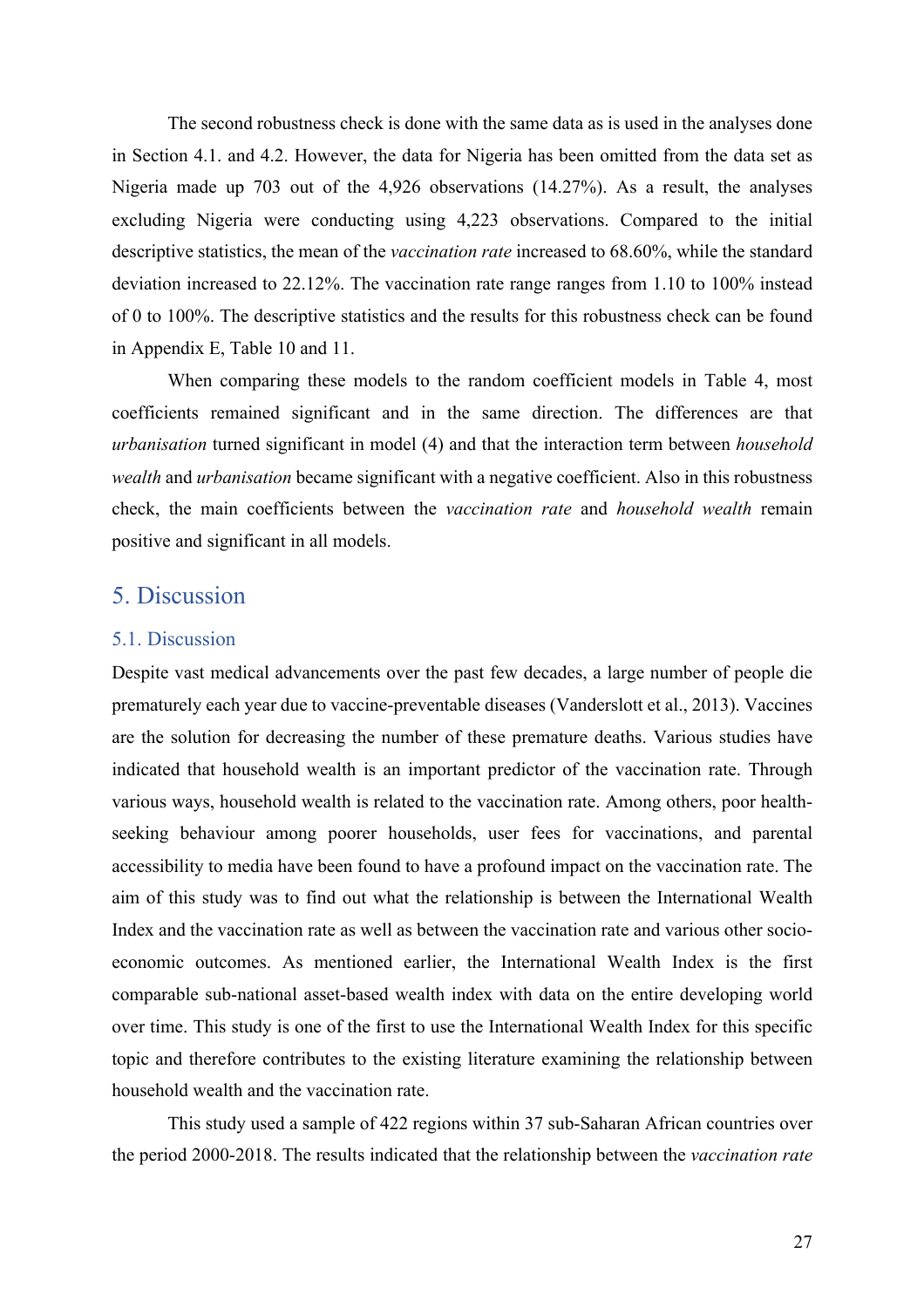and *household wealth* is positive and highly significant in all models, the average vaccination rate is thus significantly higher in regions where the International Wealth Index score is higher compared to regions scoring lower on the International Wealth Index. The literature discussed in Chapter 2 also found a positive relationship between the vaccination rate and household wealth. Richer households are more likely to be able to take time for healthcare-seeking behaviour, they are able to afford transportation, they are able to pay fees for vaccinations if necessary, and they are more likely to have access to media that is able to provide the benefits of, timely, vaccination (Adebowale et al., 2019; Adedokun et al., 2017; Uthman et al., 2018). Hence, the results are in line with the hypothesis formulated in Chapter 2.

Besides the relationship between the *vaccination rate* and *household wealth*, the relation between the *vaccination rate* and various other socio-economic variables has been examined. Most findings were in line with the literature. The results showed that the vaccination rate was higher for mothers with higher educational attainment, children living in smaller households, and in households in which women had more autonomy. These results are also in line with the hypotheses. Higher maternal educational attainment leads to a better understanding of the benefits of complete and timely vaccination, leads to more assertive mothers, while highly educated mothers also have more opportunities to pay visits to healthcare providers (Bondy et al., 2009; Bugvi et al., 2014). Living in smaller households and living with grandparents decreases the burden of childcare for mothers while it also offers mothers the opportunity to spend more time on each child thus making it more likely that a mother opts for vaccinating her children (Antai, 2009; Sheik et al., 2018). Simultaneously, women in developing countries often have less autonomy due to the importance of gender roles and the influence of older generations. Therefore, the decision-making power of mothers is restricted, leading to a lower vaccination rate among the children of mothers with less autonomy. To examine the effect of older generations on the vaccination rate and to control for the fact that many sub-Saharan African households include grandparents, the variable *living with grandparents* was included. In accordance with earlier studies, this effect was positive as grandparents are able to take care of a part of their grandchildren, enabling the parents to visit healthcare providers with the children who are in need of healthcare (Sear & Mace, 2008). Additionally, the results showed that the effect between *household wealth* and *health expenditure* was positive as was expected while it was in the hypothesised negative direction for *household wealth* and *corruption*. Health expenditures are able to improve the healthcare infrastructure while it can also be used to improve information campaigns that foster vaccine uptake (Nicholas et al., 2016). Additionally, lower corruption levels, which in this study equal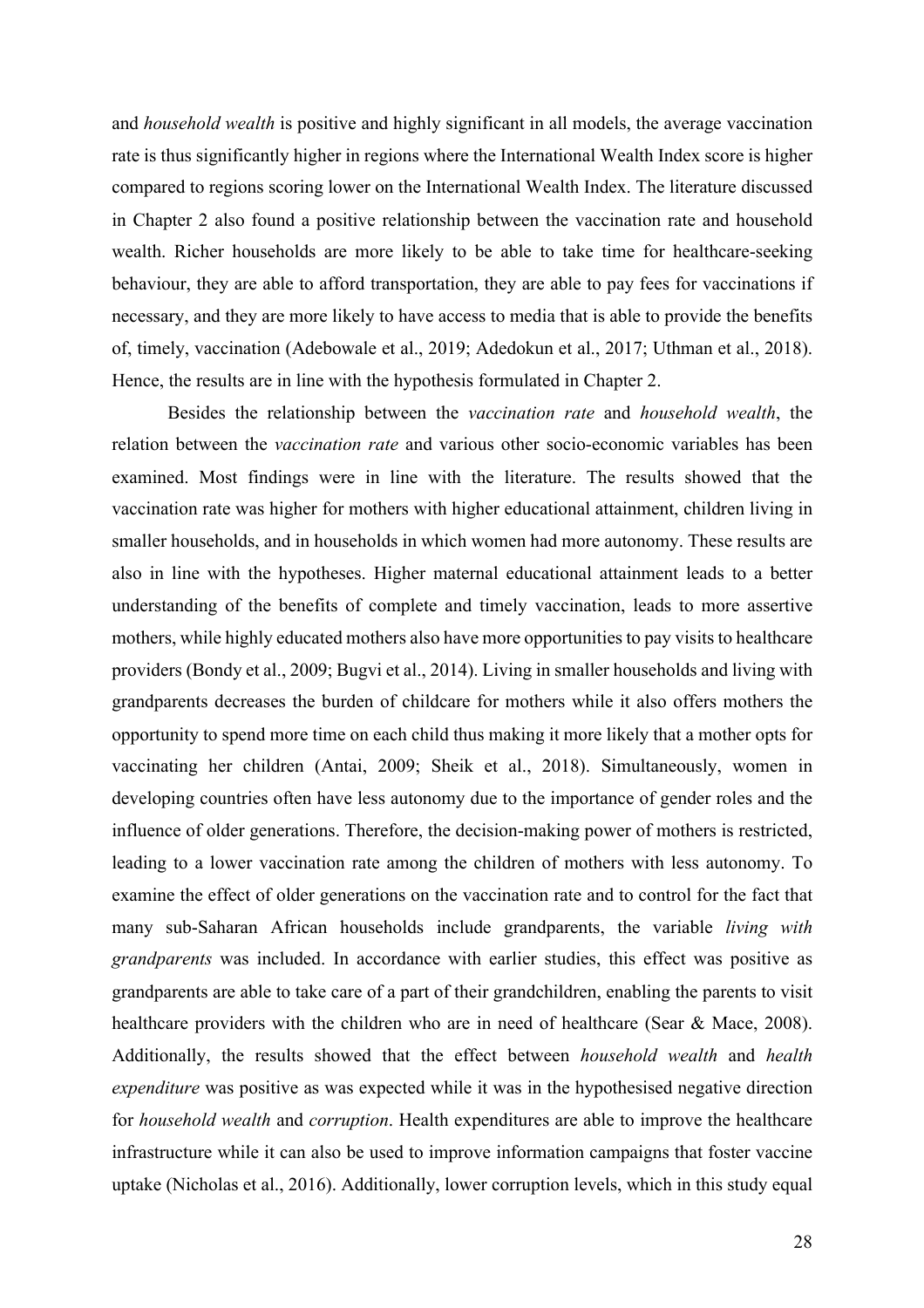a higher score on *corruption*, ensure that health expenditures end up at the right places which further stimulates the vaccination rate (Hsiao et al., 2019). The final variable in line with the hypothesis is the interaction term between *maternal education* and *power dynamics* which is positive. The effect of maternal education on the vaccination rate is thus stronger in households in which women have more autonomy, fostering the uptake of vaccinations.

Interestingly, the results showed that *urbanisation* has a negative effect on the *vaccination rate* in models (2) and (3) in both the random intercept as well as the random coefficient analyses whereas a positive relation was expected. Households in rural regions are often located farther away from healthcare services compared to households in urban areas (Adedokun et al., 2017). Besides, many households in rural areas still have limited knowledge of modern medical science which further limits the uptake of vaccines (Onsomu et al., 2015). However, there are also various studies that argue that children in rural areas have higher vaccination rates (Onsomu et al., 2015; Mitchell et al., 2009). Shrivastwa et al. (2015) argued that many urban regions have a vast area of slums and poor neighbourhoods which lack healthcare facilities. Simultaneously, many healthcare programmes are aimed at rural areas which stimulate vaccination rates there while this is to a lesser extent the case in less developed urban areas. This can possibly explain why a negative relation was found between the *vaccination rate* and *urbanisation* in models (2) and (3) whereas the ambiguity among previous studies might also explain why there is no significant relation for *urbanisation* in model (4) when the interaction effects are included.

Additionally, the coefficients of the interactions between *household wealth* and *maternal education* are negative, meaning that the effect of maternal education on the vaccination rate is less strong in wealthier households. This is not as hypothesised and contrary to earlier findings of Agopian et al. (2020). Nonetheless, the finding is in line with a recent trend in Western countries showing that well-educated, affluent parents refuse to vaccinate their children which is argued to arise from an overflow of information (Kahan, 2013; Kien et al., 2017). The interactions between *household wealth* and *urbanisation* are also negative instead of the expected positive, meaning that the effect of urbanisation on the vaccination rate is less strong in wealthier households. A potential explanation for this might be that wealthier households are more likely to have access to transportation and have the ability to take time off for healthcare visits, therefore making it less important for them to live in urban areas as they can easily travel to healthcare providers when living in remote rural areas. Earlier studies did not look into this specific interaction in relation to the vaccination rate, therefore, further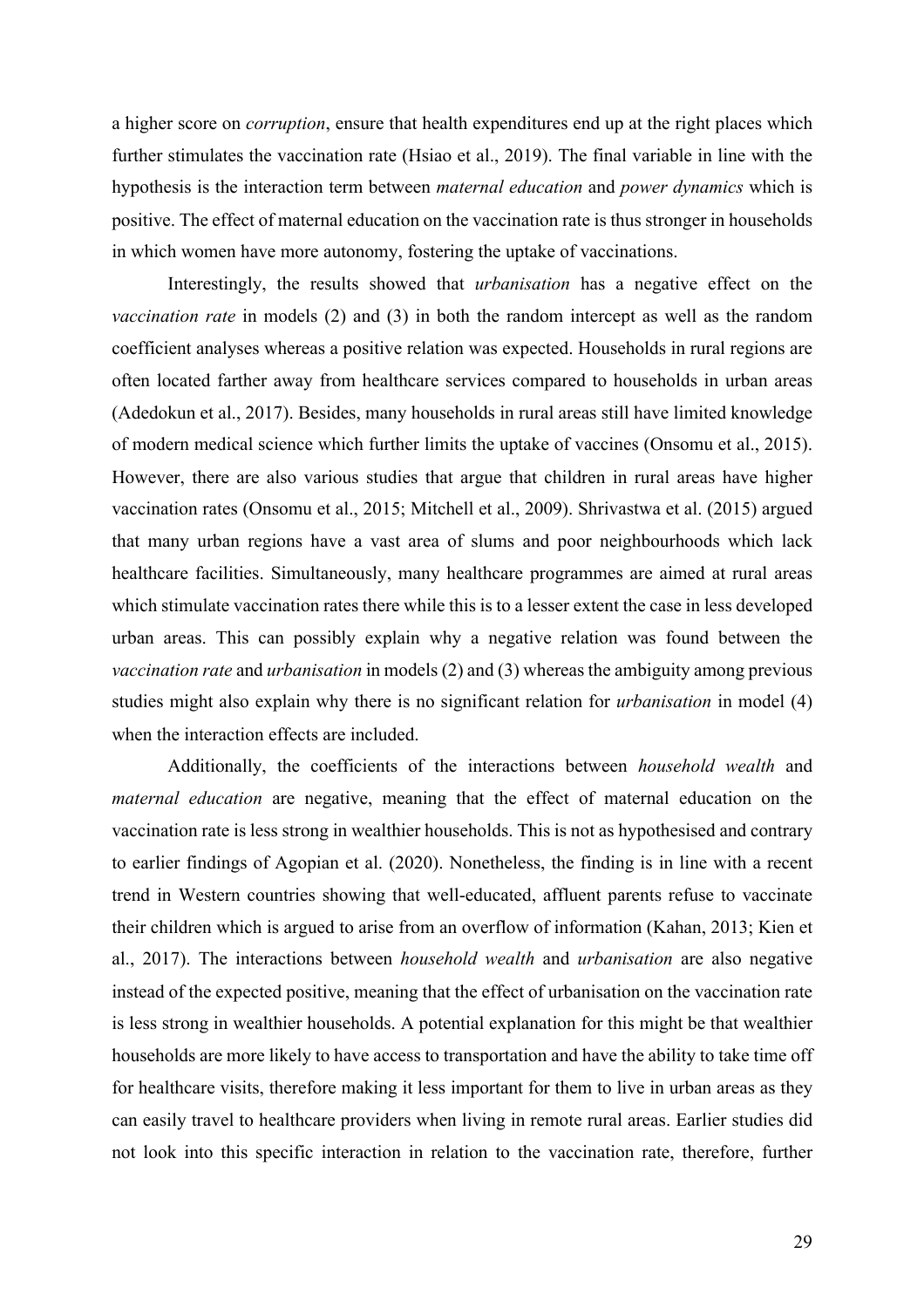examination could potentially clarify and substantiate this outcome as well as for the interaction between *household wealth* and *maternal education.*

When comparing all four models, the effect of *household wealth* decreased when the regional and national control variables are added but increased slightly when the interaction terms are included. This is likely due to the fact that the other variables are partially able to explain the vaccination rate. Additionally, the results showed that there is evidence for geographical clustering of the determinants of the vaccination rate. The results in model (4) of the random coefficient model indicated that 16.40% of the differences in vaccination rate could be attributed to regional-level factors whereas 83.6% of the difference could be attributed to country-level factors. Hence, children living in the same region tend to have a similar vaccination rate. Therefore, public health programmes should not only use national information campaigns but should address the most vulnerable regions in order to improve the vaccination rate in regions where it is needed the most.

#### 5.2. Limitations

Although the results are promising and are mostly in line with the hypotheses, the study suffers from various limitations which have to be addressed. Firstly, the causal relationship between the vaccination rate and the independent variables might be two-fold (Boyle et al., 2006). Since the results in this study are drawn from pooled cross-sectional data, no conclusions on the causation between the dependent and independent variables can be made. The results nonetheless provide an interesting, new insight into the relationship between the vaccination rate and various socio-economic variables. Further research could therefore focus on the exact causal relation between the vaccination rate and the independent variables.

Besides, this study only uses regional and national data. A study using data at the household level could offer a more precise estimate of the results, enabling efficient healthcare campaigns aimed at improving the vaccination rates among households who need it the most. Additionally, exploring the different components of the International Wealth Index might provide a more in-depth analysis of the relation between the vaccination rate and household wealth. This study, for example, argued that access to media potentially improves vaccination outcomes. This could be examined further using household-level data on the International Wealth Index.

Thirdly, since the Area Database from the Global Data Lab is based on surveys like the DHS and the UNICEF MICS, data is only available for the years in which the surveys are conducted. To improve the number of data points, linear interpolation was used to calculate the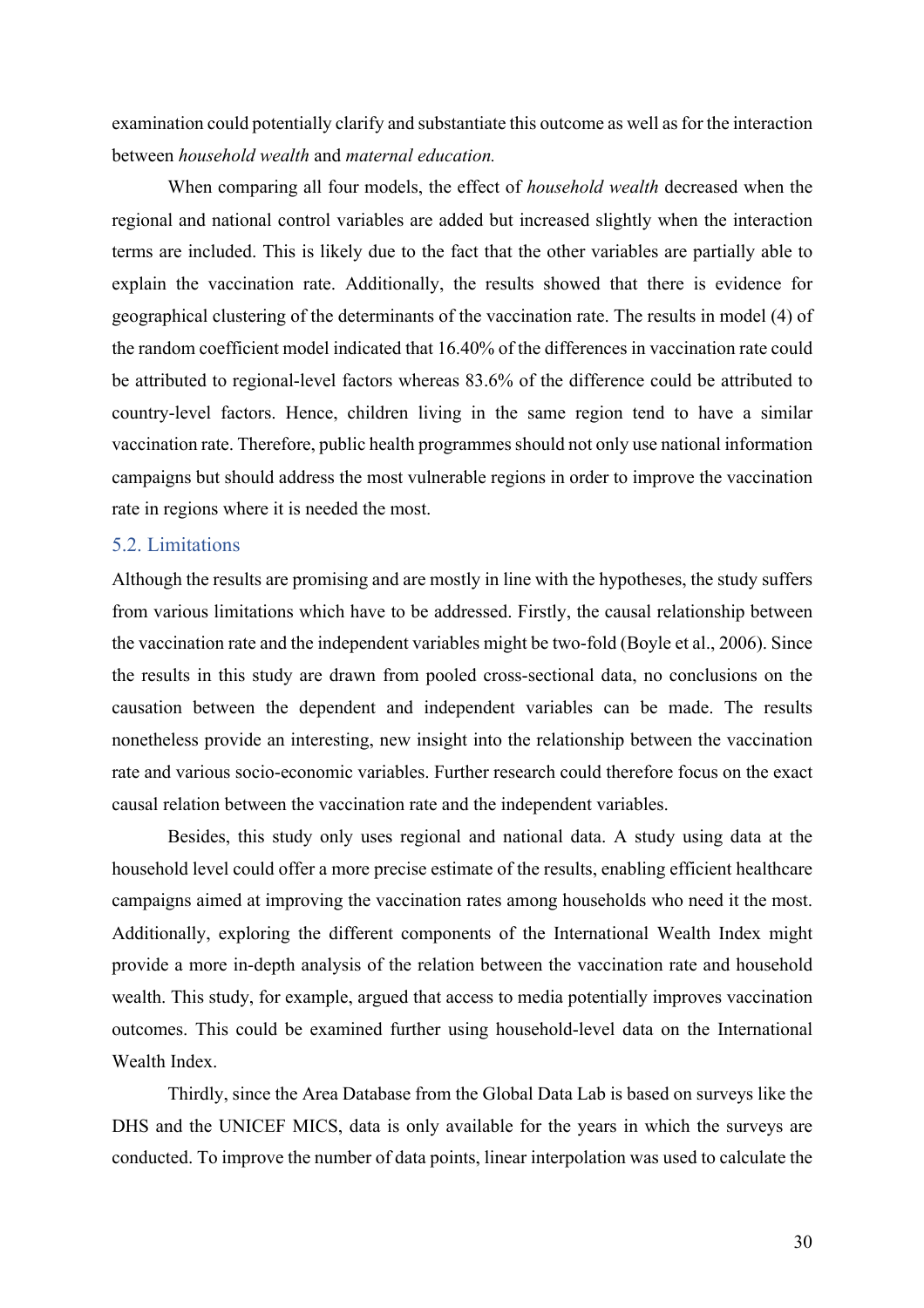intermediary datapoints for the dependent and independent variables. Although the linear interpolation method is widely used for missing data, it might bias the results into an inaccurate direction or overestimated significance, especially when the gaps between data points is larger (Junninen et al., 2004). However, the gaps between data points in this dataset were 10 at most which is relatively modest compared to the critical value of 24 values discussed by Junninen et al.

Finally, this study is conducted using a sample of 422 regions within 37 sub-Saharan Africa countries. Hence, 85 regions within 11 countries have been left out of the study as data on the dependent variable were not available. As Appendix B shows, the countries that have been left out are primarily the richest and poorest countries on the African continent in terms of GDP per capita with most of the regions located in the poorest countries (World Bank, n.d.). Therefore, the sample used in this study might be too optimistic, as the findings could be different when the missing countries are included. In future studies, it would therefore be interesting to include the other sub-Saharan Africa countries in order to validate the reliability of the results if data permits.

Despite these limitations, this study has various strengths. Firstly, this study used an extensive data set including the most recent DHS surveys available on the Global Data Lab, which are nationally and regionally representative and based on a large sample of individual surveys. Since many wealth indices are constructed using the data available for a specific year or time, they are not comparable across time and place. The International Wealth Index solves this as it uses the same criteria for rating household wealth, independent of the year or country in which the survey is conducted. Hence, this study ensures that the data between countries and regions are compared using the same criteria. Besides, by using multilevel modelling, this study takes the nested nature of the dataset into account. Therefore, the geographical clustering of the determinants of the vaccination rate can be examined.

Future studies should try to disentangle the effects of the various components of the International Wealth Index to find out which components have an influence on the vaccination rate. Besides, it would be interesting to see what the effects are on the individual level. This could improve public health programmes as these could be altered to reach a more specific audience, further improving the vaccination rate throughout the African continent. It would furthermore be interesting to see if the findings hold when data on the 11 lacking sub-Saharan Africa countries are added as these are among the richest and poorest in sub-Saharan Africa.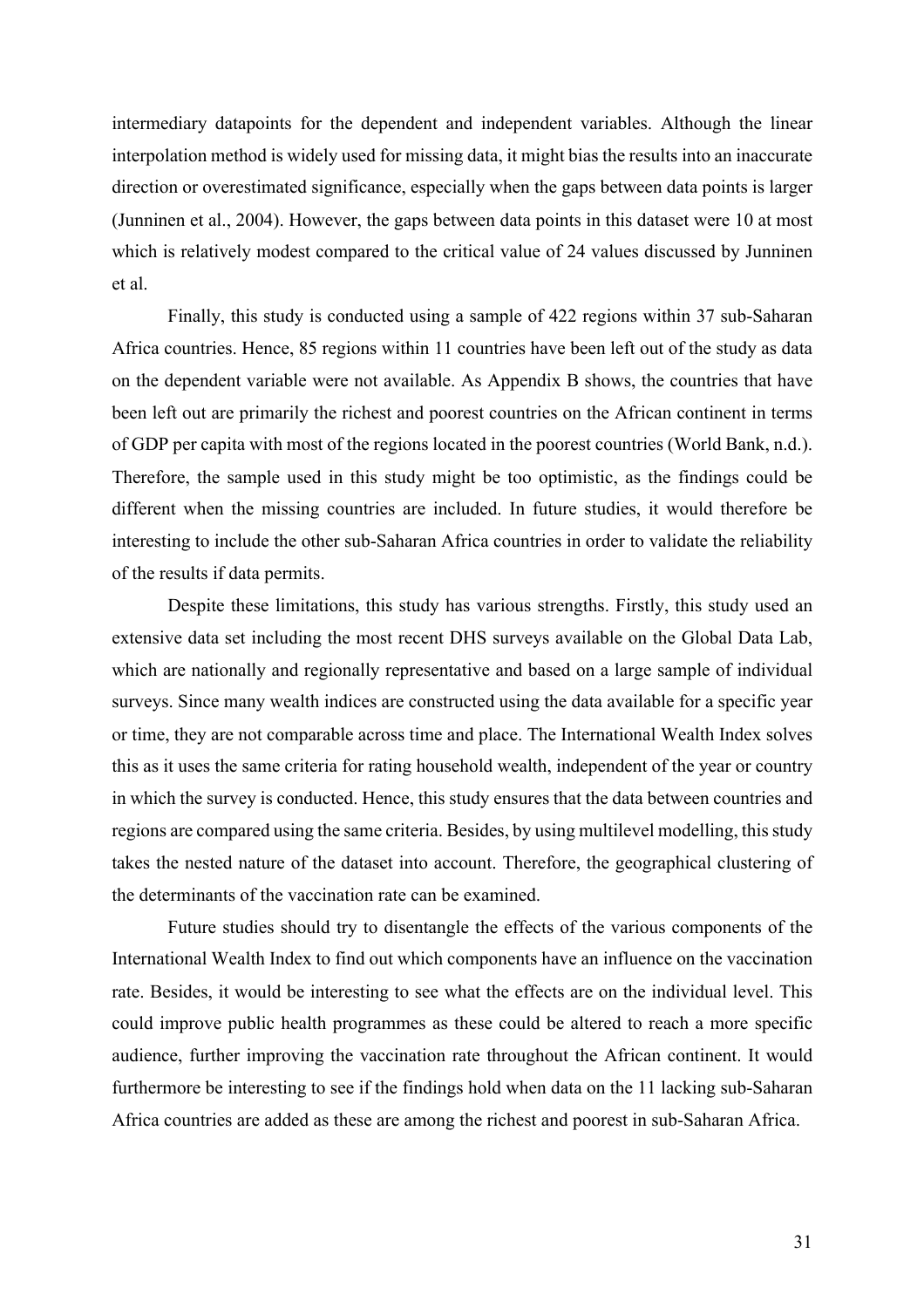# 6. Conclusion

This study aimed to identify the effect of household wealth on the vaccination rate in sub-Saharan Africa by examining the relationship between the International Wealth Index and the vaccination rate of children aged 1. Besides, this study aimed to identify the effect of various other determinants on the vaccination rate. Based on qualitative and quantitative analyses, the conclusion can be drawn that household wealth is an important determinant of the vaccination rate. The results indicate that the vaccination rate is positively influenced by household wealth, maternal education, female empowerment, living with grandparents, and health expenditure, while it is negatively influenced by larger household size and higher levels of corruption. Additionally, the results indicate that the interaction between higher maternal education and more female empowerment leads to a higher vaccination rate, whereas this effect is lower for the interaction between more household wealth and higher maternal education. By using the International Wealth Index, this study conducted one of the first comparable asset-based studies on the vaccination rate between sub-Saharan Africa countries across time and place. The results confirm earlier findings that household wealth is indeed a positive determinant of the vaccination rate.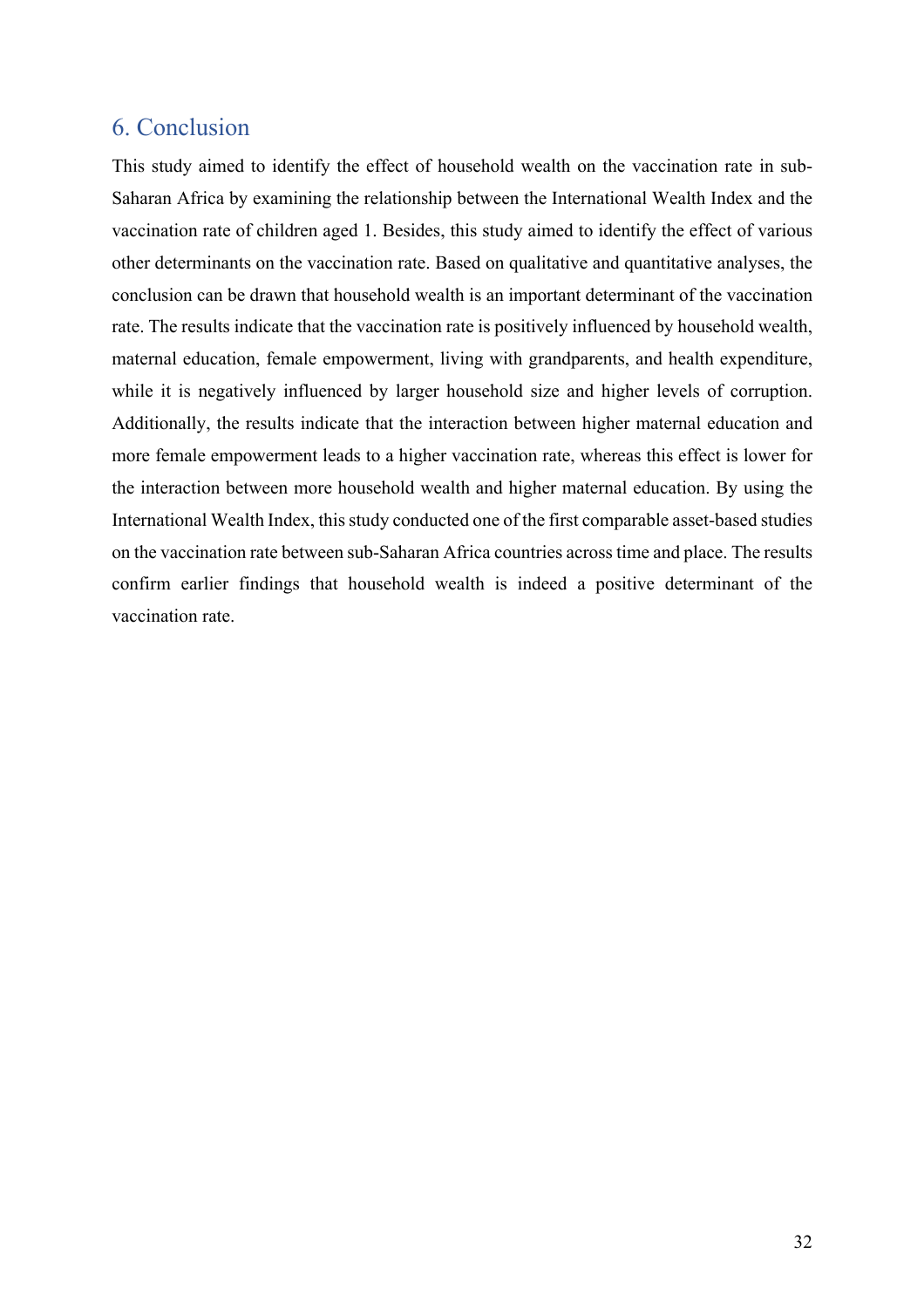### 7. References

- Aaby, P., & Benn, C. S. (2020). Stopping live vaccines after disease eradication may increase mortality. *Vaccine*, *38*(1), 10-14.
- Adebowale, A., Obembe, T., & Bamgboye, E. (2019). Relationship between household wealth and childhood immunization in core-North Nigeria. *African health sciences*, *19*(1), 1582-1593.
- Adedokun, S. T., Uthman, O. A., Adekanmbi, V. T., & Wiysonge, C. S. (2017). Incomplete childhood immunization in Nigeria: a multilevel analysis of individual and contextual factors. *BMC public health*, *17*(1), 1-10.
- Agopian, A., Young, H., Quinlan, S., & Rice, M. M. (2020). Timeliness of childhood vaccinations in Armenia, 2015–2016. *Vaccine*, *38*(30), 4671-4678.
- Akmatov, M. K., & Mikolajczyk, R. T. (2012). Timeliness of childhood vaccinations in 31 low and middle-income countries. *J Epidemiol Community Health*, *66*(7), e14-e14.
- Andre, F. E., Booy, R., Bock, H. L., Clemens, J., Datta, S. K., John, T. J., Lee, B.W., Lolekha, S. Peltola, H., Ruff, TA., Santosham, M. & Schmitt, H. J. (2008). Vaccination greatly reduces disease, disability, death and inequity worldwide. *Bulletin of the World health organization*, *86*, 140-146.
- Antai, D. (2009). Inequitable childhood immunization uptake in Nigeria: a multilevel analysis of individual and contextual determinants. *BMC infectious diseases*, *9*(1), 1-10.
- Armstrong, P., Lekezwa, B., & Siebrits, K. (2008). Poverty in South Africa: A profile based on recent household surveys. *Matieland: Stellenbosch Economic Working Paper*, *4*(08).
- Arsenault, C., Harper, S., Nandi, A., Rodríguez, J. M. M., Hansen, P. M., & Johri, M. (2017a). An equity dashboard to monitor vaccination coverage. *Bulletin of the World Health Organization*, *95*(2), 128.
- Arsenault, C., Harper, S., Nandi, A., Rodríguez, J. M. M., Hansen, P. M., & Johri, M. (2017b). Monitoring equity in vaccination coverage: a systematic analysis of demographic and health surveys from 45 Gavi-supported countries. *Vaccine*, *35*(6), 951-959.
- Bangura, J. B., Xiao, S., Qiu, D., Ouyang, F., & Chen, L. (2020). Barriers to childhood immunization in sub-Saharan Africa: A systematic review. *BMC public health*, *20*(1), 1-15.
- Berkley, S. (2017). Immunization needs a technology boost. *Nature*, *551*(7680), 273-273.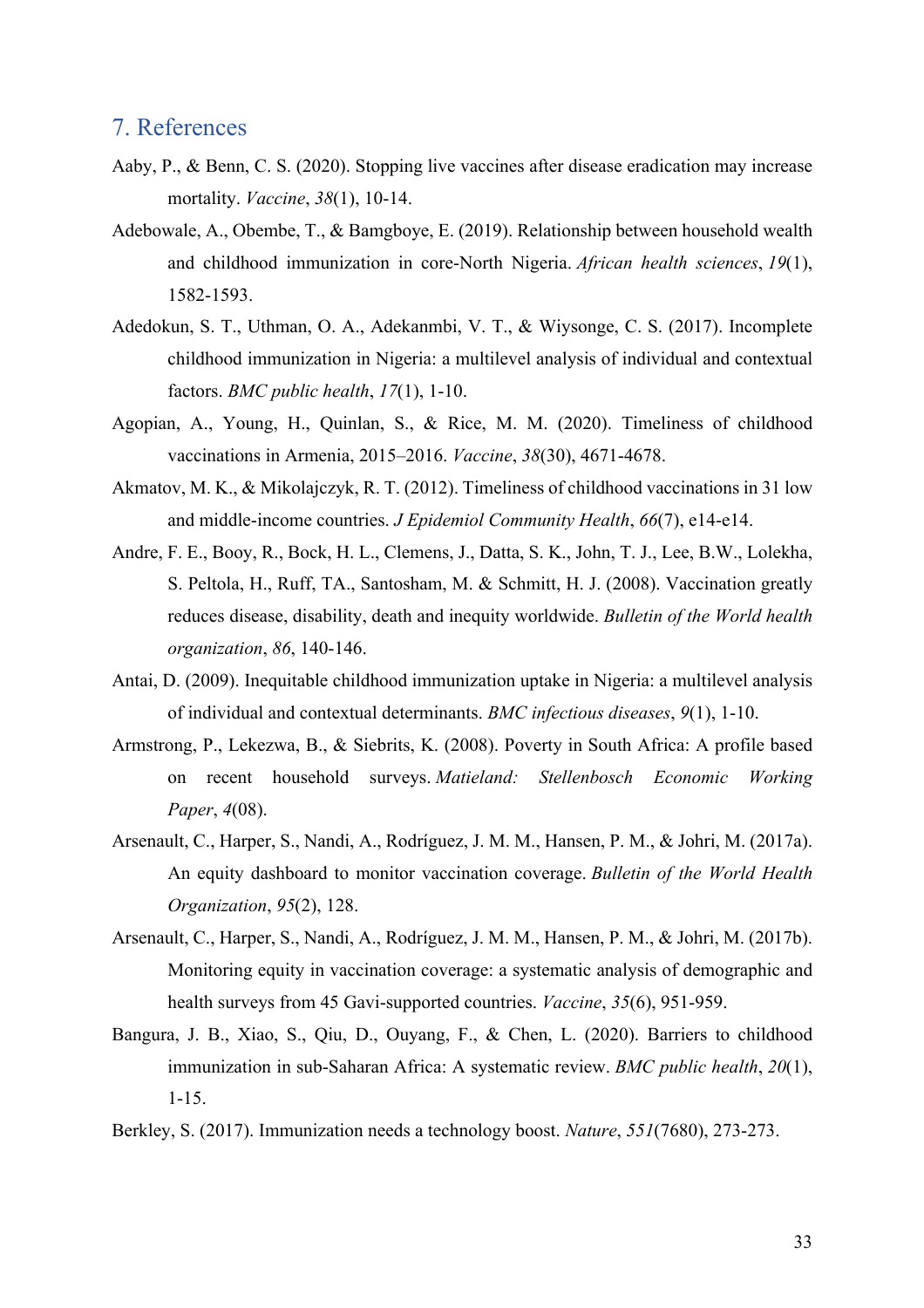- Bloom, D., Canning, D., & Weston, M. (2005). The Value of Vaccination. *World Economics*, *6*(3), 15-39.
- Bondy, J. N., Thind, A., Koval, J. J., & Speechley, K. N. (2009). Identifying the determinants of childhood immunization in the Philippines. *Vaccine*, *27*(1), 169-175.
- Boyle, M. H., Racine, Y., Georgiades, K., Snelling, D., Hong, S., Omariba, W., Hurley, P. & Rao-Melacini, P. (2006). The influence of economic development level, household wealth and maternal education on child health in the developing world. *Social science & medicine*, *63*(8), 2242-2254.
- Breiman, R. F., Streatfield, P. K., Phelan, M., Shifa, N., Rashid, M., & Yunus, M. (2004). Effect of infant immunisation on childhood mortality in rural Bangladesh: analysis of health and demographic surveillance data. *The Lancet*, *364*(9452), 2204-2211.
- Bugvi, A. S., Rahat, R., Zakar, R., Zakar, M. Z., Fischer, F., Nasrullah, M., & Manawar, R. (2014). Factors associated with non-utilization of child immunization in Pakistan: evidence from the Demographic and Health Survey 2006-07. *BMC public health*, *14*(1), 1-7.
- Calhoun, L. M., Van Eijk, A. M., Lindblade, K. A., Odhiambo, F. O., Wilson, M. L., Winterbauer, E., Slutsker, L. & Hamel, M. J. (2014). Determinants and coverage of vaccination in children in western Kenya from a 2003 cross-sectional survey. *The American journal of tropical medicine and hygiene*, *90*(2), 234-241.
- Canavan, M. E., Sipsma, H. L., Kassie, G. M., & Bradley, E. H. (2014). Correlates of complete childhood vaccination in East African countries. *PloS one*, *9*(4), e95709.
- Dasgupta, P., Bhattacherjee, S., Mukherjee, A., & Dasgupta, S. (2018). Vaccine hesitancy for childhood vaccinations in slum areas of Siliguri, India. *Indian journal of public health*, *62*(4), 253.
- Demographic and Health Surveys Program. (n.d.). *The DHS Program - Research Topics - Wealth Index*. Retrieved 12 April 2021, from https://dhsprogram.com/topics/wealthindex/#:%7E:text=The%20wealth%20index%20is%20a,water%20access%20and%20 sanitation%20facilities.
- Dietrich, S. (2011). The politics of public health aid: why corrupt governments have incentives to implement aid effectively. *World Development*, *39*(1), 55-63.
- Favin, M., Steinglass, R., Fields, R., Banerjee, K., & Sawhney, M. (2012). Why children are not vaccinated: a review of the grey literature. *International health*, *4*(4), 229-238.
- Gaturuku, P. K. (1990). Immunization coverage of Elgeyi Marakwet District. *KEPI Newsletter*, *1*, 1-3.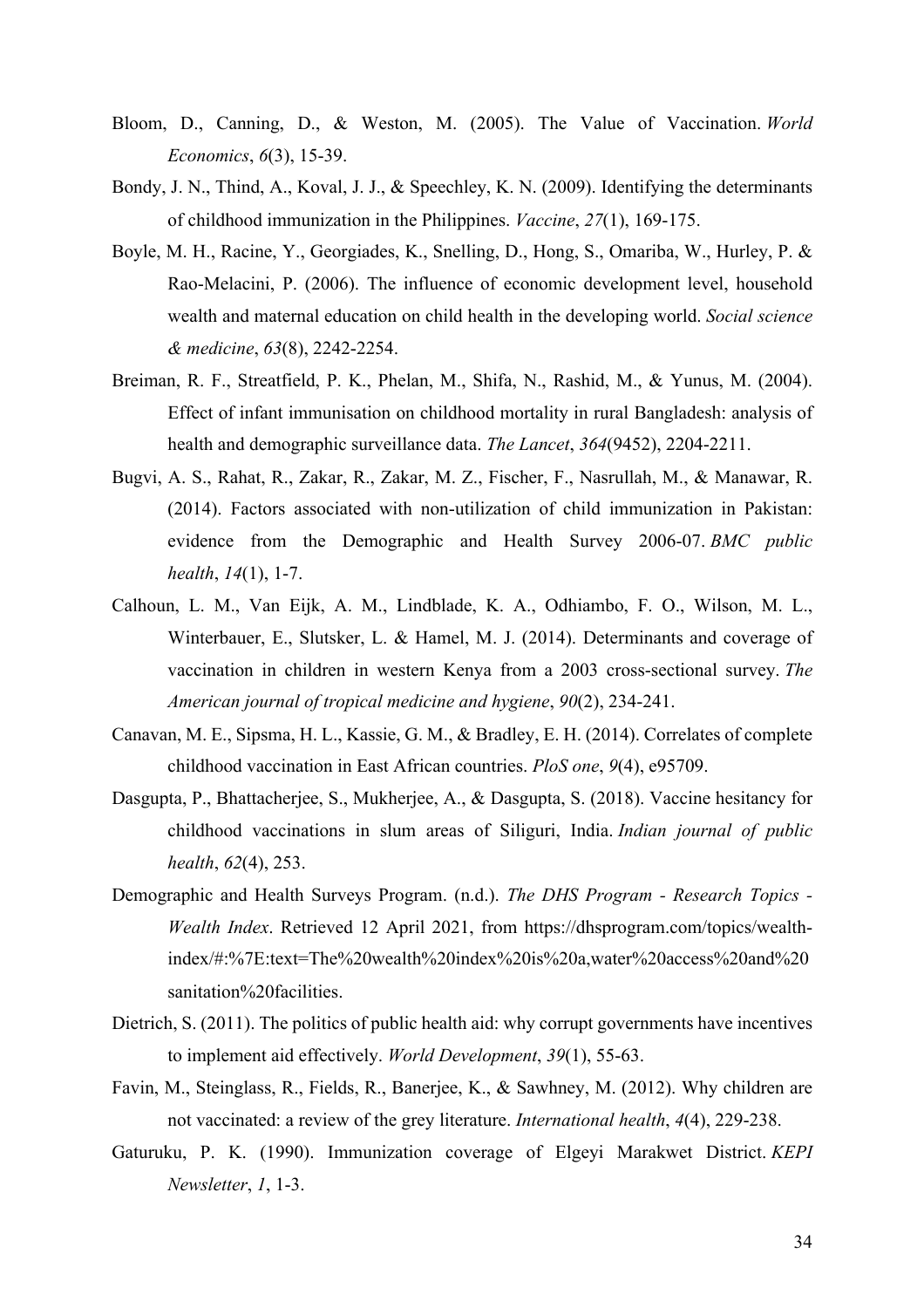- GAVI. (n.d.). *2011 - 2015 indicators*. Retrieved 26 April 2021, from https://www.gavi.org/programmes-impact/our-impact/measuring-ourperformance/2011-2015-indicators
- Hsiao, A., Vogt, V., & Quentin, W. (2019). Effect of corruption on perceived difficulties in healthcare access in sub-Saharan Africa. *PloS one*, *14*(8), e0220583.
- Hutchins, S. S., Jansen, H. A., Robertson, S. E., Evans, P., & Kim-Farley, R. J. (1993). Studies of missed opportunities for immunization in developing and industrialized countries. *Bulletin of the World Health Organization*, *71*(5), 549.
- Jamil, K., Bhuiya, A., Streatfield, K., & Chakrabarty, N. (1999). The immunization programme in Bangladesh: impressive gains in coverage, but gaps remain. *Health policy and planning*, *14*(1), 49-58.
- Jheeta, M., & Newell, J. (2008). Childhood vaccination in Africa and Asia: the effects of parents' knowledge and attitudes. *Bulletin of the World Health Organization*, *86*(6), 419.
- Jung, M., Lin, L., & Viswanath, K. (2015). Effect of media use on mothers' vaccination of their children in sub-Saharan Africa. *Vaccine*, *33*(22), 2551-2557.
- Junninen, H., Niska, H., Tuppurainen, K., Ruuskanen, J., & Kolehmainen, M. (2004). Methods for imputation of missing values in air quality data sets. *Atmospheric Environment*, *38*(18), 2895-2907.
- Kahan, D. M. (2013). A risky science communication environment for vaccines. *Science*, *342*(6154), 53-54.
- Kelleher, K. (2019, November 10). *Achieving the Sustainable Development Goals: six reasons why immunisation matters*. Gavi. https://www.gavi.org/achieving-the-sustainabledevelopment-goals-six-reasons-why-immunisation-matters
- Kien, V. D., Van Minh, H., Giang, K. B., Mai, V. Q., Tuan, N. T., & Quam, M. B. (2017). Trends in childhood measles vaccination highlight socioeconomic inequalities in Vietnam. *International journal of public health*, *62*(1), 41-49.
- Lambsdorff, J. G. (2004). A short methodological note Transparency International Corruption Perceptions Index (CPI) 2007. *Transparency International*.
- Madhi, S. A., & Rees, H. (2018). Special focus on challenges and opportunities for the development and use of vaccines in Africa.
- Millimouno, D., Fairhead, J., & Leach, M. (2006). The social dynamics of infant immunisation in Africa: Perspectives from the Republic of Guinea.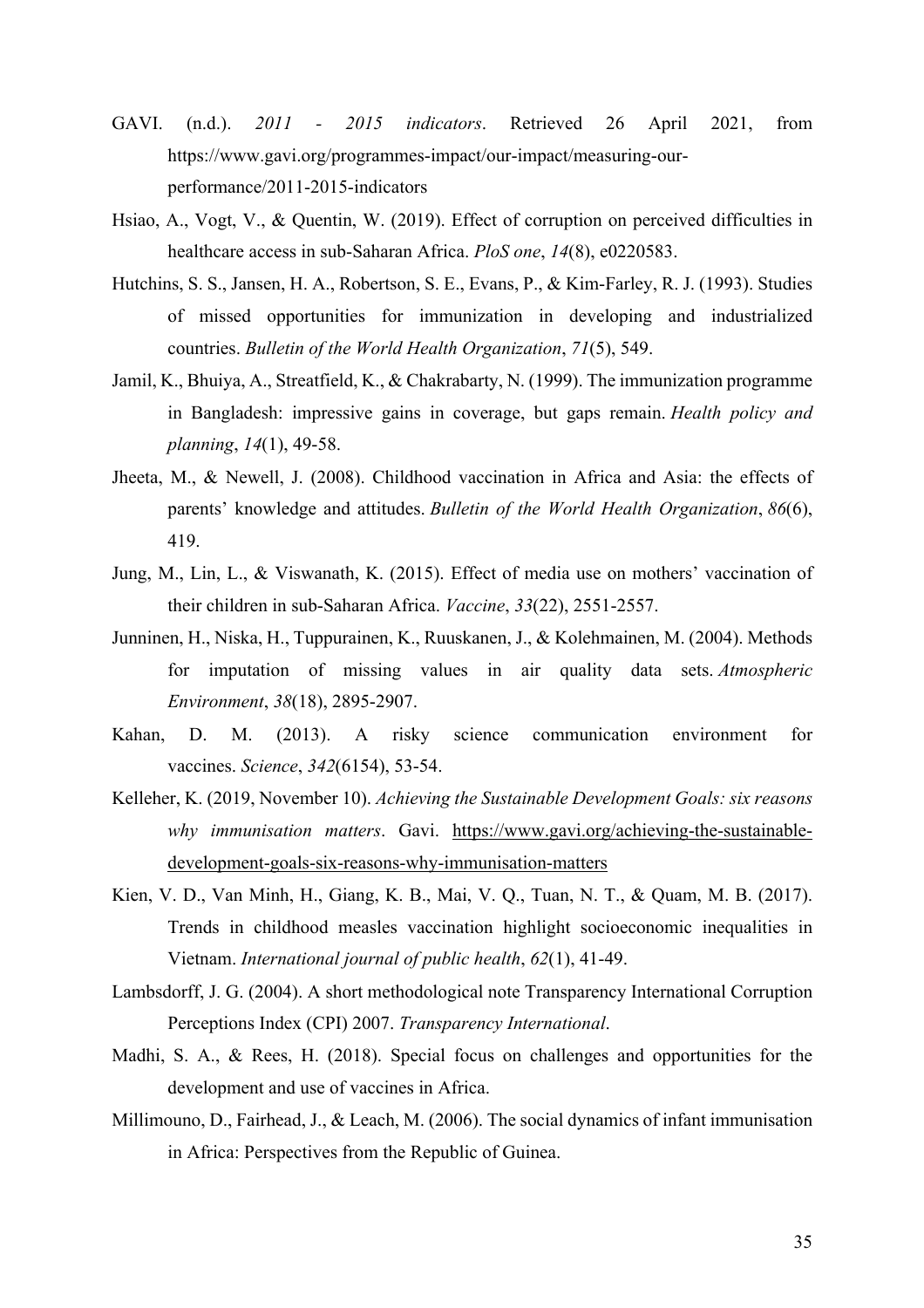- Mitchell, S., Andersson, N., Ansari, N. M., Omer, K., Soberanis, J. L., & Cockcroft, A. (2009). Equity and vaccine uptake: a cross-sectional study of measles vaccination in Lasbela District, Pakistan. *BMC international health and human rights*, *9*(1), 1-10.
- Mutua, M. K., Mohamed, S. F., Porth, J. M., & Faye, C. M. (2021). Inequities in on-time childhood vaccination: evidence from Sub-Saharan Africa. *American Journal of Preventive Medicine*, *60*(1), S11-S23.
- Nicholas, A., Edward, N. A., & Bernardin, S. (2016). The effect of health expenditure on selected maternal and child health outcomes in Sub-Saharan Africa. *International Journal of Social Economics*.
- Novignon, J. (2015). On the efficiency of public health expenditure in Sub-Saharan Africa: Does corruption and quality of public institutions matter?.
- Onsomu, E. O., Abuya, B. A., Okech, I. N., Moore, D., & Collins-McNeil, J. (2015). Maternal education and immunization status among children in Kenya. *Maternal and child health journal*, *19*(8), 1724-1733.
- Plans-Rubió, P. (2012). Evaluation of the establishment of herd immunity in the population by means of serological surveys and vaccination coverage. *Human vaccines & immunotherapeutics*, *8*(2), 184-188.
- Randolph, H. E., & Barreiro, L. B. (2020). Herd immunity: understanding COVID-19. *Immunity*, *52*(5), 737-741.
- Requejo, J., Griffiths, U., Duncan, R., Mirza, I., Mebrahtu, S. (2020). *Immunization coverage: are we losing ground?* Retrieved on 08 March 2021 from https://data.unicef.org/resources/immunization-coverage-are-we-losing-ground/
- Restrepo-Méndez, M. C., Barros, A. J., Wong, K. L., Johnson, H. L., Pariyo, G., Wehrmeister, F. C., & Victora, C. G. (2016). Missed opportunities in full immunization coverage: findings from low-and lower-middle-income countries. *Global health action*, *9*(1), 30963.
- Ridde, V., & Morestin, F. (2011). A scoping review of the literature on the abolition of user fees in health care services in Africa. *Health policy and planning*, *26*(1), 1-11.
- Rossi, R. (2015). Do maternal living arrangements influence the vaccination status of children age 12–23 months? A data analysis of demographic health surveys 2010–11 from Zimbabwe. *PLoS One*, *10*(7), e0132357.
- Sahn, D. E., & Stifel, D. C. (2003). Urban–rural inequality in living standards in Africa. *Journal of African Economies*, *12*(4), 564-597.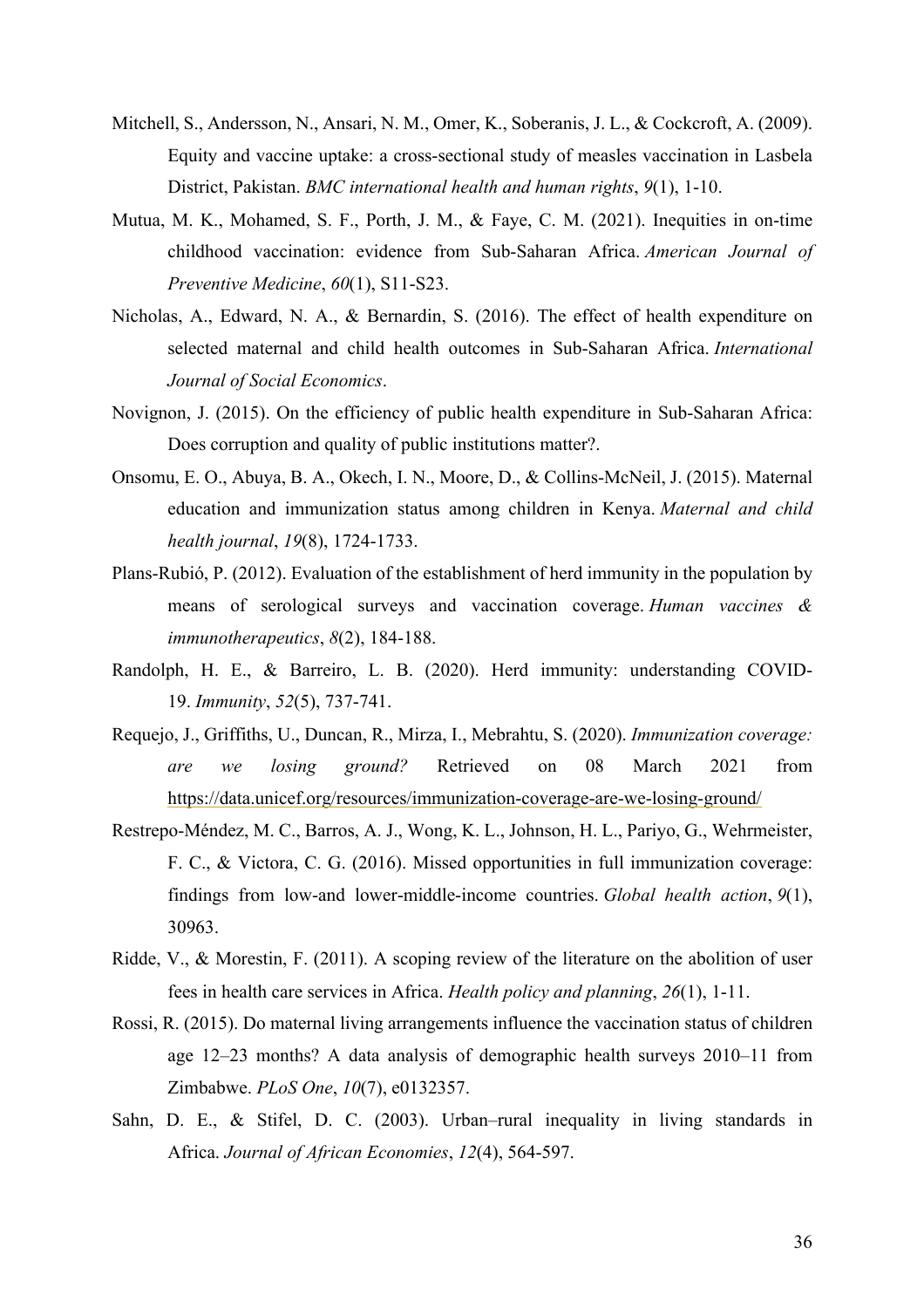- Sambala, E. Z., Uthman, O. A., Adamu, A. A., Ndwandwe, D., Wiyeh, A. B., Olukade, T., Bishwajit, G., Yaya, S., Okwo-Bele, J., & Wiysonge, C. S. (2018). Mind the Gap: What explains the education-related inequality in missed opportunities for vaccination in sub-Saharan Africa? Compositional and structural characteristics. *Human vaccines & immunotherapeutics*, *14*(10), 2365-2372.
- Samuelsson, J. (2020). Partner age gap and child health in Sub-Saharan Africa.
- Sear, R., & Mace, R. (2008). Who keeps children alive? A review of the effects of kin on child survival. *Evolution and human behavior*, *29*(1), 1-18.
- Sheikh, N., Sultana, M., Ali, N., Akram, R., Mahumud, R. A., Asaduzzaman, M., & Sarker, A. R. (2018). Coverage, timelines, and determinants of incomplete immunization in Bangladesh. *Tropical medicine and infectious disease*, *3*(3), 72.
- Shrivastwa, N., Gillespie, B. W., Kolenic, G. E., Lepkowski, J. M., & Boulton, M. L. (2015). Predictors of vaccination in India for children aged 12–36 months. *American journal of preventive medicine*, *49*(6), S435-S444.
- Smits, J., & Steendijk, R. (2015). The international wealth index (IWI). *Social Indicators Research*, *122*(1), 65-85.
- Snijders, T. A., & Bosker, R. J. (2011). *Multilevel analysis: An introduction to basic and advanced multilevel modeling*. Sage.
- Sridhar, S., Maleq, N., Guillermet, E., Colombini, A., & Gessner, B. D. (2014). A systematic literature review of missed opportunities for immunization in low-and middle-income countries. *Vaccine*, *32*(51), 6870-6879.
- Szilagyi, P. G., & Rodewald, L. E. (1996). Missed opportunities for immunizations: a review of the evidence. *Journal of public health management and practice: JPHMP*, *2*(1), 18- 25.
- Uddin, M., Larson, C. P., Oliveras, E., Khan, A. I., Quaiyum, M. A., Saha, N. C., & Khan, I. A. (2008). Effectiveness of combined strategies to improve low coverage of child immunization in urban slums of Bangladesh.
- UN OCHA. (n.d.). *Coverage of measles vaccination (%) | Indicator Registry*. Retrieved 22 May 2021, from https://ir.hpc.tools/applications/ir/indicator/h-c3
- United Nations Childrens Fund Data. (2020). Immunization coverage by antigen country regional and global trends WUENIC 2019 revision. Retrieved on 09 March 2021 from https://data.unicef.org/topic/child-health/immunization/
- Uthman, O. A., Sambala, E. Z., Adamu, A. A., Ndwandwe, D., Wiyeh, A. B., Olukade, T., Bishwajit, G., Yaya, S., Okwo-Bele, J., & Wiysonge, C. S. (2018). Does it really matter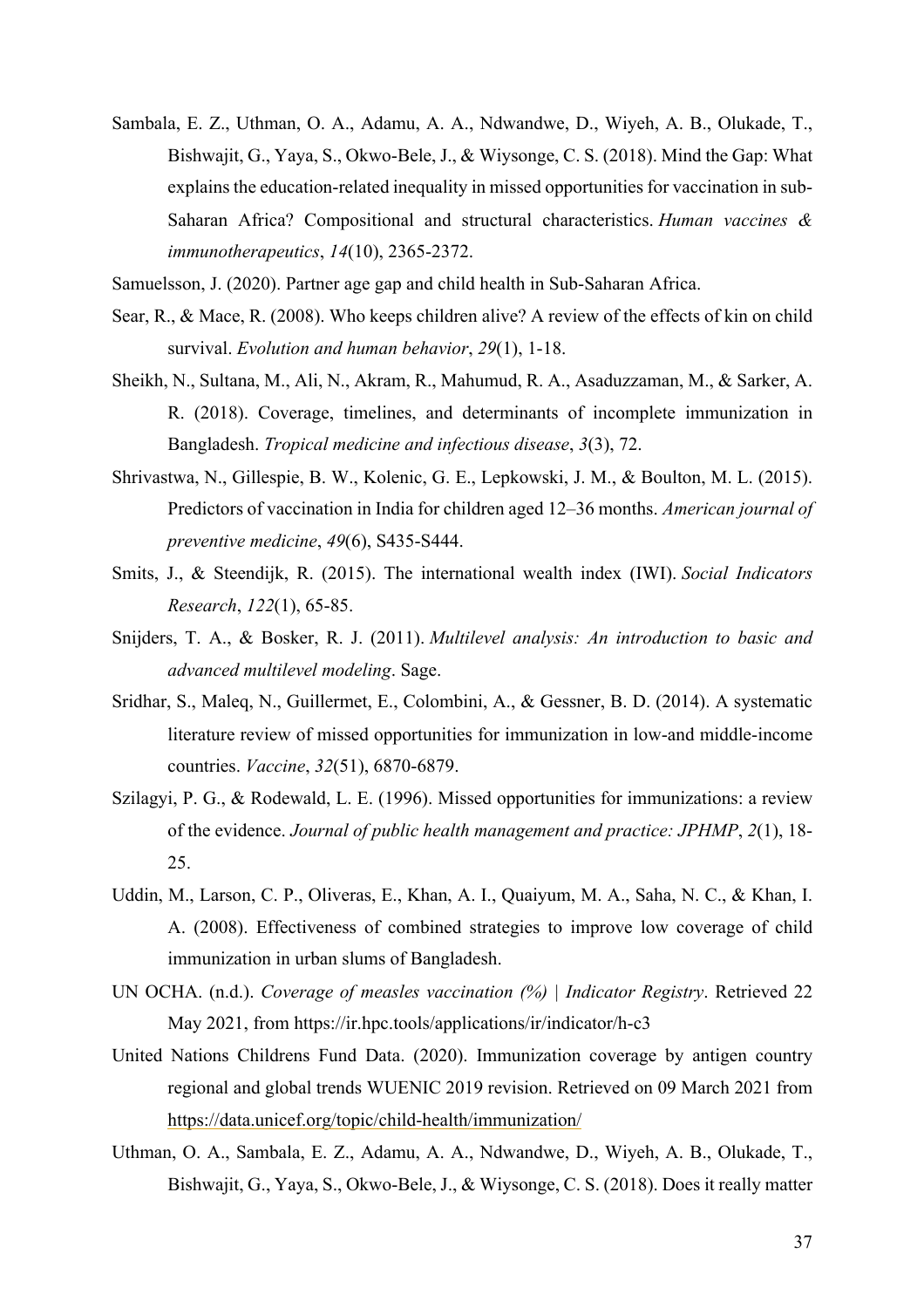where you live? A multilevel analysis of factors associated with missed opportunities for vaccination in sub-Saharan Africa. *Human vaccines & immunotherapeutics*, *14*(10), 2397-2404.

- VanderEnde, K., Gacic-Dobo, M., Diallo, M. S., Conklin, L. M., & Wallace, A. S. (2018). Global routine vaccination coverage—2017. *Morbidity and Mortality Weekly Report*, *67*(45), 1261.
- Vanderslott, S., Dadonaite, B., & Roser, M. (2013). Vaccination. *Our World in Data*.
- Vikram, K., Vanneman, R., & Desai, S. (2012). Linkages between maternal education and childhood immunization in India. *Social science & medicine*, *75*(2), 331-339.
- Wiysonge, C. S., Uthman, O. A., Ndumbe, P. M., & Hussey, G. D. (2012). Individual and contextual factors associated with low childhood immunisation coverage in sub-Saharan Africa: a multilevel analysis. *PloS one*, *7*(5), e37905.
- World Health Organization. (2019). *Immunzation Agenda 2030: A Global Strategy To Leave No One Behind.* Retrieved from https://www.who.int/publications/m/item/ immunization-agenda-2030-a-global-strategy-to-leave-no-one-behind
- World Health Organization. (2020, October 19). *Missed Opportunities for Vaccination (MOV) Strategy*. Retrieved from https://www.who.int/immunization/programmes systems/ policies\_strategies/MOV/en/
- Zeitlyn, S., Rahman, A. K., Nielsen, B. H., Gomes, M., Kofoed, P. E., & Mahalanabis, D. (1992). Compliance with diphtheria, tetanus, and pertussis immunisation in Bangladesh: factors identifying high risk groups. *British medical journal*, *304*(6827), 606-609.
- Zimmer, Z., & Dayton, J. (2005). Older adults in sub-Saharan Africa living with children and grandchildren. *Population studies*, *59*(3), 295-312.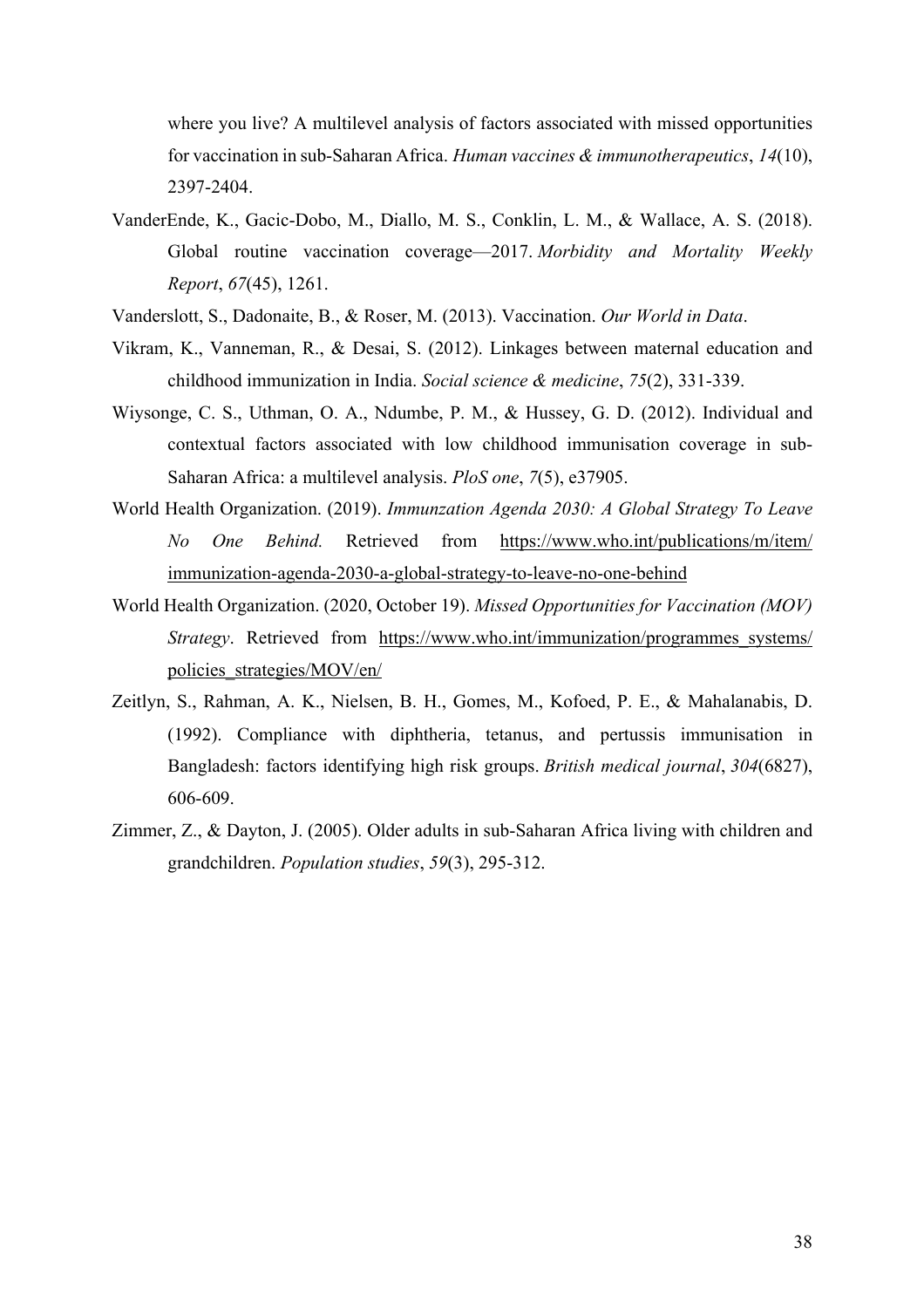# 8. Appendix

# Appendix A. Overview of Countries, Regions, and Years Included

#### Table 5

*Countries, number of regions, and period of analysis (37 countries, 422 regions)*

| Country                     | <b>Number of regions</b> | <b>Period of Analysis</b> |
|-----------------------------|--------------------------|---------------------------|
| Angola                      | 18                       | 2016                      |
| Benin                       | 6                        | $2000 - 2018$             |
| <b>Burkina Faso</b>         | $\overline{13}$          | $2000 - 2010$             |
| Burundi                     | $\overline{5}$           | $2010 - 2017$             |
| Cameroon                    | $\overline{10}$          | $2000 - 2018$             |
| Chad                        | $\,8\,$                  | $2000 - 2015$             |
| $\overline{\text{Comoros}}$ | $\overline{3}$           | $2000 - 2012$             |
| Congo Brazzaville           | 12                       | $2005 - 2011$             |
| Congo Democratic Republic   | $\overline{11}$          | $2007 - 2013$             |
| Cote d'Ivoire               | $\overline{10}$          | $2000 - 2011$             |
| Eritrea                     | $\overline{6}$           | $2000 - 2002$             |
| Eswatini                    | $\overline{4}$           | 2006                      |
| Ethiopia                    | $\overline{11}$          | $2000 - 2016$             |
| Gabon                       | 10                       | $2000 - 2012$             |
| Gambia, The                 | $\overline{8}$           | 2013                      |
| Ghana                       | $\overline{10}$          | $2000 - 2014$             |
| Guinea                      | $\overline{8}$           | $2005 - 2018$             |
| Kenya                       | $\overline{8}$           | $2000 - 2014$             |
| Lesotho                     | 10                       | $2004 - 2014$             |
| Liberia                     | 21                       | $2007 - 2013$             |
| Madagascar                  | 28                       | $2000 - 2009$             |
| Malawi                      | 13                       | $2000 - 2016$             |
| Mali                        | $\overline{8}$           | $2000 - 2018$             |
| Mauritania                  | 12                       | 2001                      |
| Mozambique                  | 11                       | $2000 - 2011$             |
| Namibia                     | 13                       | $2000 - 2013$             |
| Niger                       | $\overline{7}$           | $2000 - 2012$             |
| Nigeria                     | $\overline{37}$          | $2000 - 2018$             |
| Rwanda                      | $\overline{5}$           | $2000 - 2015$             |
| Senegal                     | 10                       | $2000 - 2018$             |
| Sierra Leone                | 14                       | $2008 - 2018$             |
| South Africa                | 9                        | $2000 - 2016$             |
| Tanzania                    | $\overline{25}$          | $2000 - 2015$             |
| Togo                        | $\overline{6}$           | $2000 - 2014$             |
| Uganda                      | $\overline{13}$          | $2000, 2001, 2006 - 2016$ |
| Zambia                      | $\overline{9}$           | $2000 - 2018$             |
| Zimbabwe                    | 10                       | $2000 - 2015$             |

# Appendix B. Overview of Countries and Regions Excluded

### Table 6

*Countries and number of regions not analysed (11 countries, 85 regions)*

| Country                  | Number of regions |
|--------------------------|-------------------|
| <b>Botswana</b>          |                   |
| Cabo Verde               |                   |
| Central African Republic |                   |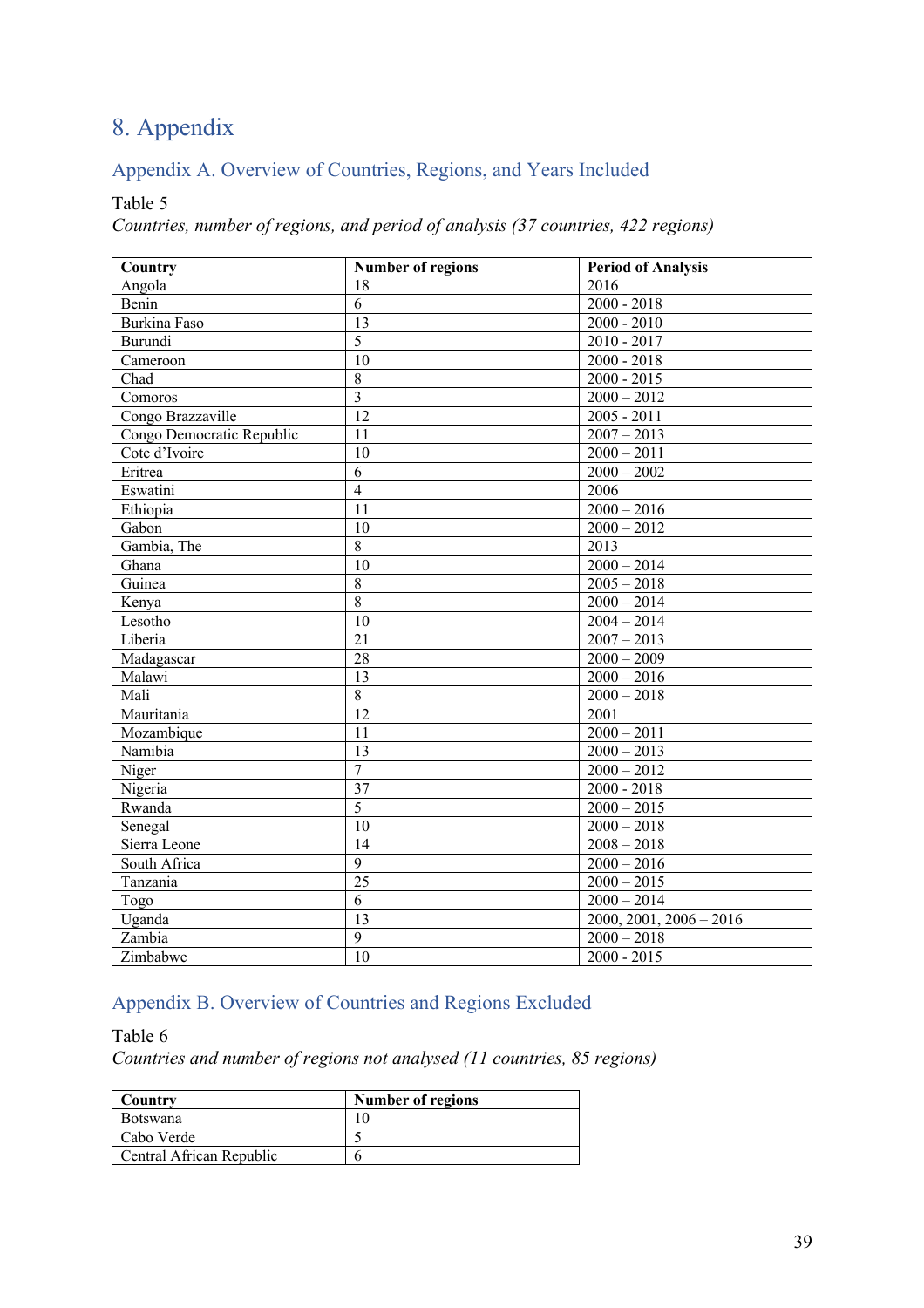## Table 6 Continued

| Country                  | <b>Number of regions</b> |
|--------------------------|--------------------------|
| <b>Equatorial Guinea</b> |                          |
| Guinea-Bissau            |                          |
| Mauritius                |                          |
| Sao Tome and Principe    |                          |
| Seychelles               | Unk.                     |
| Somalia                  | 18                       |
| South Sudan              | 10                       |
| Sudan                    | 15                       |

# Appendix C. Variance Inflation Factor

# Table 7

*Variance Inflation Factor*

|                          | VIF  | 1/VIF |
|--------------------------|------|-------|
| Household wealth         | 5.11 | 0.20  |
| Health expenditure       | 1.58 | 0.66  |
| <b>Urbanisation</b>      | 2.83 | 0.35  |
| Maternal education       | 3.93 | 0.25  |
| Household size           | 3.34 | 0.30  |
| Power dynamics           | 2.45 | 0.41  |
| Living with grandparents | 2.56 | 0.39  |
| Corruption               | 1.41 | 0.71  |
| Mean VIF                 | 2.22 |       |

# Appendix D. Robustness Test Measles

### Table 8

#### *Descriptive Statistics using Measles*

|                          | $\left[ \begin{smallmatrix} 1 \end{smallmatrix} \right]$ | (2)    | (3)    | (4)      | (5)   |
|--------------------------|----------------------------------------------------------|--------|--------|----------|-------|
| <b>VARIABLES</b>         | N                                                        | mean   | sd     | min      | max   |
|                          |                                                          |        |        |          |       |
| Vaccination rate         | 4,926                                                    | 69.79  | 20.32  | $\theta$ | 100   |
| Household wealth         | 4,926                                                    | 29.80  | 15.48  | 2.84     | 86.30 |
| Health expenditure       | 4,926                                                    | 249.10 | 792.20 | 11.42    | 8,431 |
| <b>Urbanisation</b>      | 4,926                                                    | 31.73  | 26.03  | $\theta$ | 100   |
| Maternal education       | 4,926                                                    | 3.97   | 2.57   | 0.08     | 11    |
| Household size           | 4,926                                                    | 6.96   | 1.84   | 4.09     | 17.70 |
| Power dynamics           | 4,926                                                    | 7.88   | 2.26   | 2.40     | 14.30 |
| Living with grandparents | 4,926                                                    | 9.35   | 7.40   | 0.61     | 57.22 |
| Corruption               | 4,926                                                    | 2.86   | 0.82   |          | 5.70  |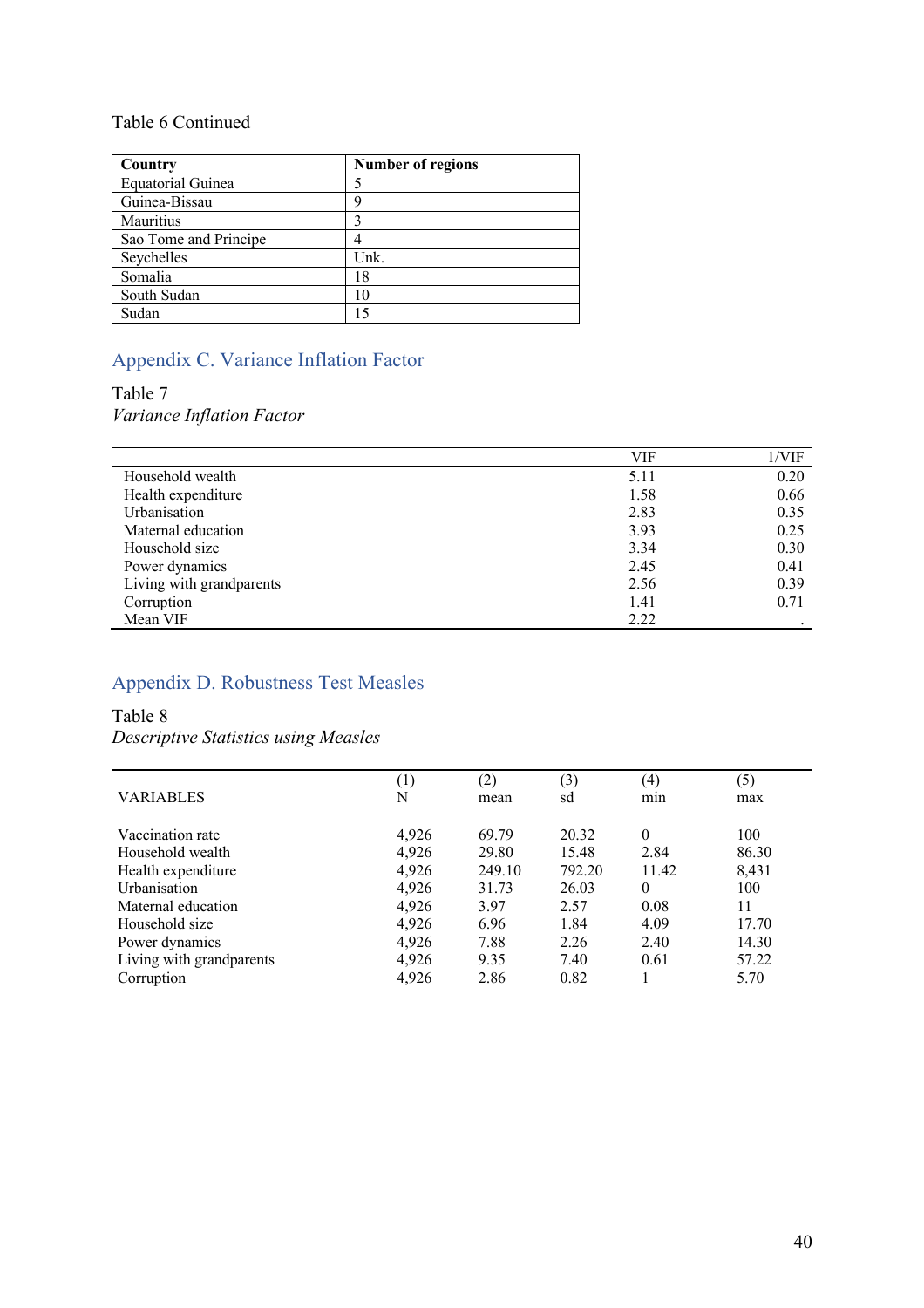|                      | (1)                   | (2)                                              | (3)                                              | (4)                                  |
|----------------------|-----------------------|--------------------------------------------------|--------------------------------------------------|--------------------------------------|
|                      | Random<br>Coefficient | Model (1) incl.<br>regional control<br>variables | Model (2) incl.<br>national control<br>variables | Model (3) incl.<br>interaction terms |
|                      |                       |                                                  |                                                  |                                      |
| Household wealth     | $0.56***$             | $0.26***$                                        | $0.17*$                                          | $0.20*$                              |
|                      | (0.077)               | (0.083)                                          | (0.086)                                          | (0.079)                              |
| Urbanisation         |                       | $-0.06***$                                       | $-0.03***$                                       | $-0.01$                              |
|                      |                       | (0.011)                                          | (0.012)                                          | (0.013)                              |
| Maternal education   |                       | $3.31***$                                        | $3.40***$                                        | $3.32***$                            |
|                      |                       | (0.198)                                          | (0.198)                                          | (0.196)                              |
| Household size       |                       | $-2.87***$                                       | $-2.86***$                                       | $-2.77***$                           |
|                      |                       | (0.202)                                          | (0.201)                                          | (0.196)                              |
| Power dynamics       |                       | $-1.40***$                                       | $-1.31***$                                       | $-0.50**$                            |
|                      |                       | (0.179)                                          | (0.180)                                          | (0.184)                              |
| Living with          |                       | $0.46***$                                        | $0.49***$                                        | $0.47***$                            |
| grandparents         |                       | (0.042)                                          | (0.042)                                          | (0.041)                              |
| Health expenditure   |                       |                                                  | $4.97***$                                        | $4.84***$                            |
|                      |                       |                                                  | (0.606)                                          | (0.591)                              |
| Corruption           |                       |                                                  | $-0.95*$                                         | $-0.71$                              |
|                      |                       |                                                  | (0.408)                                          | (0.398)                              |
| Household wealth x   |                       |                                                  |                                                  | $-0.07***$                           |
| maternal education   |                       |                                                  |                                                  | (0.009)                              |
| Maternal education x |                       |                                                  |                                                  | $0.60***$                            |
| power dynamics       |                       |                                                  |                                                  | (0.055)                              |
| Household wealth x   |                       |                                                  |                                                  | 0.0009                               |
| urbanisation         |                       |                                                  |                                                  | (0.0006)                             |
|                      |                       |                                                  |                                                  |                                      |
| Constant             | 56.77***              | $82.59***$                                       | $61.37***$                                       | $55.21***$                           |
|                      | (3.706)               | (3.871)                                          | (4.820)                                          | (4.960)                              |
| Observations         | 4926                  | 4926                                             | 4926                                             | 4926                                 |
| Log lik              | $-18939.7$            | $-18444.0$                                       | $-18410.1$                                       | $-18277.3$                           |
| Intraclass cor       | 0.802                 | 0.800                                            | 0.818                                            | 0.845                                |

## Table 9 *Multilevel Random Coefficient Regression Output using Measles*

Standard errors in parentheses

\* *p* < 0.05, \*\* *p* < 0.01, \*\*\* *p* < 0.001

Note. Model (4) uses centred variables for household wealth, maternal education, power dynamics, and urbanisation in the interaction terms.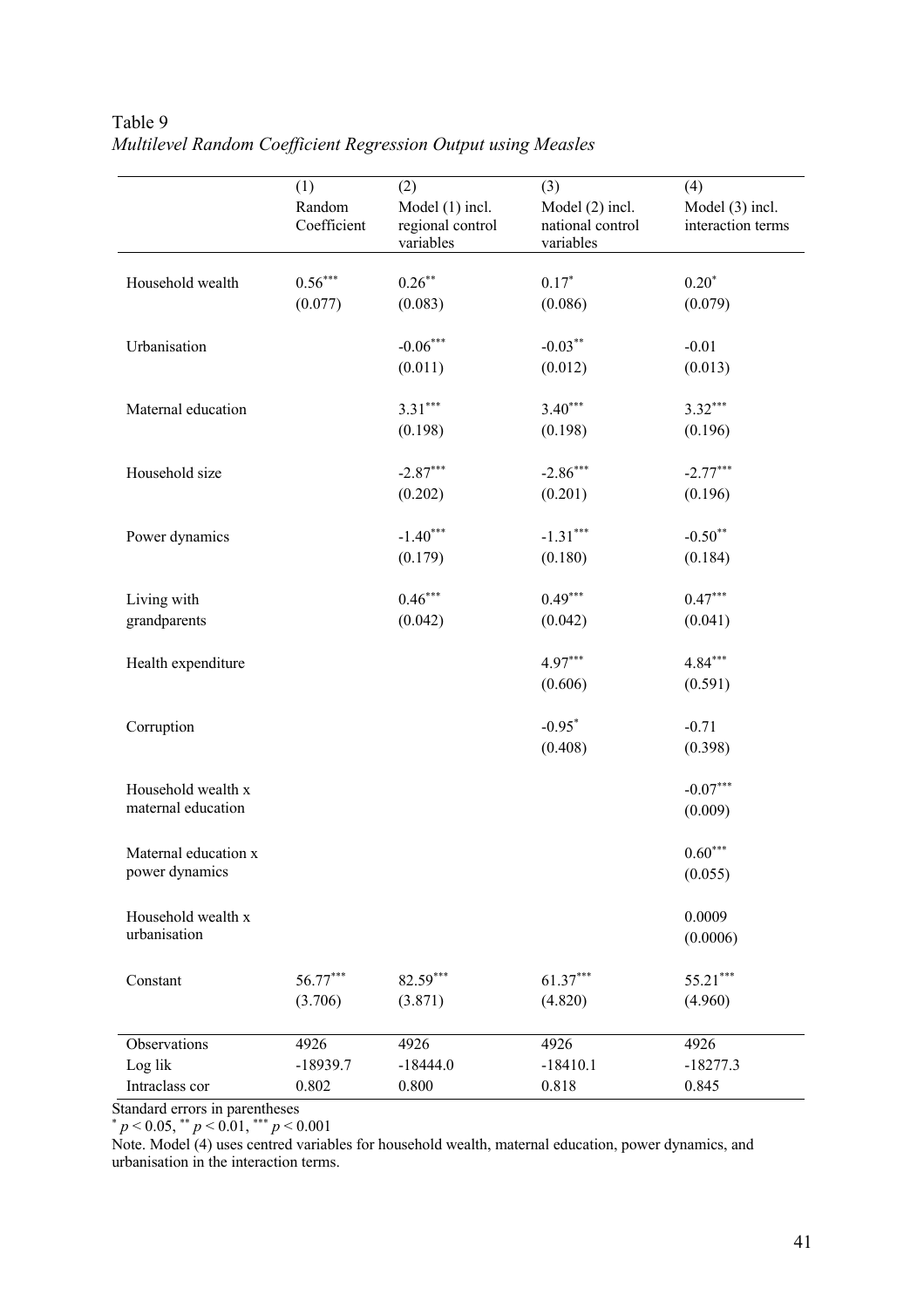# Appendix E. Robustness Test excluding Nigeria

## Table 10

### *Descriptive Statistics excluding Nigeria*

|                          | $\left( \frac{1}{2} \right)$ | (2)    | (3)    | $\left( 4\right)$ | (5)   |
|--------------------------|------------------------------|--------|--------|-------------------|-------|
| <b>VARIABLES</b>         | N                            | mean   | sd     | mın               | max   |
|                          |                              |        |        |                   |       |
| Vaccination rate         | 4,223                        | 68.60  | 22.12  | 1.10              | 100   |
| Household wealth         | 4,223                        | 28.61  | 15.78  | 2.84              | 86.30 |
| Health expenditure       | 4,223                        | 263.00 | 854.60 | 11.42             | 8,431 |
| Urbanisation             | 4,223                        | 30.96  | 26.63  | $\theta$          | 100   |
| Maternal education       | 4,223                        | 3.80   | 2.51   | 0.08              | 11    |
| Household size           | 4,223                        | 7.04   | 1.90   | 4.09              | 17.70 |
| Power dynamics           | 4,223                        | 7.59   | 2.25   | 2.40              | 14.30 |
| Living with grandparents | 4,223                        | 9.84   | 7.77   | 0.61              | 57.22 |
| Corruption               | 4,223                        | 2.97   | 0.80   | 1.60              | 5.70  |

### Table 11

## *Multilevel Random Coefficient Regression Output excluding Nigeria*

|                                          | (1)<br>Random<br>Coefficient | (2)<br>Model (1) incl.<br>regional control<br>variables | (3)<br>Model (2) incl.<br>national control<br>variables | (4)<br>Model (3) incl.<br>interaction terms |
|------------------------------------------|------------------------------|---------------------------------------------------------|---------------------------------------------------------|---------------------------------------------|
| Household wealth                         | $0.59***$<br>(0.080)         | $0.68***$<br>(0.094)                                    | $0.51***$<br>(0.096)                                    | $0.53***$<br>(0.090)                        |
| Urbanisation                             |                              | $-0.17***$<br>(0.016)                                   | $-0.12***$<br>(0.017)                                   | $-0.09***$<br>(0.019)                       |
| Maternal education                       |                              | $1.58***$<br>(0.293)                                    | $1.89***$<br>(0.292)                                    | $1.91***$<br>(0.288)                        |
| Household size                           |                              | $-1.60***$<br>(0.277)                                   | $-1.53***$<br>(0.274)                                   | $-1.74***$<br>(0.272)                       |
| Power dynamics                           |                              | $-2.07***$<br>(0.240)                                   | $-1.81***$<br>(0.239)                                   | $-1.13***$<br>(0.257)                       |
| Living with<br>grandparents              |                              | $0.33***$<br>(0.057)                                    | $0.34***$<br>(0.057)                                    | $0.36***$<br>(0.057)                        |
| Health expenditure                       |                              |                                                         | $4.25***$<br>(0.786)                                    | $3.95***$<br>(0.777)                        |
| Corruption                               |                              |                                                         | $2.98***$<br>(0.542)                                    | $2.89***$<br>(0.535)                        |
| Household wealth x<br>maternal education |                              |                                                         |                                                         | $-0.12***$<br>(0.014)                       |
| Maternal education x<br>power dynamics   |                              |                                                         |                                                         | $0.26***$<br>(0.082)                        |
| Household wealth x<br>urbanisation       |                              |                                                         |                                                         | $0.003***$<br>(0.0009)                      |